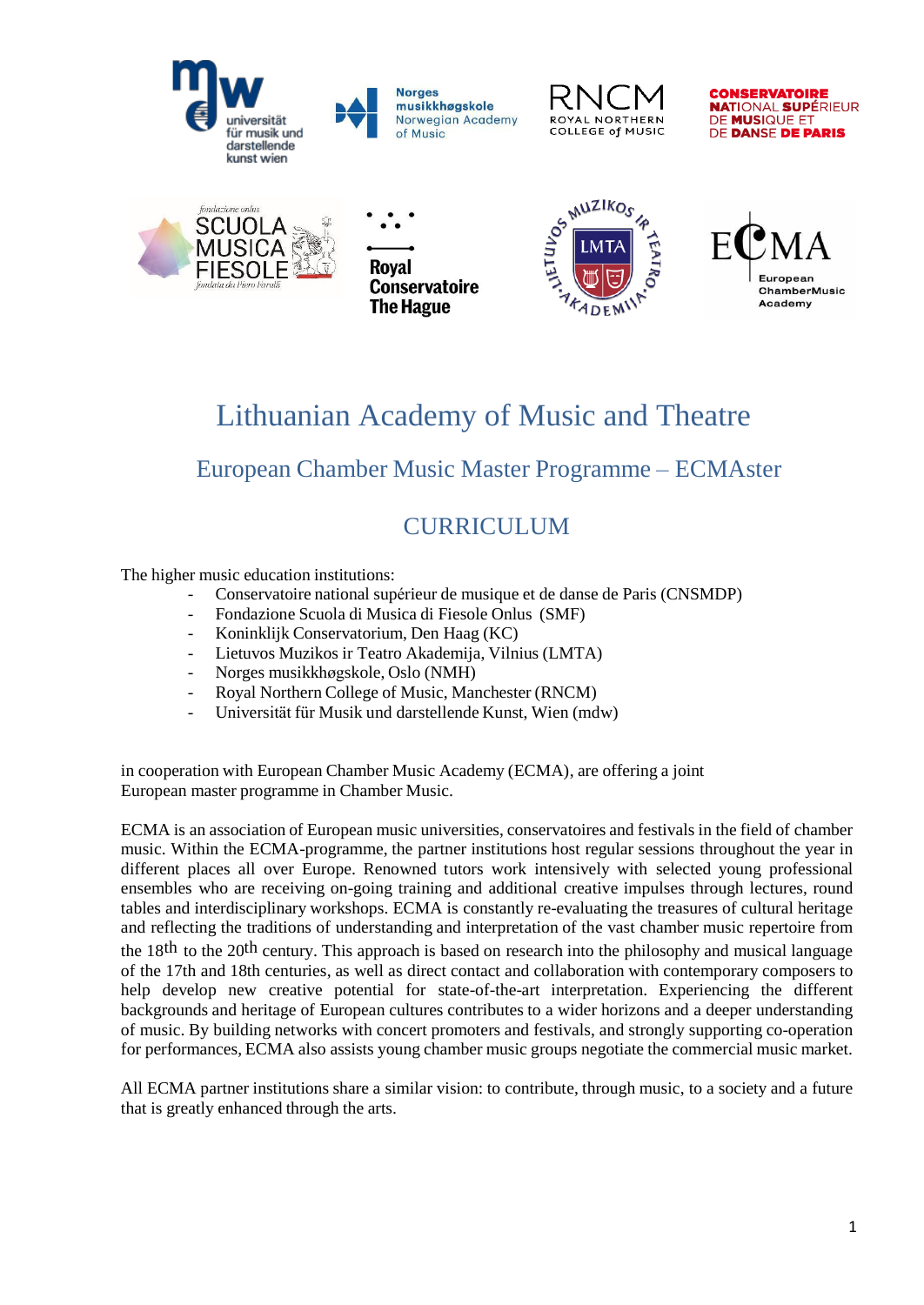# Table of contents

|     |                             | 3             |
|-----|-----------------------------|---------------|
| 2.  |                             |               |
| 3.  |                             |               |
| 4.  |                             | $\mathcal{F}$ |
| 5.  |                             |               |
| 6.  |                             |               |
| 7.  |                             |               |
| 8.  |                             |               |
| 9.  |                             |               |
| 10. |                             |               |
| 11  |                             | 7             |
| 12. |                             |               |
|     | <b>Course Descriptions:</b> |               |
| 13. |                             |               |
| 14  |                             |               |
| 15  |                             |               |
| 16  |                             |               |
| 16  |                             |               |
| 17  |                             |               |
| 18  |                             |               |
| 19  |                             | 28            |
|     |                             |               |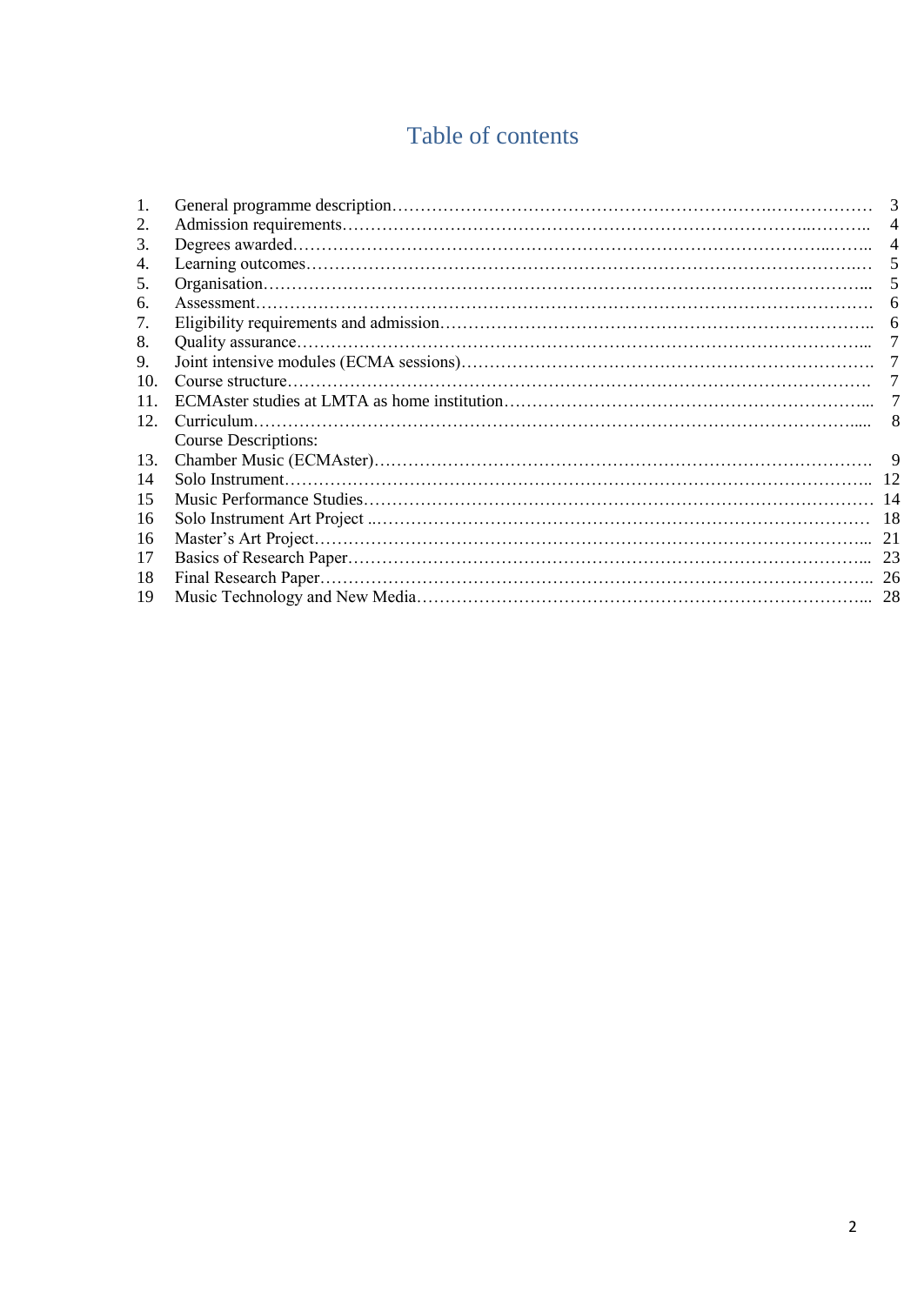## 1. General programme description

| Programme               | European Chamber Music Master Programme |
|-------------------------|-----------------------------------------|
| Acronym                 | <b>ECMA</b> ster                        |
| Duration                | 120 ECTS, two years of full-time study  |
| Language of instruction | English / local language if applicable  |

The European Chamber Music Master Programme is an advanced two-year programme, which aims to educate students to act as strong, independent and innovative musicians with a profile in chamber music and to meet the high, professional standards that are expected in tomorrow's music scene.

Key aspects of the programme include the development of the ensemble's artistic intentions and abilities as chamber musicians and the individual student's abilities of artistic self-expression as well as refinement of her or his musical presentation, communication, and technical skills. The programme will cover rehearsal and performance of a comprehensive, balanced repertoire. The individual group's area of interest and musical preferences will be emphasised and challenged. The programme focus on development of the students' artistic and technical skills on their principal instrument and their ability to convey musical expression in a chamber music group.

The European Chamber Music Master is a *joint programme*, which means that the programme has a joint programme description and structure that applies to all institutions, as described in this document. The detailed course descriptions might differ from institution to institution, within the framework of this document and the general programme description, and each institution awards the degree to its *own* students. Students have the opportunity to take advantage of the expertise, culture and tradition of three separate institutions, as well as gaining access to a European network of contacts in the relevant profession through ECMA. Students spend semesters 1 and 4 at their home institution and semesters 2 and 3 at two different host institutions. Exchange semesters at partner institutions and intensive programmes are both obligatory in this master programme.

|           | 1 | Vilnius                             |
|-----------|---|-------------------------------------|
| SEMESTERS | 2 | Fiesole, Manchester, Oslo or Vienna |
|           | 3 | Paris, The Hague                    |
|           | 4 | Vilnius                             |

The order of rotation is as follows: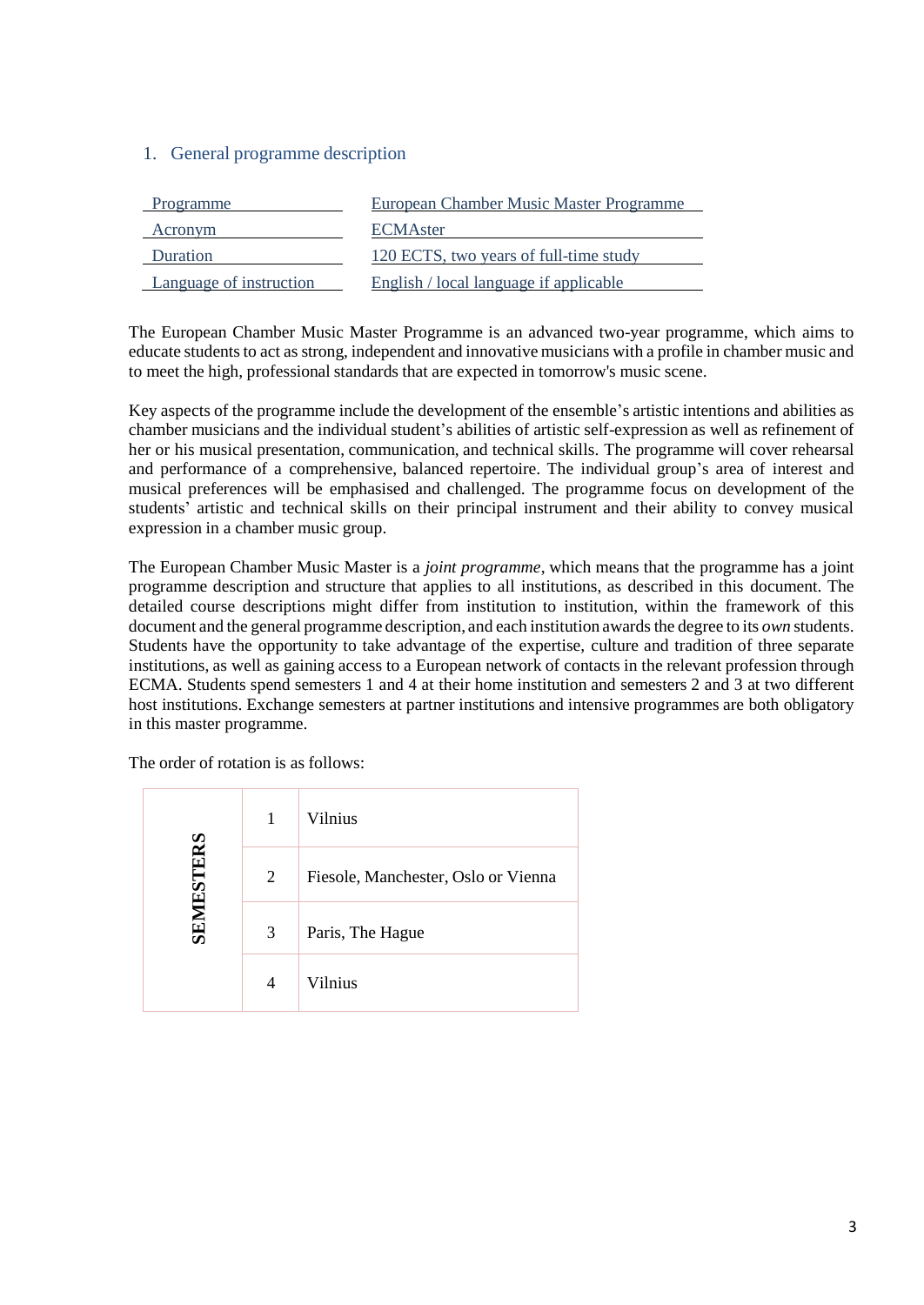#### 2. Admission requirements

Master's degree in Music (Master of Arts). Applicants must be a member of an established ensemble, and all ensemble members must apply at the same time and to the same institution. The programme is open to established ensembles with a standard instrument combination:

- String quartets
- Piano trios
- String trios
- Piano quartets
- Wind quintets
- **Brass quintets**
- Saxophone quartets
- Other ensembles with an established original repertoire of sufficient scope. These will need specific approval by the home institution and the host institutions for semesters 2 and 3. These ensembles must have a minimum of three and a maximum of five musicians. Larger ensembles may be accepted, by agreement of the home institution and both host institutions, and approval from the Programme Board.

#### 3. Degrees awarded

Students who complete the programme will have the right to use the following degree titles, pursuant to the respective national and institutional regulations:

| Conservatoire national supérieur de musique et de | Prix de musique de chambre               |  |  |  |  |  |  |  |  |
|---------------------------------------------------|------------------------------------------|--|--|--|--|--|--|--|--|
| danse de Paris                                    |                                          |  |  |  |  |  |  |  |  |
| Fondazione Scuola di Musica di Fiesole Onlus      | Diploma accademico de secondo livello in |  |  |  |  |  |  |  |  |
|                                                   | Chamber Music <sup>1</sup>               |  |  |  |  |  |  |  |  |
| Koninklijk Conservatorium, Den Haag               | Master of Music in Chamber Music         |  |  |  |  |  |  |  |  |
| Lietuvos Muzikos ir Teatro Akademija, Vilnius     | Master of Arts                           |  |  |  |  |  |  |  |  |
| Norges musikkhøgskole, Oslo                       | Master of Music in Performance           |  |  |  |  |  |  |  |  |
| Royal Northern College of Music, Manchester       | Master of Music in Performance           |  |  |  |  |  |  |  |  |
| Universität für Musik und darstellende Kunst,     | Master of Arts                           |  |  |  |  |  |  |  |  |
| Wien                                              |                                          |  |  |  |  |  |  |  |  |

A documented supplement to the diploma (ECMAster Certificate), will be provided for all graduates of the programme. The document shall be signed by the home institution and will provide the following information:

- Names and logos of all partners
- Short programme description

 $\overline{a}$ 

- Information on which institutions the ensemble has visited
- Name of the ensemble that has completed the programme

<sup>&</sup>lt;sup>1</sup> The degree will be awarded by Conservatorio statale di musica Giuseppe Verdi Torino, in accordance with an agreement between Fondazione Scuola di Musica di Fiesole Onlus and Conservatorio statale di musica Giuseppe Verdi Torino.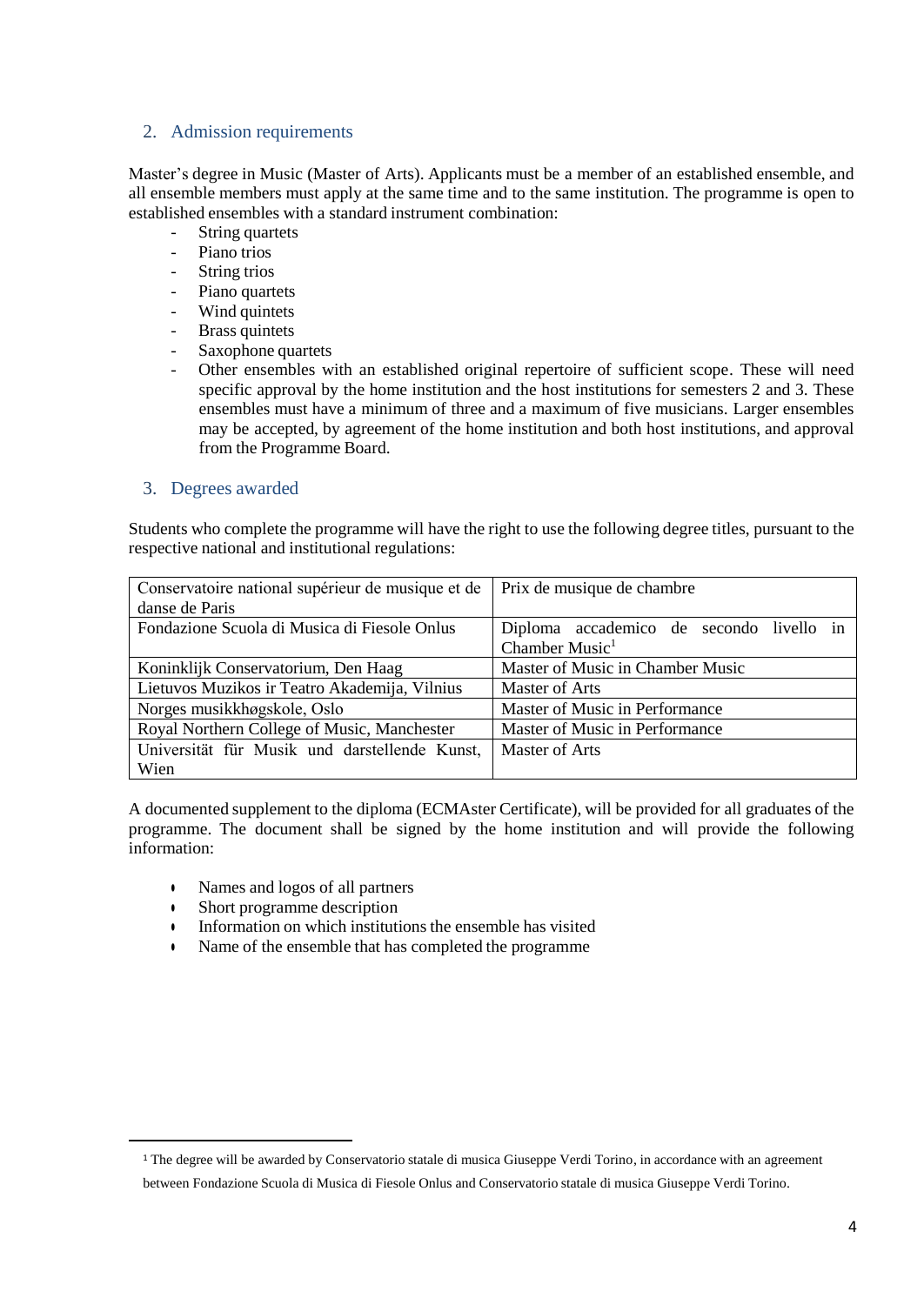#### 4. Learning outcomes

Students graduating from the ECMAster programme demonstrate:

- Ability to realise and convey their artistic intentions as chamber musicians with a clear profile.
- A high level of technical ability on their principal instrument
- Advanced level of performance and ensemble skills.
- Autonomy when meeting demanding artistic challenges and by initiating, implementing and directing a variety of projects.
- Ability to contribute to innovation and advancement in the field of chamber music as well as understanding the demands of music life and the music industry.
- Ability to apply new knowledge to expand their academic, artistic and creative perspectives.
- Ability to develop new knowledge through independent artistic research activity.
- Ability to reflect upon, discuss and present issues concerning music as an art form and its functions in a societal context.
- Insight and critical assessment of ethical norms and issues of a musical and professional nature.
- Ability to show social responsibility in sharing the values of (chamber) music with a wider public in artistic, educational and social settings.
- Skills in dealing with social aspects encountered within the work of a chamber music ensemble.
- Exhibit knowledge of improvisational patterns and processes, and the ability to apply these in a chamber music setting.
- Utilise specific technologies to enable the creation, dissemination and/ or performance of music appropriate to chamber music.
- Ability to play a leading role in a collaborative activity in a multi-disciplinary setting.
- Ability to identify and utilise a wide range of repertoire to inform their practice and development as a chamber music ensemble.

#### 5. Organisation

The study programme consists of teacher-led instruction, artistic and/or academic supervision and independent study in connection with this instruction. The individual programme descriptions will specify the organisation of the programme further.

Each ensemble is appointed a principal artistic supervisor from the home institution and artistic supervisors form each host institution. The responsibility of the principal artistic supervisor is to have regular contact with the students, to have a full overview of the ensemble's progression and to act as a contact person for the other institutions' artistic supervisors. Each institution may also have additional administrative and academic supervisors/ contact persons which handles other aspects of the programme.

ECTS credits are used as the unit of measure to express workload and scope of the courses in the study programme. The complete Master's degree programme consists of 120 credits. One year of full-time study is equal to 60 credits. One credit corresponds to 27-30 hours of work including instruction and self-study work.

The students pursue the programme in a given order, spending semester one at their home institution, semesters two and three on study periods at two of the partner institutions, and the final semester back at their home institution.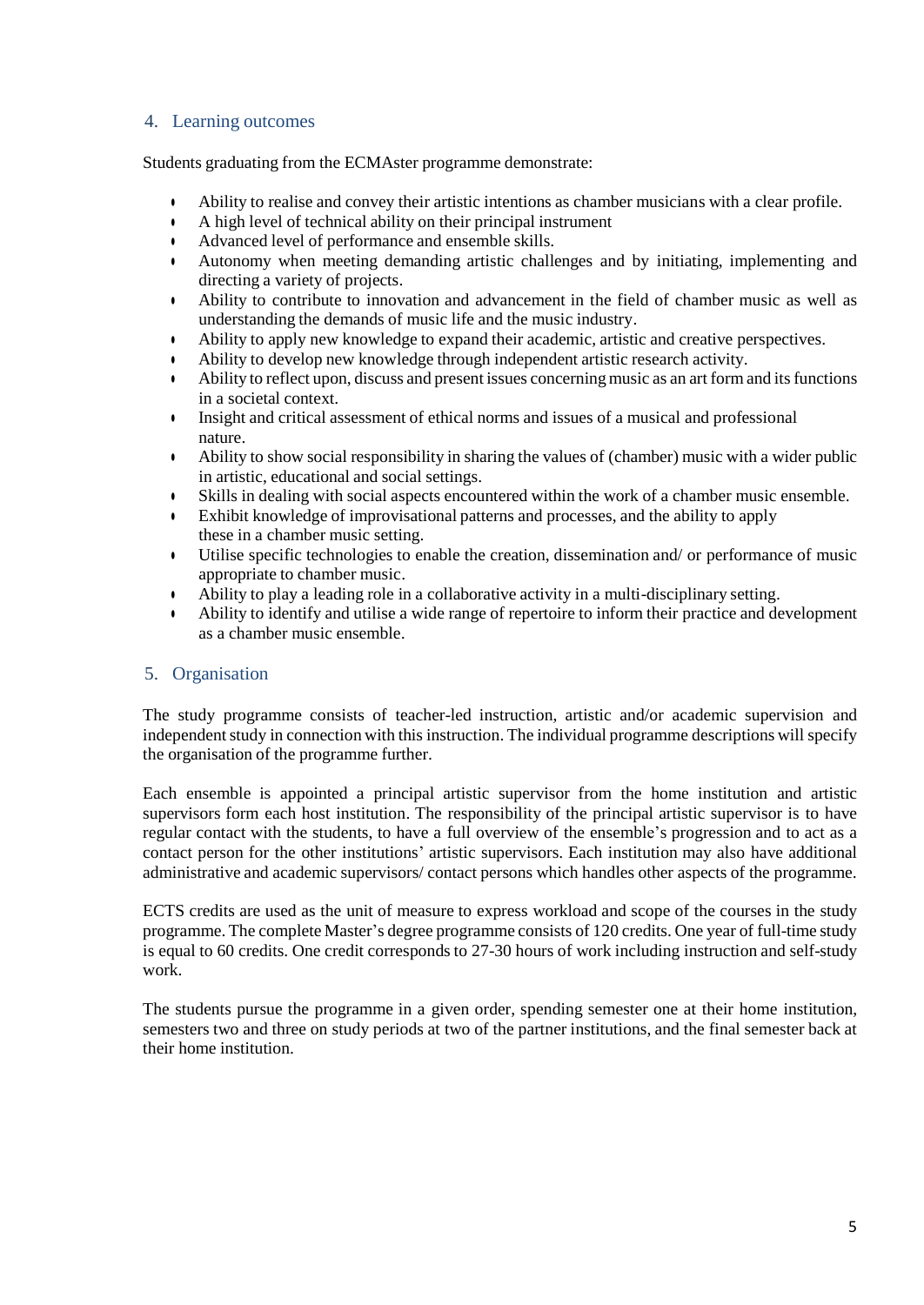#### 6. Assessment

All subject areas are to be assessed at the end of each semester, in accordance with institutional rules and requirements concerning assessment. The individual course descriptions indicate which assessment and grading system will be used.

## 7. Eligibility requirements and admission

#### *a) Eligibility requirements*

In order to be eligible to apply for the programme, applicants must have completed a bachelor's degree in music performance or equivalent qualifications pursuant to requirements at the home institution. Applicants must be member of an established ensemble, and all ensemble members must apply at the same time and to the same institution. Equal opportunity regulations of each institution apply.

#### *b) Joint admission criteria*

In all areas listed below, applicants must demonstrate skills and experience at a level sufficient to commence the programme, individually and as an ensemble.

Applicants must:

- have advanced instrumental and musical skills,
- **•** have the relevant skills and experience in chamber music,
- have the ability to reflect upon and make independent artistic choices.

#### *c) Application procedure*

Applications are to be submitted to the institution the ensemble wishes to be considered their home institution.

It is strongly recommended to do live auditions, but live auditions via online systems may be allowed.

The application must include:

- 1. A curriculum vitae containing the applicant's relevant artistic activities.
- 2. A description of the ensemble's activities

3. Documentation of a bachelor's degree or equivalent (to be completed before the commencement of the master study).

4. A master project proposal according to the requirements of the home institution. Institutions might require further documentation.

*d) Audition*

The audition includes:

1. A prepared ensemble program of 60 minutes of at least three contrasting works or movements in different styles relevant for the ensemble type.

2. An interview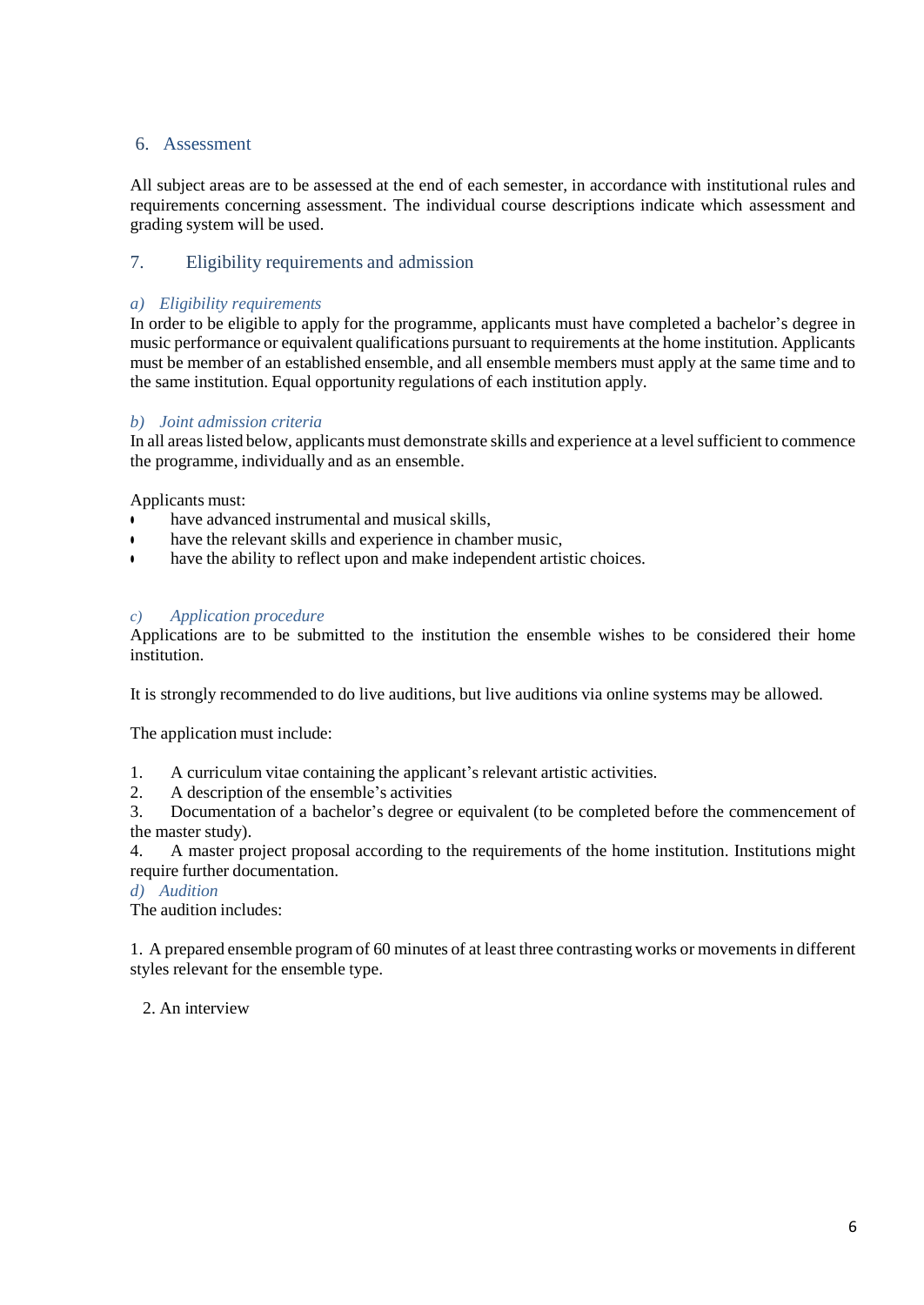#### 8. Quality assurance

The institutions in the Consortium each have systems for educational quality assurance and development that applies to all aspects of the education provided. Every two years the programme is also evaluated as a whole. Students play a vital role in these efforts by, among other things, participating in student evaluations of courses and programmes.

#### 9. Joint intensive modules (ECMA sessions)

The ensembles are committed to attend a minimum of 6 ECMA sessions within the two years, normally one session in semesters 1 and 4, and two sessionsin semesters 2 and 3. In semesters 2 and 3, one of the sessions will be at the host institution. In semester 1 or 4, the ensemble will participate in the session at their home institution. Ensembles are encouraged to visit each partner country. Each institution must put up funds for travel and accommodation for normally three (and maximum four, if necessary) ECMA sessions for their home ensembles over the two years. Intensive modules are organized by ECMA. Ensembles may also attend ECMA sessions at institutions/ venues that are not partners in the joint master programme. Participation in such ECMA sessions, and participation in more than 6 sessions, is subject to approval by ECMA and the hosting organisation/ institution.

#### 10. Course structure (in general)

The overall structure of the programme is described below. Each partner institution will adopt its own programme structure and relevant course offerings within this overall structure. The number of ECTS credits in each subject area may differ from institution to institution. Semesters 1 and 4 are flexible for the home institutions to decide, but semesters 2 and 3 will be subject to mutual agreement between home and host institutions with regards to study content.

|                                                  | ECTS per semester |    |           |           |    |  |  |  |  |
|--------------------------------------------------|-------------------|----|-----------|-----------|----|--|--|--|--|
| Subject area<br><b>Chamber Music/Performance</b> | <b>ECTS</b>       |    |           |           |    |  |  |  |  |
|                                                  |                   | 20 | $15 - 25$ | $15 - 25$ | 20 |  |  |  |  |
| Electives / institution specific subjects        |                   |    | $5 - 15$  | $5 - 15$  |    |  |  |  |  |
| Master project                                   |                   |    | $0 - 7.5$ | $0 - 7.5$ | 10 |  |  |  |  |
| Sum                                              | 120               | 30 | 30        | 30        | 30 |  |  |  |  |

In the Master project, ensembles will acquire advanced knowledge of a self-selected thematic area or repertoire. The Master project is to be an independent project that reflects artistic maturity in musical performance for the ensemble and each of its members. The project should have a limited topic with a defined artistic issue. The repertoire should normally be of 120 minutes where minimum 60 minutes should be performed in public before the final artistic presentation.

Dependent on institutional and/or national regulations, the Master project may also include a written part, closely connected to the artistic output.

The Master project is mainly comprised of the ensemble's work with developing and implementing their own artistic project, researching, rehearsing and interpreting the repertoire for the Master project and developing, preparing and implementing public presentations of the output of the project.

#### 11. ECMAster studies at **LMTA** as a home institution

ECMAster students entering the programme at LMTA will benefit from a wide range of performance opportunities as well as 68 hours of chamber music workshops and 34 hours of solo instrument classes by the very best chamber musicians and featuring soloists. During Semester 1 and 4, ECMAster students follow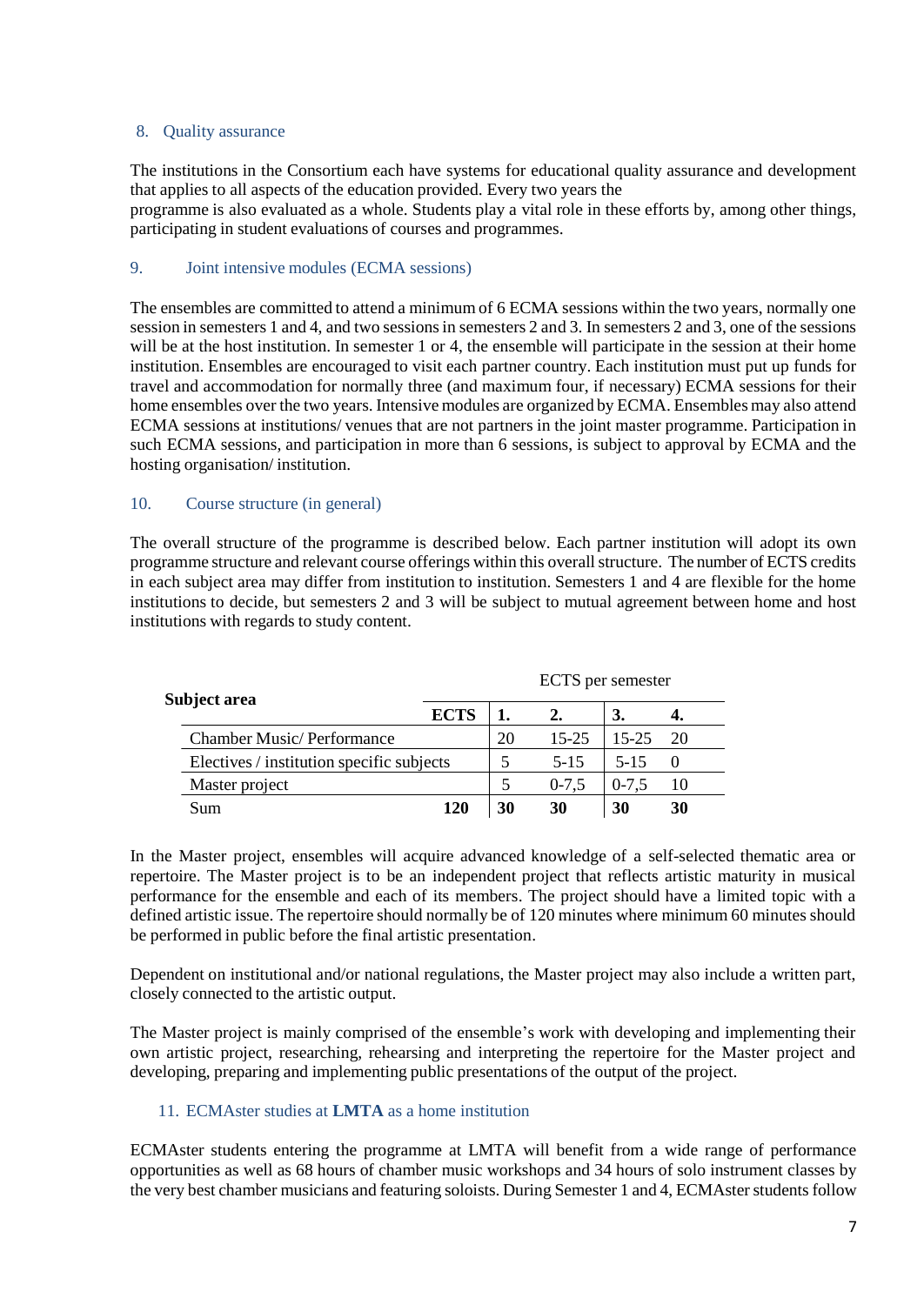the programme at LMTA as a home institution while studying at two different host institutions during the two other semesters: Semester 2 is taken either in Fiesole, Manchester, Oslo or Vienna; during Semester 3, the studies take place in Paris or the Hague.

Studies at LMTA include 30 ECTS of Chamber Music (Semester 1 and 4); 10 ECTS of Solo Instrument (Semester 1 and 4); 5 ECTS of Basics of Research Paper (Semester 1); 10 ECTS of Final Research Paper (Semester 4); and 5 ECTS for Elective course (Semester 1). ECMAster courses taken at the host institutions (Semester 3 and 4) are fully recognised by LMTA as a part of the joint curriculum.

Entrance application deadline and audition in Vilnius: [https://lmta.lt/en/english-lmta-welcomes-foreign](https://lmta.lt/en/english-lmta-welcomes-foreign-students/english-joint-programme-ecmaster/)[students/english-joint-programme-ecmaster/](https://lmta.lt/en/english-lmta-welcomes-foreign-students/english-joint-programme-ecmaster/)

| 12. Curriculum |  |  |
|----------------|--|--|
|                |  |  |

| Subjects                    | <b>LMTA</b> |            | At host institutions | <b>LMTA</b> | Final      |
|-----------------------------|-------------|------------|----------------------|-------------|------------|
|                             |             |            |                      |             | Assessment |
|                             | Semester 1  | Semester 2 | Semester 3           | Semester 4  |            |
| <b>Chamber Music</b>        | 15          |            |                      |             | Exam       |
| <b>ECMA</b> Session         |             |            |                      |             | Pass/Fail  |
| (6 sessions in total)       |             |            |                      |             |            |
| Solo Instrument             | 5           |            |                      |             | Exam       |
| Basics of Research          | 5           |            |                      |             | Exam       |
| Paper                       |             |            |                      |             |            |
| <b>Final Research Paper</b> |             |            |                      | 10          | Defence    |
| Master's Art Project        |             |            |                      | 15          | Defence    |
| Solo Instrument Art         |             |            |                      | 5           | Defence    |
| Project                     |             |            |                      |             |            |
| Electives (see the list)    | 5           |            |                      |             | Exam       |
| Credits:                    | 30          | 30         | 30                   | 30          |            |

Elective courses:

- 1. Music Performance Studies 5 ECTS
- 2. Music Technology and New Media 5 ECTS
- 3. Contemporary Music and Improvisation 5 ECTS
- 4. International Collaboration in Contemporary Improvisation 5 ECTS
- 5. Music Performance Management (TBC in 2019)
- 6. Lithuanian Ethnic Music Practice (TBC in 2019)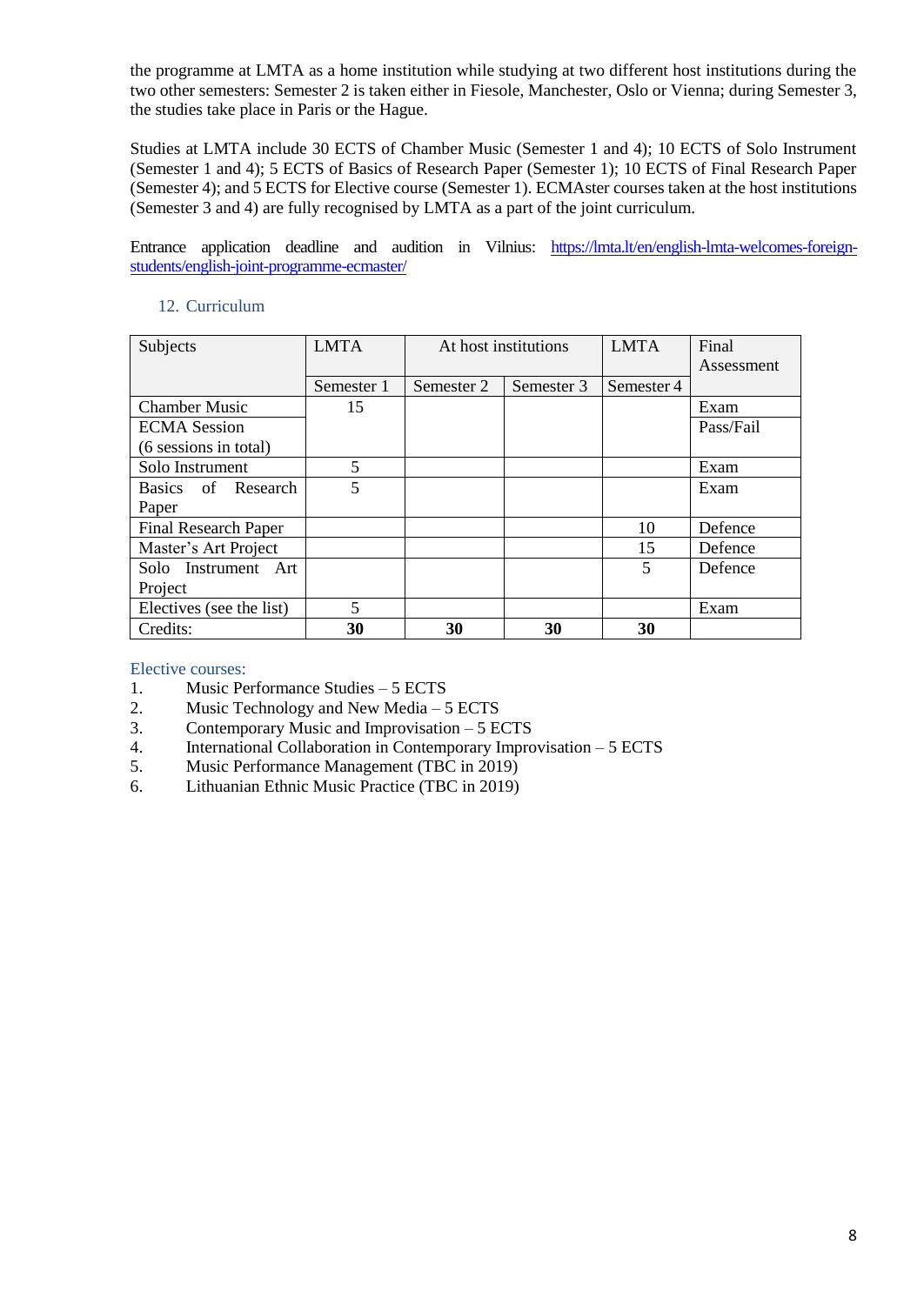## **COURSE DESCRIPTIONS**

## **13. CHAMBER MUSIC (ECMASTER)**

|                                                                                                                                                                | Subject (module) title                                                    | Subject code                                    | <b>Study Programme (-s)</b>                                                                                      |  |  |  |  |  |
|----------------------------------------------------------------------------------------------------------------------------------------------------------------|---------------------------------------------------------------------------|-------------------------------------------------|------------------------------------------------------------------------------------------------------------------|--|--|--|--|--|
| <b>Chamber Music (ECMAster)</b>                                                                                                                                |                                                                           | M1747                                           | Music Performance (ECMAster)                                                                                     |  |  |  |  |  |
|                                                                                                                                                                | Lecturer (-s)                                                             | Department where the subject<br>is delivered    |                                                                                                                  |  |  |  |  |  |
| Coordinator: Prof. Dr. Indrė Baikštytė                                                                                                                         |                                                                           |                                                 | <b>Chamber Music Department</b>                                                                                  |  |  |  |  |  |
|                                                                                                                                                                | Others: Chamber Music Department teachers: Prof. Donatas Katkus,          |                                                 |                                                                                                                  |  |  |  |  |  |
|                                                                                                                                                                | Prof. Augustinas Vasiliauskas, Prof. Dalia Balsytė, Assoc. Prof. Vaida    |                                                 |                                                                                                                  |  |  |  |  |  |
|                                                                                                                                                                | Paukštienė, Assoc. Prof. Saulius Lipčius, Assoc. Prof. Povilas Jacunskas, |                                                 |                                                                                                                  |  |  |  |  |  |
|                                                                                                                                                                | Assoc. Prof. Ingrida Rupaitė, Assist. Rokas Vaitkevičius, Lect. Joana     |                                                 |                                                                                                                  |  |  |  |  |  |
| Daunytė                                                                                                                                                        |                                                                           |                                                 |                                                                                                                  |  |  |  |  |  |
|                                                                                                                                                                | <b>Study cycle</b>                                                        |                                                 | Type of the subject (module)                                                                                     |  |  |  |  |  |
| Second (Master)                                                                                                                                                |                                                                           |                                                 | Compulsory                                                                                                       |  |  |  |  |  |
| <b>Mode of delivery</b>                                                                                                                                        | Semester or period when the subject is                                    |                                                 | Language (-s) of instruction                                                                                     |  |  |  |  |  |
|                                                                                                                                                                | delivered / Study Programme                                               |                                                 |                                                                                                                  |  |  |  |  |  |
| In-class                                                                                                                                                       | Semesters $1 - 3$                                                         |                                                 | English, Lithuanian, German,<br>Russian                                                                          |  |  |  |  |  |
|                                                                                                                                                                |                                                                           | Prerequisites and co-requisites                 |                                                                                                                  |  |  |  |  |  |
|                                                                                                                                                                | Prerequisites: music performance and artistic expression skills           |                                                 | Co-requisites (if any): none                                                                                     |  |  |  |  |  |
|                                                                                                                                                                | corresponding to Bachelor Degree in Music                                 |                                                 |                                                                                                                  |  |  |  |  |  |
| <b>Number of ECTS</b><br>credits                                                                                                                               | <b>Total student load (in</b>                                             | <b>Contact hours</b>                            | <b>Self-study hours</b>                                                                                          |  |  |  |  |  |
|                                                                                                                                                                | hours)                                                                    |                                                 |                                                                                                                  |  |  |  |  |  |
| $45(15+15+15)$                                                                                                                                                 | $1200(400+400+400)$                                                       | $102(34+34+34)$<br>Aims of the subject (module) | 1098 (366+366+366)                                                                                               |  |  |  |  |  |
|                                                                                                                                                                |                                                                           |                                                 | To familiarize students with the concert repertoire of different periods, styles and genres in various ensembles |  |  |  |  |  |
|                                                                                                                                                                |                                                                           |                                                 | (violin, alto, violoncello, grand piano, flute, oboe, clarinet, bassoon, saxophone, contrabass, harp, guitar);   |  |  |  |  |  |
|                                                                                                                                                                |                                                                           |                                                 | develop ensemble performance, artistic expression, learning and rehearsing skills beyond the requirements for    |  |  |  |  |  |
|                                                                                                                                                                |                                                                           |                                                 | Bachelor's degree; develop ensemble hearing and sight-reading; consolidate independent creative work skills      |  |  |  |  |  |
|                                                                                                                                                                |                                                                           |                                                 | in the ensemble on the basis of a chamber music repertoire of different styles and genres; enhance the           |  |  |  |  |  |
|                                                                                                                                                                |                                                                           |                                                 | knowledge of a more complex concert repertoire and skills for its mature preparation; improve the ability to     |  |  |  |  |  |
|                                                                                                                                                                |                                                                           |                                                 | plan the preparation stages of the repertoire performed and implement them consistently by developing the        |  |  |  |  |  |
|                                                                                                                                                                |                                                                           |                                                 |                                                                                                                  |  |  |  |  |  |
| skills enabling to learn independently; notice and solve problems arising during the creative process.<br>Abstract of the subject (module) (up to 500 symbols) |                                                                           |                                                 |                                                                                                                  |  |  |  |  |  |
|                                                                                                                                                                |                                                                           |                                                 | Chamber Ensemble aims at developing and mastering a solid concert repertoire for various ensembles               |  |  |  |  |  |
| comprising different periods and styles, complex in terms of performance technique and interpretation. When                                                    |                                                                           |                                                 |                                                                                                                  |  |  |  |  |  |
| developing the concert repertoire, students complete tasks related to the formation and implementation of                                                      |                                                                           |                                                 |                                                                                                                  |  |  |  |  |  |
|                                                                                                                                                                |                                                                           |                                                 | higher-level collective interpretation as well as excellence of playing in an ensemble. They plan the stages of  |  |  |  |  |  |
|                                                                                                                                                                |                                                                           |                                                 | repertoire preparation, develop the rehearsal plan and concert schedule. Students acquire concert and            |  |  |  |  |  |
|                                                                                                                                                                | competition experience of performing in an ensemble.                      |                                                 |                                                                                                                  |  |  |  |  |  |

| <b>Competences to be</b><br>developed (learning<br>outcome No. in the<br>programme) | Learning outcomes of the subject<br>(module)                                      | <b>Teaching and</b><br>learning methods   | <b>Assessment</b><br>methods |
|-------------------------------------------------------------------------------------|-----------------------------------------------------------------------------------|-------------------------------------------|------------------------------|
| Ability to inspire and                                                              | Students will be able to perform chamber<br>works in chamber ensembles of various | Exercises, rehearsals, Performance of     |                              |
| implement creative                                                                  | artistic ideas by means of instruments by demonstrating their                     | musical text analysis<br>and preparation, | a music                      |
|                                                                                     | musical expression in the perception of style and artistic                        | concerts                                  | programme                    |
| selected specialisation                                                             | individuality.                                                                    |                                           |                              |
| (1.1)                                                                               | Students will be able to employ the                                               | Exercises, rehearsals,                    | Performance of               |
|                                                                                     | possibilities provided by the performance                                         | musical text analysis                     | a music                      |
|                                                                                     | technique when performing ensemble                                                | and preparation,                          | programme                    |
|                                                                                     | programmes in an ensemble of various                                              | concerts                                  |                              |
|                                                                                     | instruments; demonstrate developed                                                |                                           |                              |
|                                                                                     | abilities of musical communication and                                            |                                           |                              |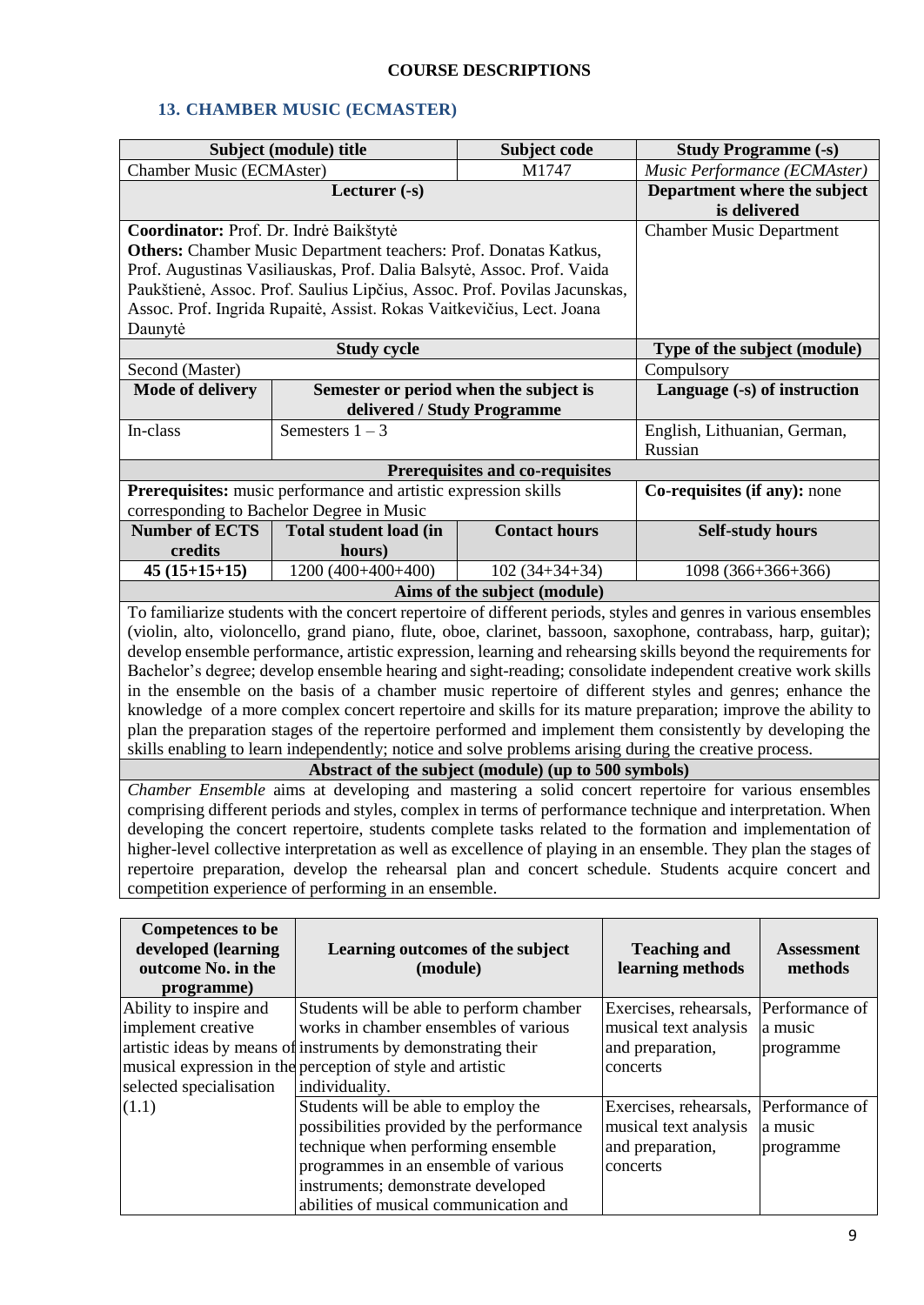|                            | musical ensemble directing.                                     |                                       |                |
|----------------------------|-----------------------------------------------------------------|---------------------------------------|----------------|
| Good knowledge of          | Students will master the musical language                       | Exercises, rehearsals,                | Performance of |
|                            | music theory, history and and performance techniques of a music | musical text analysis                 | a music        |
| cultural contexts, their   | repertoire developed for a chamber                              | and preparation,                      | programme,     |
| links with traditions of   | ensemble (pertaining to individual periods,                     | concerts                              | discussion     |
| interpretation $(2.1)$     | styles, genres etc.); be able to base their                     |                                       |                |
|                            | interpretation solutions on this knowledge                      |                                       |                |
|                            | and/or art research in all stages of                            |                                       |                |
|                            | preparation of music programmes.                                |                                       |                |
|                            | Students will be able to develop a                              | Exercises, rehearsals,                | Performance of |
|                            | consistent programme for a mixed chamber                        | musical text analysis                 | a music        |
|                            | ensemble taking account of a particular                         | and preparation,                      | programme,     |
|                            | context (the composition of performers,                         | concerts                              | discussion     |
|                            | themes and purpose of the event).                               |                                       |                |
| Ability to broaden         | Students will build up a solid concert                          | Exercises, rehearsals,                | Performance of |
| creative experience        | repertoire for a chamber ensemble and gain                      | musical text analysis                 | a music        |
| through initiation of and  | concert experience by participating in at                       | and preparation,                      | programme      |
| engagement in              | least three public concerts during the                          | concerts                              |                |
| independent artistic       | studies.                                                        |                                       |                |
| activity $(3.1)$           | Students will be able to initiate the                           | Exercises, rehearsals,                | Performance of |
|                            | preparation of an artistic programme and                        | musical text analysis                 | a music        |
|                            | manage it or participate in the preparation                     | and preparation,                      | programme,     |
|                            | for an art project and concert performance.                     | concerts                              | discussion     |
| Ability to analyse and     | Students will be able to analyse and assess                     | Exercises, rehearsals,                | Performance of |
| critically assess creative | the process and results of their and other                      | musical text analysis                 | a music        |
| processes and their        | artists' creative activity; provide                             | and preparation,                      | programme,     |
| significance in the        | suggestions as to their improvement; adapt                      | concerts                              | discussion     |
| context of contemporary    | to changing conditions of the creative                          |                                       |                |
| culture $(4.2)$            | context; present their insights in rehearsals                   |                                       |                |
|                            | and discussions of exams and concerts.                          |                                       |                |
| Interpersonal and          | When preparing and performing chamber                           | Exercises, rehearsals,                | Performance of |
|                            | communication skills and ensemble programmes, students will be  | musical text analysis                 | a music        |
| leadership $(5.1)$         | able to communicate and cooperate with                          | and preparation,                      | programme,     |
|                            | other members of the ensemble in an                             | concerts                              | discussion     |
|                            | efficiently and ethical manner.                                 |                                       |                |
|                            | When working in a chamber ensemble,                             | Exercises, rehearsals, Performance of |                |
|                            | students will demonstrate initiative,                           | musical text analysis                 | a music        |
|                            | leadership, team work, negotiating and                          | and preparation,                      | programme,     |
|                            | organisational skills.                                          | concerts                              | discussion     |
| Ability to work and        | Students will be able to independently plan                     | Exercises, rehearsals,                | Performance of |
| improve $(7.1)$            | the process of the ensemble's work and the                      | concerts                              | a music        |
|                            | preparation stages of a music programme;                        |                                       | programme,     |
|                            | deal with artistic and organisational tasks.                    |                                       | discussion     |

|                        |  | <b>Contact hours</b>  |          |                                      |                                              |                                                    |                  |                        |                     | <b>Self-study assignments</b> |  |  |
|------------------------|--|-----------------------|----------|--------------------------------------|----------------------------------------------|----------------------------------------------------|------------------|------------------------|---------------------|-------------------------------|--|--|
| Topics (repertoire)    |  | classes<br>Individual | Seminars | small<br>Ξ.<br>training<br>Practical | in large<br>training<br>sano.fa<br>Practical | consultations<br>preparation<br>rehearsals<br>Exam | Examination/test | contact hours<br>Total | hours<br>Self-study | hours<br>Self-study           |  |  |
| <b>Semester 1</b>      |  |                       |          |                                      |                                              |                                                    |                  |                        |                     |                               |  |  |
| Preparation of a music |  |                       |          | 32                                   |                                              |                                                    |                  | 32                     | 366                 | Analysis of<br>1.             |  |  |
| programme, selected by |  |                       |          |                                      |                                              |                                                    |                  |                        |                     | musical text,                 |  |  |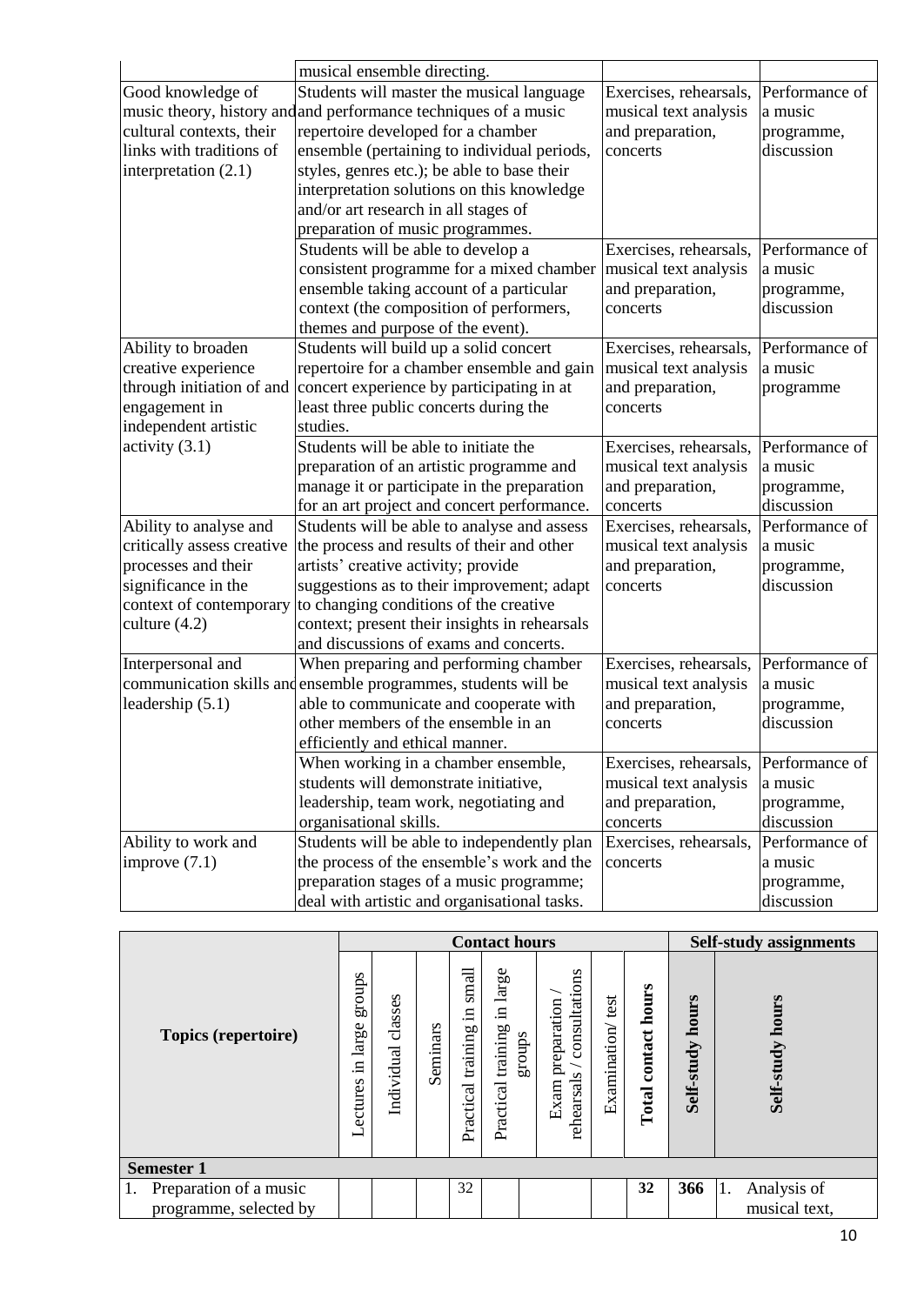| 2.<br>3. | the student, comprising<br>works of various styles.<br>Programme requirements:<br>two entire large scale<br>pieces, duration at least 30<br>minutes.<br><b>ECMA</b> session<br>Examination (concert)<br><b>Total:</b>                    |  | 32                  |  | $\overline{2}$<br>$\overline{2}$ | $\overline{2}$<br>34 | 366 | 2.       | audio recordings,<br>exercises,<br>rehearsals<br>The stylistic<br>analysis of the<br>music of different<br>countries and<br>periods; search<br>for interpretation<br>varieties within a<br>repertoire                                 |
|----------|------------------------------------------------------------------------------------------------------------------------------------------------------------------------------------------------------------------------------------------|--|---------------------|--|----------------------------------|----------------------|-----|----------|---------------------------------------------------------------------------------------------------------------------------------------------------------------------------------------------------------------------------------------|
|          | <b>Semester 2</b>                                                                                                                                                                                                                        |  |                     |  |                                  |                      |     |          |                                                                                                                                                                                                                                       |
| 1.       | Preparation of a music<br>programme, selected by the<br>student, comprising works<br>of various styles.<br>Programme requirements:<br>two entire large scale<br>pieces, duration at least 30<br>minutes.<br>2. ECMA session (at least 2) |  | 3<br>$\overline{2}$ |  |                                  | 32                   | 366 | 1.<br>2. | Analysis of<br>musical text,<br>audio recordings,<br>exercises,<br>rehearsals<br>The stylistic<br>analysis of the<br>music of different<br>countries and<br>periods; search<br>for interpretation<br>varieties within a<br>repertoire |
| 3.       | Examination (concert)                                                                                                                                                                                                                    |  |                     |  | $\overline{2}$                   | $\overline{2}$       |     |          |                                                                                                                                                                                                                                       |
|          | <b>Total:</b>                                                                                                                                                                                                                            |  | 32                  |  | $\overline{2}$                   | 34                   | 366 |          |                                                                                                                                                                                                                                       |
|          | <b>Semester 3</b>                                                                                                                                                                                                                        |  |                     |  |                                  |                      |     |          |                                                                                                                                                                                                                                       |
| 1.<br>2. | Preparation of a music<br>programme, selected by the<br>student, comprising works<br>of various styles.<br>Programme requirements:<br>two entire large scale<br>pieces, duration at least 30<br>minutes.<br>ECMA session (at least 2)    |  | 3<br>$\overline{2}$ |  |                                  | 32                   | 366 | 1.<br>2. | Analysis of<br>musical text,<br>audio recordings,<br>exercises,<br>rehearsals<br>The stylistic<br>analysis of the<br>music of different<br>countries and<br>periods; search<br>for interpretation<br>varieties within a<br>repertoire |
| 3.       | Examination (concert)                                                                                                                                                                                                                    |  |                     |  | $\overline{c}$                   | $\overline{2}$       |     |          |                                                                                                                                                                                                                                       |
|          | Total:                                                                                                                                                                                                                                   |  | 32                  |  | $\boldsymbol{2}$                 | 34                   | 366 |          |                                                                                                                                                                                                                                       |

| <b>Assessment</b><br>strategy | Weight<br>in per | <b>Deadline for</b><br>completing | <b>Assessment criteria</b>                                                                                                         |
|-------------------------------|------------------|-----------------------------------|------------------------------------------------------------------------------------------------------------------------------------|
|                               | cent             | the                               |                                                                                                                                    |
|                               |                  | assignments                       |                                                                                                                                    |
| Quality of the                | 10               | During the                        | Assessment covers the following area:                                                                                              |
| work process                  |                  | semester                          | efficiency and ethics of communication with ensemble<br>members;                                                                   |
|                               |                  |                                   | fluency and argumentation of presenting ideas and<br>results; ability to present the ideas and results in a<br>constructive manner |
|                               |                  |                                   | independence, organisation skills, and punctuality.                                                                                |
| Examination                   | 90               | During<br>the                     | <b>Requirements:</b> In Semesters 2 and 3, the exam is organised                                                                   |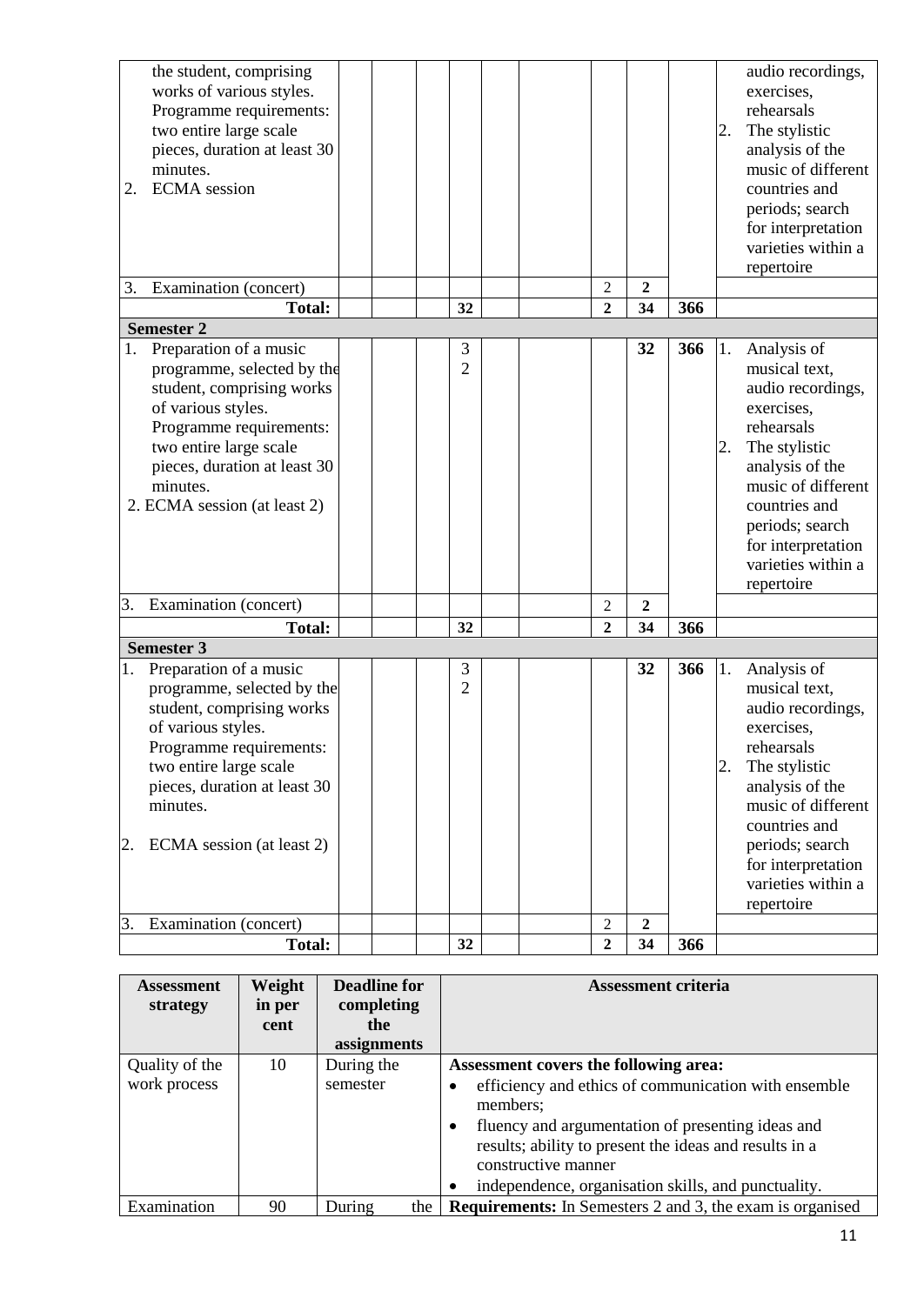| examination<br>period | in the form of a public concert.<br><b>Assessment criteria:</b>                                                            |
|-----------------------|----------------------------------------------------------------------------------------------------------------------------|
|                       | ensemble technique (volume balance and metro rhythmic<br>synchronicity);                                                   |
|                       | in terms of musical text, accurate performance of the<br>repertoire;                                                       |
|                       | specialisation instrument playing skills, ability to adapt,<br>virtuoso abilities;                                         |
|                       | application of articulation, ornamentation<br>and<br>improvisation principles defined by the style of the<br>musical work; |
|                       | feeling of the genre and form;                                                                                             |
|                       | artistic skills, ability to convince, quality of musical<br>expression.                                                    |

| Approved by ECMAster working group                                       | 2018-06-05 | No. 2018-01 |
|--------------------------------------------------------------------------|------------|-------------|
| No. and date of registration in the Register of Study Subjects (Modules) | R(18)-38   | 2018-06-14  |

## 14. SOLO INSTRUMENT

| Subject (module) title                                                                                            |                                 | Subject code                                       | <b>Study Programme (-s)</b> |  |  |
|-------------------------------------------------------------------------------------------------------------------|---------------------------------|----------------------------------------------------|-----------------------------|--|--|
| Solo instrument                                                                                                   |                                 | M1748                                              | Music Performance           |  |  |
|                                                                                                                   |                                 |                                                    | (ECMAster)                  |  |  |
|                                                                                                                   | Lecturer (-s)                   |                                                    | <b>Department where the</b> |  |  |
|                                                                                                                   | subject is delivered            |                                                    |                             |  |  |
| Coordinator: Prof. Dr. Indrė Baikštytė                                                                            | <b>Chamber Music</b>            |                                                    |                             |  |  |
| Piano Department: Prof. Jurgis Karnavičius, Prof. Petras Geniušas, Prof.                                          |                                 |                                                    | Department                  |  |  |
| Zbignevas Ibelgauptas, Prof. Sergejus Okruško, Prof. Rūta Rikterė, Prof.                                          |                                 |                                                    |                             |  |  |
| Aleksandra Žvirblytė, Assoc. Prof. Daumantas Kirilauskas, Assoc. Prof. Albina                                     |                                 |                                                    |                             |  |  |
| Šikšniūtė, Lect. Aidas Puodžiukas.                                                                                |                                 |                                                    |                             |  |  |
| Department of String Instruments: Prof. Dr. Rūta Lipinaitytė-Savickienė, Prof.                                    |                                 |                                                    |                             |  |  |
| Jonas Tankevičius, Prof. Ingrida Armonaitė Galininenė, Prof. Rusnė Mataitytė,                                     |                                 |                                                    |                             |  |  |
| Lect. Dalia Kuznecovaitė, Lect. Dainius Puodžiukas, Assoc. Prof. Gediminas                                        |                                 |                                                    |                             |  |  |
| Dačinskas, Prof. Petras Radzevičius, Lect. Jurgis Juozapaitis, Prof. Rimantas                                     |                                 |                                                    |                             |  |  |
| Armonas, Assoc. Prof. Edmundas Kulikauskas, Lect. Joana Daunytė, Assoc. Prof.                                     |                                 |                                                    |                             |  |  |
| Donatas Bagurskas                                                                                                 |                                 |                                                    |                             |  |  |
| Department of Wind and Percussion Instruments: Prof. Dr. R. Beinaris, Prof. A.                                    |                                 |                                                    |                             |  |  |
| Vizgirda, Prof. V. Gelgotas, Lect. U. Čaplikaitė, Lect. L. Baublytė, Lect. E.                                     |                                 |                                                    |                             |  |  |
| Paškevičius, Assist. A. Taločka, Assist. R. Savickas, Assoc. Prof. A. Puplauskis,                                 |                                 |                                                    |                             |  |  |
| Prof. P. Vyšniauskas, Assist. Prof. E. Stanelis, Assist. D. Grigaliūnas                                           | <b>Study cycle</b>              |                                                    |                             |  |  |
|                                                                                                                   | Type of the subject             |                                                    |                             |  |  |
|                                                                                                                   |                                 |                                                    | (module)                    |  |  |
| Second (Master)                                                                                                   |                                 |                                                    | Compulsory                  |  |  |
| <b>Mode of delivery</b>                                                                                           |                                 | Semester or period when the subject is delivered / | Language $(-s)$ of          |  |  |
|                                                                                                                   |                                 | <b>Study Programme</b>                             | instruction                 |  |  |
| In-class                                                                                                          |                                 | Semesters 1 through 3 / Music Performance (Chamber | English, Lithuanian,        |  |  |
|                                                                                                                   | Ensemble)                       |                                                    | German, Russian             |  |  |
|                                                                                                                   | Prerequisites and co-requisites |                                                    |                             |  |  |
| Prerequisites: Music performance and artistic expression skills corresponding to                                  |                                 |                                                    | Co-requisites (if any):     |  |  |
| Bachelor degree in Music                                                                                          | none                            |                                                    |                             |  |  |
| <b>Number of ECTS credits</b>                                                                                     | <b>Self-study hours</b>         |                                                    |                             |  |  |
|                                                                                                                   | hours)<br>399 (133+133+133)     | $51(17+17+17)$                                     |                             |  |  |
| $15(5+5+5)$                                                                                                       | 348 (116+116+116)               |                                                    |                             |  |  |
| Aims of the subject (module)                                                                                      |                                 |                                                    |                             |  |  |
| Expand the main repertoire of the chosen musical instrument beyond the level of the requirements for Bachelor     |                                 |                                                    |                             |  |  |
| of Music; develop an individual style of interpretation; increase learning skills; develop towards implementation |                                 |                                                    |                             |  |  |
| of the interpretation idea; improve the ability to observe and analyse one's creative process and provide concert |                                 |                                                    |                             |  |  |

performance experience.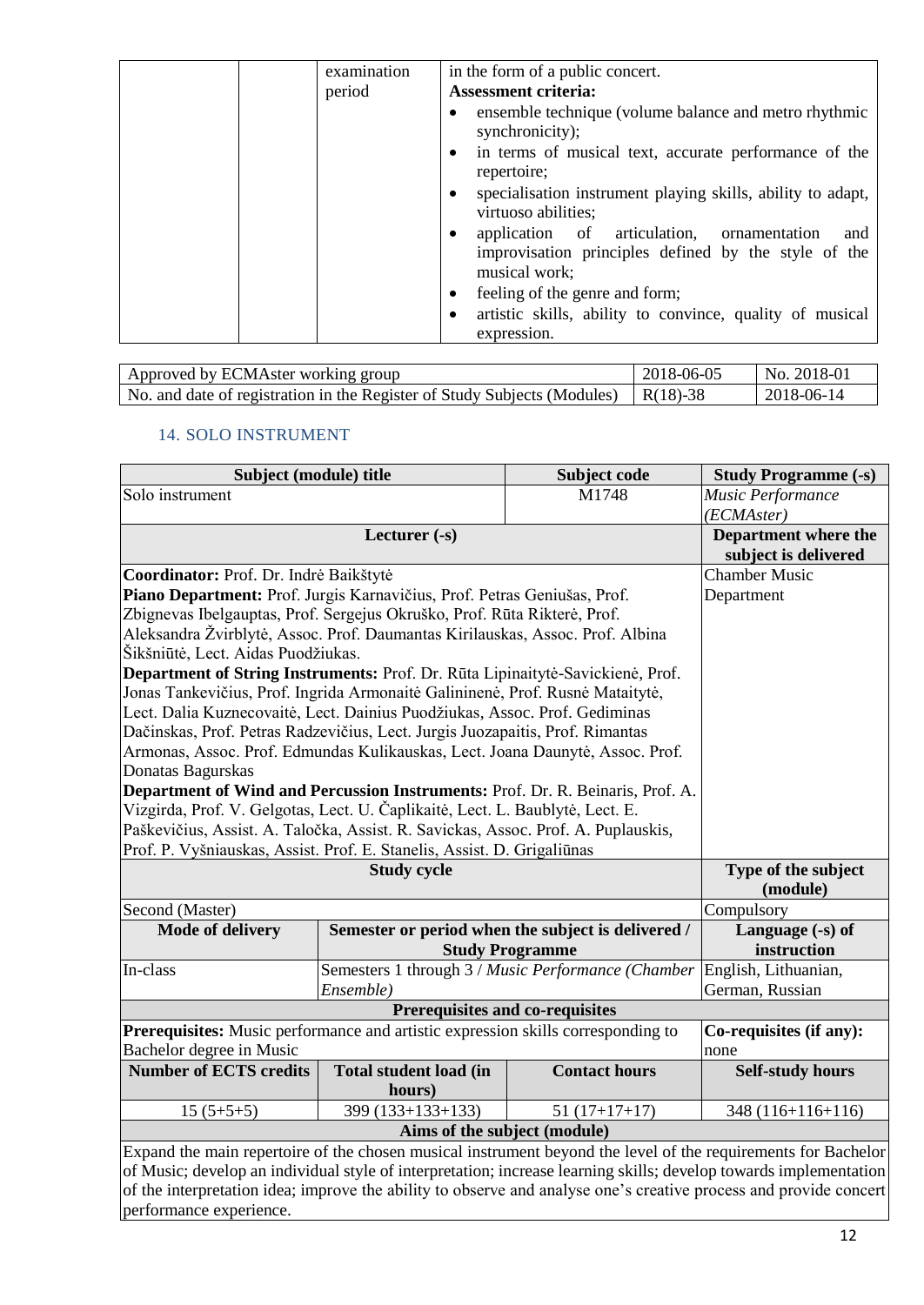#### **Abstract of the subject (module) (up to 500 symbols)**

*Solo instrument* is a special subject within *Music Performance* programme of *ECMAster* specialisation at Master degree level. During individual classes, students develop practical and artistic performance skills of playing a chosen musical instrument acquired in the Bachelor's studies. At Master's level, these skills are further improved with the focus on creativity and search for individual solutions for interpretation; students expand their repertoire, gain more concert performance experience, and learn to critically evaluate the results of artistic activity.

| <b>Competences</b> to be<br>developed (learning<br>outcome No. in the<br>programme)                                                                                                                                                                                                      | Learning outcomes of the subject (module)                                                                                                                                                                                                                                                                                                                                                                                                                                                                                                                                                                                                                                                                                                                                                                                                                                                                                                                                                                                                            | <b>Teaching and</b><br>learning<br>methods                                                                         | <b>Assessment</b><br>methods                                                 |
|------------------------------------------------------------------------------------------------------------------------------------------------------------------------------------------------------------------------------------------------------------------------------------------|------------------------------------------------------------------------------------------------------------------------------------------------------------------------------------------------------------------------------------------------------------------------------------------------------------------------------------------------------------------------------------------------------------------------------------------------------------------------------------------------------------------------------------------------------------------------------------------------------------------------------------------------------------------------------------------------------------------------------------------------------------------------------------------------------------------------------------------------------------------------------------------------------------------------------------------------------------------------------------------------------------------------------------------------------|--------------------------------------------------------------------------------------------------------------------|------------------------------------------------------------------------------|
| Ability to inspire and<br>implement creative<br>artistic ideas by means<br>of musical expression<br>in the selected<br>specialisation $(1.1)$<br>Good knowledge of<br>music theory, history<br>and cultural contexts,<br>their links with<br>traditions of<br>interpretation $(2.1)$     | Students will be able to express themselves as artistic<br>personalities who have developed the abilities to<br>create, develop and express their artistic ideas, and<br>provide an individual interpretation of a musical<br>piece; demonstrate these abilities by preparing and<br>performing a concert programme compliant with the<br>requirements for a Master's repertoire<br>Students will be able to employ all possibilities<br>provided by the performance technique in solo and/or<br>ensemble programmes, and look for new means of<br>self-expression in a consistent manner; demonstrate<br>that they have developed musical communication<br>skills and skills for managing an ensemble.<br>Students will acquire good knowledge of musical<br>language, historical development and performance<br>practice of a repertoire in the selected specialisation<br>(individual periods, styles, genres, etc.); be able to<br>use this knowledge and/or art research in all stages of<br>preparation of musical programmes to support their | Exercises,<br>rehearsals,<br>musical text<br>analysis and<br>preparation,<br>independent<br>concert<br>performance | Performance<br>of a music<br>programme                                       |
| Ability to broaden<br>creative experience<br>through initiation of<br>and engagement in<br>independent artistic<br>activity $(3.1)$<br>Ability to analyse and<br>critically assess<br>creative processes and<br>their significance in<br>the context of<br>contemporary culture<br>(4.1) | interpretational decisions<br>Students will develop a solid concert repertoire of the Exercises,<br>volume that is compliant with the requirements for rehearsals,<br>Master's degree and selected specialisation and gain independent<br>concert experience by participating in at least four concert<br>public concerts during the studies.<br>Using intellect and erudition, students will be able to<br>analyse and critically assess creative processes and<br>their significance in the changing contemporary<br>cultural context; anticipate potential trends in the<br>development of performance art and possibilities for<br>influencing them with their artistic ideas, and<br>demonstrate these abilities in the research thesis.                                                                                                                                                                                                                                                                                                        | performance/<br>artistic activity<br>Independent<br>concert<br>performance/<br>artistic activity,<br>discussion    | Performance<br>of a music<br>programme,<br>performance<br>practice<br>report |
|                                                                                                                                                                                                                                                                                          | Students will be able to analyse and critically assess<br>the process and results of their own creative activity<br>and that of other artists; provide suggestions for their<br>own improvement; adapt to changing conditions of<br>the creative context and present their insights in<br>practical training, seminars and/or classes of<br>excellence, preparation of Master's art<br>project/projects and art research related to creative<br>activity.                                                                                                                                                                                                                                                                                                                                                                                                                                                                                                                                                                                            | Interview,<br>discussion                                                                                           | Interview                                                                    |
| Systemic and<br>analytical thinking<br>(6.1)                                                                                                                                                                                                                                             | Students will gain a deep understanding of links<br>between theoretical and practical studies of<br>performance art; be able to see their causal<br>relationships; use these abilities for their artistic<br>development in preparation and presentation of final                                                                                                                                                                                                                                                                                                                                                                                                                                                                                                                                                                                                                                                                                                                                                                                    | Exercises,<br>rehearsals,<br>musical text<br>analysis and<br>preparation,                                          | Performance<br>of a music<br>programme                                       |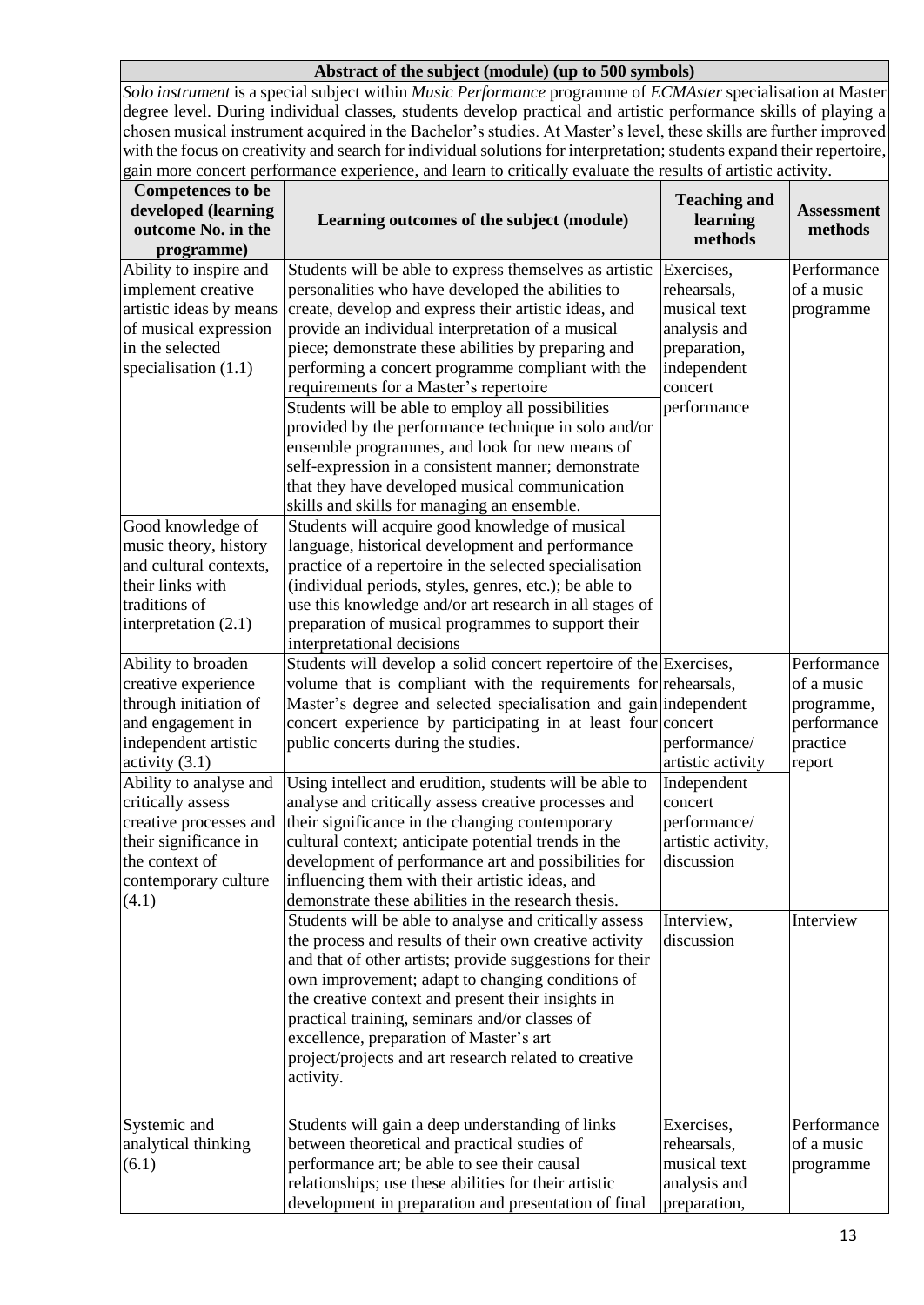|                                        | Master works (art project/projects and Final thesis).                                                                                                                                                                                                                                                                                                  | independent<br>concert<br>performance |  |
|----------------------------------------|--------------------------------------------------------------------------------------------------------------------------------------------------------------------------------------------------------------------------------------------------------------------------------------------------------------------------------------------------------|---------------------------------------|--|
| Ability to work and<br>improve $(7.1)$ | Students will be able to learn independently; integrate<br>knowledge and solve artistic and scientific problems<br>based on new and/or limited information in an<br>organised manner; be able to work and improve by<br>independently preparing and presenting the<br>programme/programmes of final Master's art<br>project/projects and art research. |                                       |  |

|                                                                                                                                                                                                                                         |  | <b>Contact hours</b> |          |                                                      |                                          |                                                |                  |                            |                  | Self-study<br>assignments                                                                   |
|-----------------------------------------------------------------------------------------------------------------------------------------------------------------------------------------------------------------------------------------|--|----------------------|----------|------------------------------------------------------|------------------------------------------|------------------------------------------------|------------------|----------------------------|------------------|---------------------------------------------------------------------------------------------|
| Topics (repertoire)                                                                                                                                                                                                                     |  | Individual classes   | Seminars | .日<br>Practical training<br>groups<br>$\mbox{small}$ | large<br>Practical training in<br>groups | rehearsals / consultations<br>Exam preparation | Examination/test | <b>Total contact hours</b> | Self-study hours |                                                                                             |
| Semesters 1, 2, 3                                                                                                                                                                                                                       |  |                      |          |                                                      |                                          |                                                |                  |                            |                  |                                                                                             |
| Preparation of an artistic<br>1.<br>programme, freely (in terms of<br>style) selected by the student<br>(the piece (-s) can be performed<br>both during the examination and<br>the academic concerts.<br>Programme duration - 20 min.). |  | 16                   |          |                                                      |                                          |                                                |                  | 16                         |                  | Analysis and<br>preparation of<br>musical text, sound<br>116 audio recordings,<br>exercises |
| Examination<br>$\mathfrak{2}$ .                                                                                                                                                                                                         |  |                      |          |                                                      |                                          |                                                |                  | 1                          |                  |                                                                                             |
| <b>Total:</b>                                                                                                                                                                                                                           |  | 16                   |          |                                                      |                                          |                                                | 1                | 17                         | 116              |                                                                                             |

| <b>Assessment</b><br>strategy                           | Weight<br>(in<br>percent) | <b>Deadline for</b><br>completing<br>the<br>assignments | <b>Assessment criteria</b>                                                                                                                                                                                                                                                                                                                                                                                                    |
|---------------------------------------------------------|---------------------------|---------------------------------------------------------|-------------------------------------------------------------------------------------------------------------------------------------------------------------------------------------------------------------------------------------------------------------------------------------------------------------------------------------------------------------------------------------------------------------------------------|
| Examination<br>(performance of<br>a music<br>programme) | 100                       | During the<br>examination<br>period                     | <b>Assessment criteria:</b><br>accurate, in terms of musical text, performance of the repertoire;<br>$\bullet$<br>instrument playing skills, ability to adapt, virtuoso abilities;<br>interpretation that is stylistically based on history knowledge<br>and performance tradition<br>feeling of the genre and form;<br>٠<br>artistic skills, ability to convince, quality of musical expression;<br>creativity, originality. |

| Approved by <i>ECMAster</i> working group                      | $ 2018-06-05 $ | No. 2018-01    |
|----------------------------------------------------------------|----------------|----------------|
| No. and date of registration in the Register of Study Subjects | $R(18) - 39$   | $ 2018-06-14 $ |
| (Modules)                                                      |                |                |

## **15. MUSIC PERFORMANCE STUDIES**

| Subject (module) title           | Subject code | <b>Study Programme (-s)</b>               |
|----------------------------------|--------------|-------------------------------------------|
| <b>Music Performance Studies</b> | M157318      | Music Performance (ECMASter and other     |
|                                  |              | specialisations), Composition, Art Theory |
|                                  |              | (Musicology, Ethnomusicology)             |
| Lecturer (-s)                    |              | Department where the subject is           |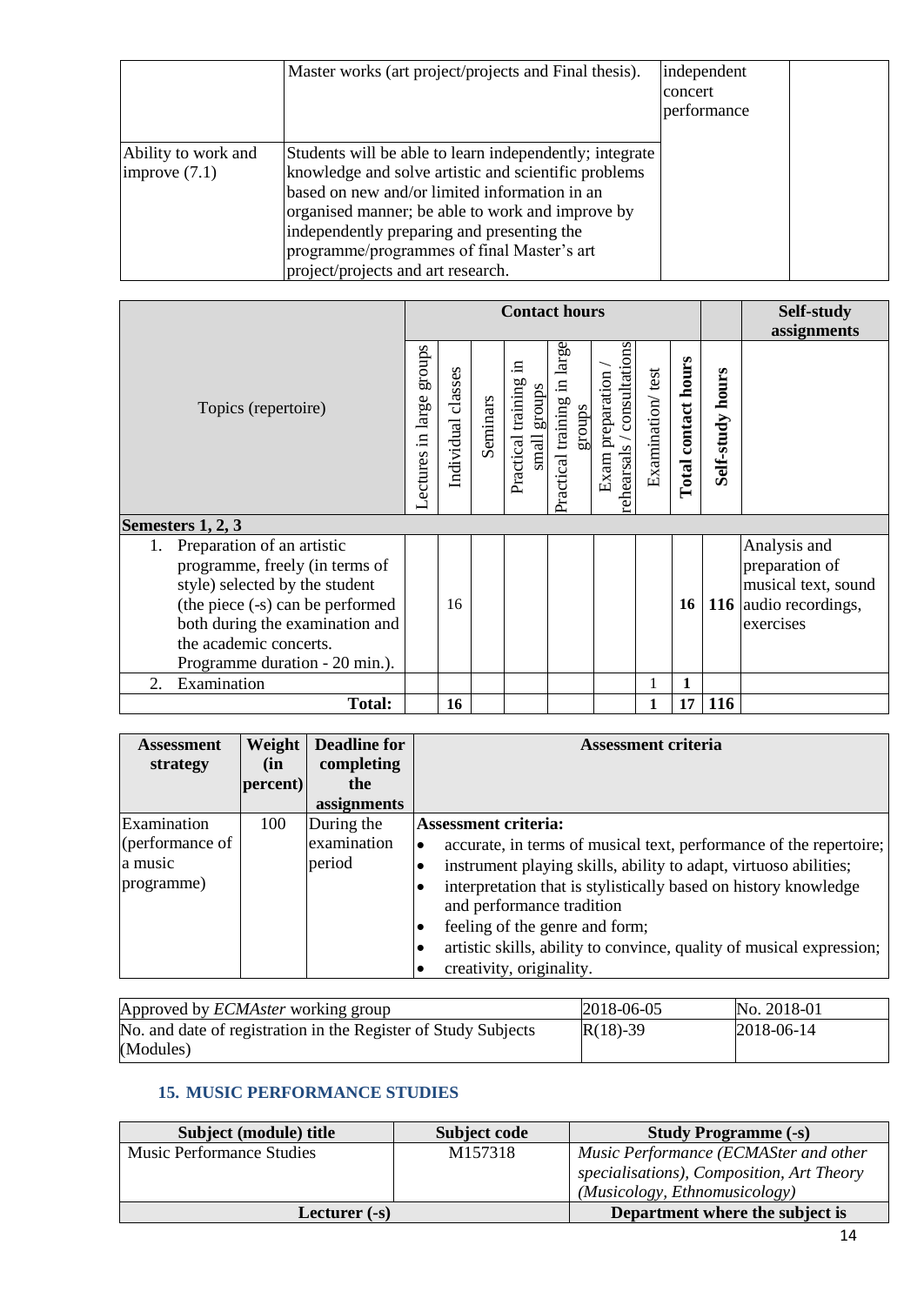|                                                                                                               |                                                         | delivered                    |                             |                                                                                                                |  |
|---------------------------------------------------------------------------------------------------------------|---------------------------------------------------------|------------------------------|-----------------------------|----------------------------------------------------------------------------------------------------------------|--|
| Prof. Dr. Lina Navickaitė-Martinelli                                                                          |                                                         |                              | Department of Music History |                                                                                                                |  |
|                                                                                                               | <b>Study cycle</b>                                      | Type of the subject (module) |                             |                                                                                                                |  |
| Second (master)                                                                                               |                                                         |                              | Optional                    |                                                                                                                |  |
| <b>Mode of delivery</b>                                                                                       | Semester or period when the subject is                  |                              |                             | Language (-s) of instruction                                                                                   |  |
|                                                                                                               | delivered / Study Programme                             |                              |                             |                                                                                                                |  |
| In-class, distant learning                                                                                    | Semester 1, 2, 3 / Music Performance                    |                              |                             | English, Lithuanian                                                                                            |  |
| (minimum 3 students)                                                                                          | (ECMASter)                                              |                              |                             |                                                                                                                |  |
|                                                                                                               | Semester 1 through 4 / Other programmes                 |                              |                             |                                                                                                                |  |
|                                                                                                               | Prerequisites and co-requisites                         |                              |                             |                                                                                                                |  |
| <b>Prerequisites:</b> Bachelor Degree in Music                                                                |                                                         |                              |                             | Co-requisites (if any): none                                                                                   |  |
| <b>Number of ECTS</b>                                                                                         | <b>Total student workload</b>                           |                              | <b>Contact hours</b>        | <b>Self-study hours</b>                                                                                        |  |
| <b>Credits</b>                                                                                                | (in hours)                                              |                              |                             |                                                                                                                |  |
| 5                                                                                                             | 133                                                     | 34                           | 99                          |                                                                                                                |  |
|                                                                                                               | Aims of the subject (module)                            |                              |                             |                                                                                                                |  |
|                                                                                                               |                                                         |                              |                             | To promote students' awareness of a broad variety of issues related to the art of music performance as well as |  |
|                                                                                                               |                                                         |                              |                             | provide the course participants with an overview of recent significant methods and attitudes of studying and   |  |
| analysing musical performance.                                                                                |                                                         |                              |                             |                                                                                                                |  |
|                                                                                                               | Abstract of the subject (module) (up to 500 characters) |                              |                             |                                                                                                                |  |
| The course intends to provide a comprehensive picture of music performance studies, and as such it will cover |                                                         |                              |                             |                                                                                                                |  |
| historical, analytical, cultural, sociological and psychological aspects. The lectures will be supported by a |                                                         |                              |                             |                                                                                                                |  |
|                                                                                                               |                                                         |                              |                             | variety of video and audio recordings as well as other related materials and include guided discussions and    |  |
| analysis of case studies.                                                                                     |                                                         |                              |                             |                                                                                                                |  |

Through presenting the scholarly thought within the field and distinctive instances of the practitioners' art, the course will provide a platform for comparative analysis of musical performances, heighten students' critical thinking in the context of performance art, and enable them to develop an understanding of the key concepts and issues within music performance studies.

| <b>Competences to be developed (learning</b><br>outcome No. in the programme)                                                                                                                                                                                                                                                                                                                                                                                                                                                                                                                                                                                                                                                                | <b>Learning outcomes</b><br>of the subject<br>(module)                                                                                                                                                                                      | <b>Teaching and</b><br>learning methods                                                                                                                                                                                      | <b>Assessment</b><br>methods                                                                                                                        |
|----------------------------------------------------------------------------------------------------------------------------------------------------------------------------------------------------------------------------------------------------------------------------------------------------------------------------------------------------------------------------------------------------------------------------------------------------------------------------------------------------------------------------------------------------------------------------------------------------------------------------------------------------------------------------------------------------------------------------------------------|---------------------------------------------------------------------------------------------------------------------------------------------------------------------------------------------------------------------------------------------|------------------------------------------------------------------------------------------------------------------------------------------------------------------------------------------------------------------------------|-----------------------------------------------------------------------------------------------------------------------------------------------------|
| Graduates will have good knowledge of<br>musical language, historical development<br>and performance practice of the repertoire<br>in the selected specialisation (individual<br>periods, styles, genres, etc.), be able to<br>base interpretational decisions on this<br>knowledge and/or art research in all stages<br>of preparation of musical<br>programmes. (2.1)<br>Graduates will understand the links<br>between interpretation traditions in the<br>selected specialisation, international<br>performance standards and different<br>contexts of artistic and cultural activity,<br>be able to draw up a consistent musical<br>and/or interdisciplinary art programme for<br>a particular cultural and/or social context.<br>(2.2) | Increased awareness of<br>complex<br>the<br>and<br>dynamic phenomenon<br>of music performance.<br>Knowledge<br>of<br>the<br>subject<br>of<br>Music<br>Performance<br>Studies:<br>its<br>emergence,<br>development<br>and<br>current trends. | Explanation,<br>problem-based<br>teaching, research<br>methods<br>(information<br>search, writing an<br>essay and its<br>presentation), case<br>study, group<br>discussion,<br>practical tasks<br>completed for<br>workshops | Accumulative<br>assessment:<br>active<br>participation<br>during the<br>course and<br>preparation/<br>presentation of<br>the essay (case<br>study). |
| Using their intellect and erudition,<br>graduates will be able to analyse and<br>critically assess creative processes and<br>their significance in the changing<br>contemporary cultural context; anticipate<br>potential trends in the development of<br>performance art and possibilities for<br>influencing them with their artistic ideas;<br>demonstrate these abilities in research                                                                                                                                                                                                                                                                                                                                                    | Knowledge of various<br>methodologies<br>and<br>approaches<br>the<br>to<br>analysis of the art of<br>music performance.                                                                                                                     |                                                                                                                                                                                                                              |                                                                                                                                                     |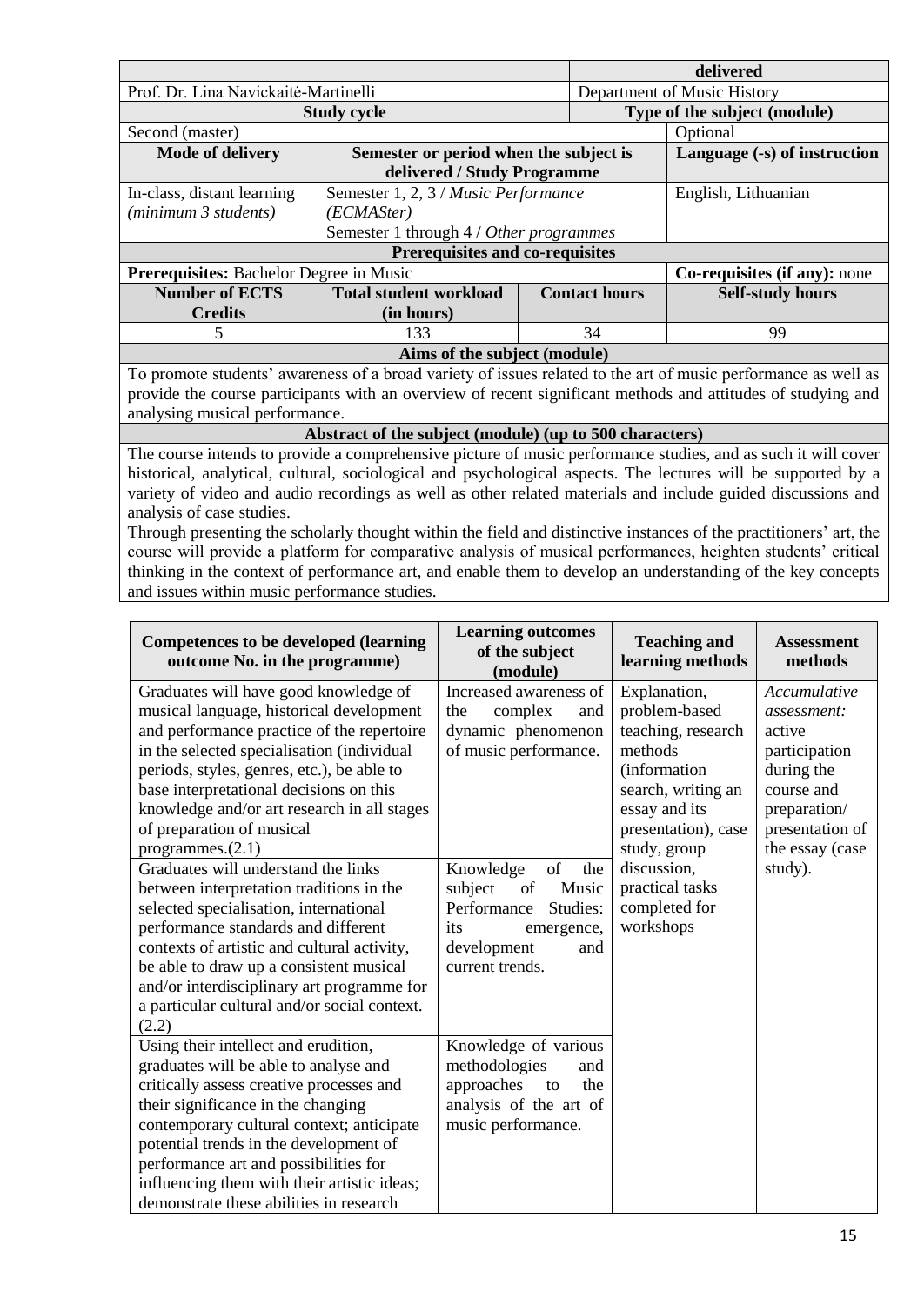| thesis $(4.1)$ .                             |                          |                   |
|----------------------------------------------|--------------------------|-------------------|
| Graduates will be able to analyse and        | Critical thinking skills |                   |
| critically assess the process and results of | within the context of    |                   |
| their own creative activity and that of      | music performance art    |                   |
| other artists; provide suggestions for       | its<br>and<br>various    |                   |
| professional development; adapt to a         | practices.               |                   |
| changing creative context, and               |                          |                   |
| present/discuss their findings during        |                          |                   |
| practical training, seminars and/or classes  |                          |                   |
| of excellence, development of Master's       |                          |                   |
| Art Project (-s) and artistic research       |                          |                   |
| related to creative activity.                |                          |                   |
| Ability to conduct independent scientific    | The ability to apply     | Tasks completed   |
| research and present it. (8)                 | general knowledge of     | for workshops,    |
|                                              | music performance art    | case studies,     |
|                                              | specific<br>case-<br>to  | writing an essay  |
|                                              | studies.                 | and its           |
|                                              |                          | presentation      |
|                                              |                          | during the exam). |

|                                                       | <b>Contact and self-study hours and assignments</b> |                    |                |                             |                                       |                                                         |                  |                     |                  |                                         |
|-------------------------------------------------------|-----------------------------------------------------|--------------------|----------------|-----------------------------|---------------------------------------|---------------------------------------------------------|------------------|---------------------|------------------|-----------------------------------------|
| <b>Topics</b>                                         | Lectures in large groups                            | Individual classes | Seminars       | Practical training in small | Practical training in large<br>ormuns | Rehearsals / Consultations<br>Preparation for the exam. | Exam / Pass/Fail | Total contact hours | Self-study hours | Self-study<br>assignments               |
| 1. Music Performance as the                           | 6                                                   |                    | $\overline{2}$ |                             |                                       |                                                         |                  |                     |                  |                                         |
| Object of Study: Origins and                          |                                                     |                    |                |                             |                                       |                                                         |                  |                     |                  | Reading and                             |
| Development of Music                                  |                                                     |                    |                |                             |                                       |                                                         |                  |                     |                  | analysis of the                         |
| Performance Studies<br>2. The Interpreter's Scrutiny: | $\overline{3}$                                      |                    | 1              |                             |                                       |                                                         |                  |                     |                  | literature from the<br>literature list; |
| Performance and Analysis                              |                                                     |                    |                |                             |                                       |                                                         |                  |                     |                  | analysis of video                       |
| 3. Creative Process and the                           | $\overline{3}$                                      |                    | 1              |                             |                                       |                                                         |                  |                     |                  | and audio                               |
| Question of Authority: The                            |                                                     |                    |                |                             |                                       |                                                         |                  |                     |                  | recordings; self-                       |
| <b>Composer-Performer Relation</b>                    |                                                     |                    |                |                             |                                       |                                                         |                  |                     |                  | analysis,                               |
| 4. The Performer's Subjectivity,                      | 3                                                   |                    | 1              |                             |                                       |                                                         |                  |                     |                  | information                             |
| Corporeality and Expression                           |                                                     |                    |                |                             |                                       |                                                         |                  |                     |                  | search, case study                      |
| 5. Recording Technologies:                            | $\overline{3}$                                      |                    | $\mathbf{1}$   |                             |                                       |                                                         |                  |                     |                  | (writing an essay                       |
| Reproduction and Dissemination                        |                                                     |                    |                |                             |                                       |                                                         |                  |                     |                  | and its                                 |
| of Music Performance                                  |                                                     |                    |                |                             |                                       |                                                         |                  |                     |                  | presentation)                           |
| 6. The Concept of Authenticity and                    | $\overline{3}$                                      |                    | 1              |                             |                                       |                                                         |                  |                     |                  |                                         |
| Historically Informed<br>Performance Practice         |                                                     |                    |                |                             |                                       |                                                         |                  |                     |                  |                                         |
| 7. A Music Performer as a Cultural                    | $\overline{3}$                                      |                    | $\mathbf{1}$   |                             |                                       |                                                         |                  |                     |                  |                                         |
| Figure: Identification and                            |                                                     |                    |                |                             |                                       |                                                         |                  |                     |                  |                                         |
| Communication                                         |                                                     |                    |                |                             |                                       |                                                         |                  |                     |                  |                                         |
| 8. Exam                                               |                                                     |                    |                |                             |                                       |                                                         | $\overline{2}$   |                     |                  |                                         |
| <b>Total:</b>                                         | 24                                                  |                    | 8              |                             |                                       |                                                         | $\overline{2}$   | 34                  | 99               |                                         |

| <b>Assessment</b> | Weigh | <b>Deadline for</b> | Assessment criteria |
|-------------------|-------|---------------------|---------------------|
| strategy          | t in  | completing the      |                     |
|                   | per   | assignments         |                     |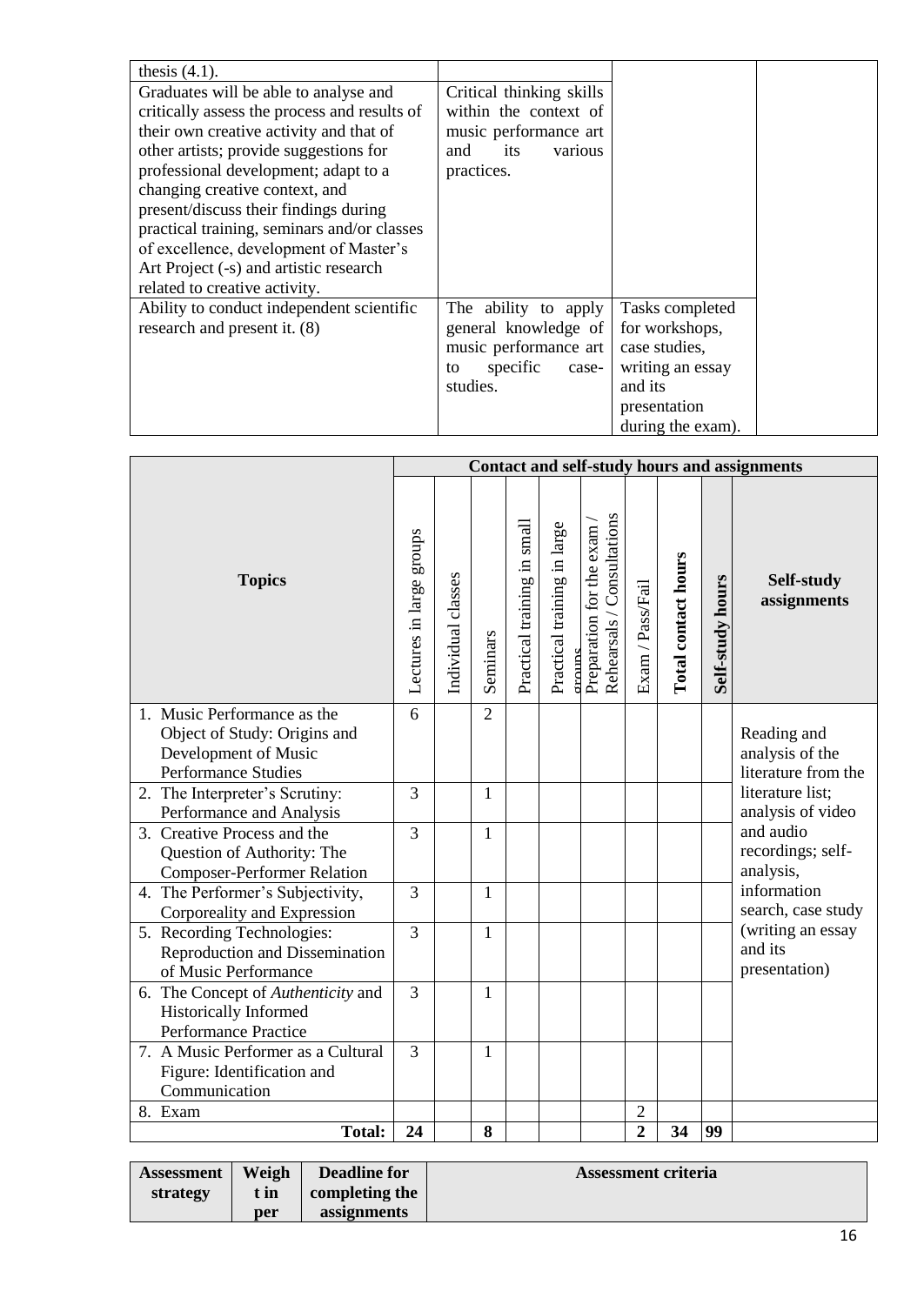|              | cent |                |                                                                  |
|--------------|------|----------------|------------------------------------------------------------------|
| Active       | 50   | During the     | The assessment covers the ability to acquire theoretical and     |
| participatio |      | study semester | historical knowledge; the ability to think critically and        |
| n during the |      |                | analytically; the ability to reveal, formulate and analyse       |
| lectures and |      |                | problems of the art of music performance; and the ability to     |
| seminars     |      |                | participate in discussions.                                      |
| Examinatio   | 50   | During the     | The assessment covers the ability to select and categorise       |
| n: preparing |      | exam session   | sources for the problem of the art of music performance          |
| and          |      |                | chosen for the case study; the ability to think critically and   |
| presenting   |      |                | analytically; the ability to interpret the problem of the art of |
| the essay    |      |                | music performance in a wider historical and cultural context;    |
| (case study) |      |                | and the ability to independently write a 3-5-page text in the    |
|              |      |                | English language, present it and defend the opinion              |
|              |      |                | presented.                                                       |

| <b>Compulsory materials</b><br>Taruskin,<br>1995<br>Oxford: Oxford<br>Text & Act. Essays on Music<br>Richard<br>and Performance<br><b>University Press</b><br>Performing Music. Shared<br>Oxford: Clarendon<br>Dunsby,<br>1995<br>Jonathan<br>Concerns<br>Press<br>Cambridge: Cambridge<br>2002<br>Musical Performance: A<br>Rink, John (ed.)<br><b>University Press</b><br>Guide to Understanding<br>Oxford: Oxford<br>Eric Clarke and<br>2004<br><b>Empirical Musicology:</b><br>Cook, Nicholas<br>Aims, Methods, Prospects<br><b>University Press</b><br>2005<br>Cambridge: Cambridge<br>Rink, John (ed.)<br>The Practice of<br><b>University Press</b><br>Performance:<br><b>Studies in Musical</b><br>Interpretation<br>Cook, Nicholas<br>2013<br>Beyond the Score: Music as<br>Oxford: Oxford<br>Performance<br><b>University Press</b><br>Navickaitė-<br>2014<br>Helsinki: Semiotic<br>Piano Performance in a<br>Semiotic Key: Society,<br>Society of Finland.<br>Martinelli, Lina<br><b>Musical Canon and Novel</b><br>https://helda.helsinki.fi<br>/bitstream/handle/1013<br><b>Discourses</b><br>8/136475/pianoper.pdf<br>?sequence=1<br><b>Additional materials</b><br>Oxford: Oxford<br>2014<br>Expressiveness in Music<br>Dorottya<br>Fabian, Renee<br>Performance. Empirical<br><b>University Press</b><br>Timmers and<br>Approaches Across Styles<br>and Cultures<br>Emery | <b>Author</b>  | <b>Year of</b><br>publication | <b>Title</b> | No. of<br>periodical or<br>volume of<br>publication | Publisher (place,<br>publishing office) or<br><b>Internet link</b> |
|-------------------------------------------------------------------------------------------------------------------------------------------------------------------------------------------------------------------------------------------------------------------------------------------------------------------------------------------------------------------------------------------------------------------------------------------------------------------------------------------------------------------------------------------------------------------------------------------------------------------------------------------------------------------------------------------------------------------------------------------------------------------------------------------------------------------------------------------------------------------------------------------------------------------------------------------------------------------------------------------------------------------------------------------------------------------------------------------------------------------------------------------------------------------------------------------------------------------------------------------------------------------------------------------------------------------------------------------------------------------------------------------|----------------|-------------------------------|--------------|-----------------------------------------------------|--------------------------------------------------------------------|
|                                                                                                                                                                                                                                                                                                                                                                                                                                                                                                                                                                                                                                                                                                                                                                                                                                                                                                                                                                                                                                                                                                                                                                                                                                                                                                                                                                                           |                |                               |              |                                                     |                                                                    |
|                                                                                                                                                                                                                                                                                                                                                                                                                                                                                                                                                                                                                                                                                                                                                                                                                                                                                                                                                                                                                                                                                                                                                                                                                                                                                                                                                                                           |                |                               |              |                                                     |                                                                    |
|                                                                                                                                                                                                                                                                                                                                                                                                                                                                                                                                                                                                                                                                                                                                                                                                                                                                                                                                                                                                                                                                                                                                                                                                                                                                                                                                                                                           |                |                               |              |                                                     |                                                                    |
|                                                                                                                                                                                                                                                                                                                                                                                                                                                                                                                                                                                                                                                                                                                                                                                                                                                                                                                                                                                                                                                                                                                                                                                                                                                                                                                                                                                           |                |                               |              |                                                     |                                                                    |
|                                                                                                                                                                                                                                                                                                                                                                                                                                                                                                                                                                                                                                                                                                                                                                                                                                                                                                                                                                                                                                                                                                                                                                                                                                                                                                                                                                                           |                |                               |              |                                                     |                                                                    |
|                                                                                                                                                                                                                                                                                                                                                                                                                                                                                                                                                                                                                                                                                                                                                                                                                                                                                                                                                                                                                                                                                                                                                                                                                                                                                                                                                                                           |                |                               |              |                                                     |                                                                    |
|                                                                                                                                                                                                                                                                                                                                                                                                                                                                                                                                                                                                                                                                                                                                                                                                                                                                                                                                                                                                                                                                                                                                                                                                                                                                                                                                                                                           |                |                               |              |                                                     |                                                                    |
|                                                                                                                                                                                                                                                                                                                                                                                                                                                                                                                                                                                                                                                                                                                                                                                                                                                                                                                                                                                                                                                                                                                                                                                                                                                                                                                                                                                           |                |                               |              |                                                     |                                                                    |
|                                                                                                                                                                                                                                                                                                                                                                                                                                                                                                                                                                                                                                                                                                                                                                                                                                                                                                                                                                                                                                                                                                                                                                                                                                                                                                                                                                                           |                |                               |              |                                                     |                                                                    |
|                                                                                                                                                                                                                                                                                                                                                                                                                                                                                                                                                                                                                                                                                                                                                                                                                                                                                                                                                                                                                                                                                                                                                                                                                                                                                                                                                                                           |                |                               |              |                                                     |                                                                    |
|                                                                                                                                                                                                                                                                                                                                                                                                                                                                                                                                                                                                                                                                                                                                                                                                                                                                                                                                                                                                                                                                                                                                                                                                                                                                                                                                                                                           |                |                               |              |                                                     |                                                                    |
|                                                                                                                                                                                                                                                                                                                                                                                                                                                                                                                                                                                                                                                                                                                                                                                                                                                                                                                                                                                                                                                                                                                                                                                                                                                                                                                                                                                           |                |                               |              |                                                     |                                                                    |
|                                                                                                                                                                                                                                                                                                                                                                                                                                                                                                                                                                                                                                                                                                                                                                                                                                                                                                                                                                                                                                                                                                                                                                                                                                                                                                                                                                                           | Schubert, eds. |                               |              |                                                     |                                                                    |
| Colin Lawson,<br>1999<br>The Historical Performance<br>Cambridge: Cambridge<br>Robin Stowell<br><b>University Press</b><br>of Music: An Introduction                                                                                                                                                                                                                                                                                                                                                                                                                                                                                                                                                                                                                                                                                                                                                                                                                                                                                                                                                                                                                                                                                                                                                                                                                                      |                |                               |              |                                                     |                                                                    |
|                                                                                                                                                                                                                                                                                                                                                                                                                                                                                                                                                                                                                                                                                                                                                                                                                                                                                                                                                                                                                                                                                                                                                                                                                                                                                                                                                                                           |                |                               |              |                                                     |                                                                    |

| Approved by <i>ECMAster</i> work group                                                    | 2018-06-05 | No. 2018-01 |
|-------------------------------------------------------------------------------------------|------------|-------------|
| No. and date of registration in the Register of Study Subjects (Modules) $\vert$ R(18)-44 |            | 2018-06-14  |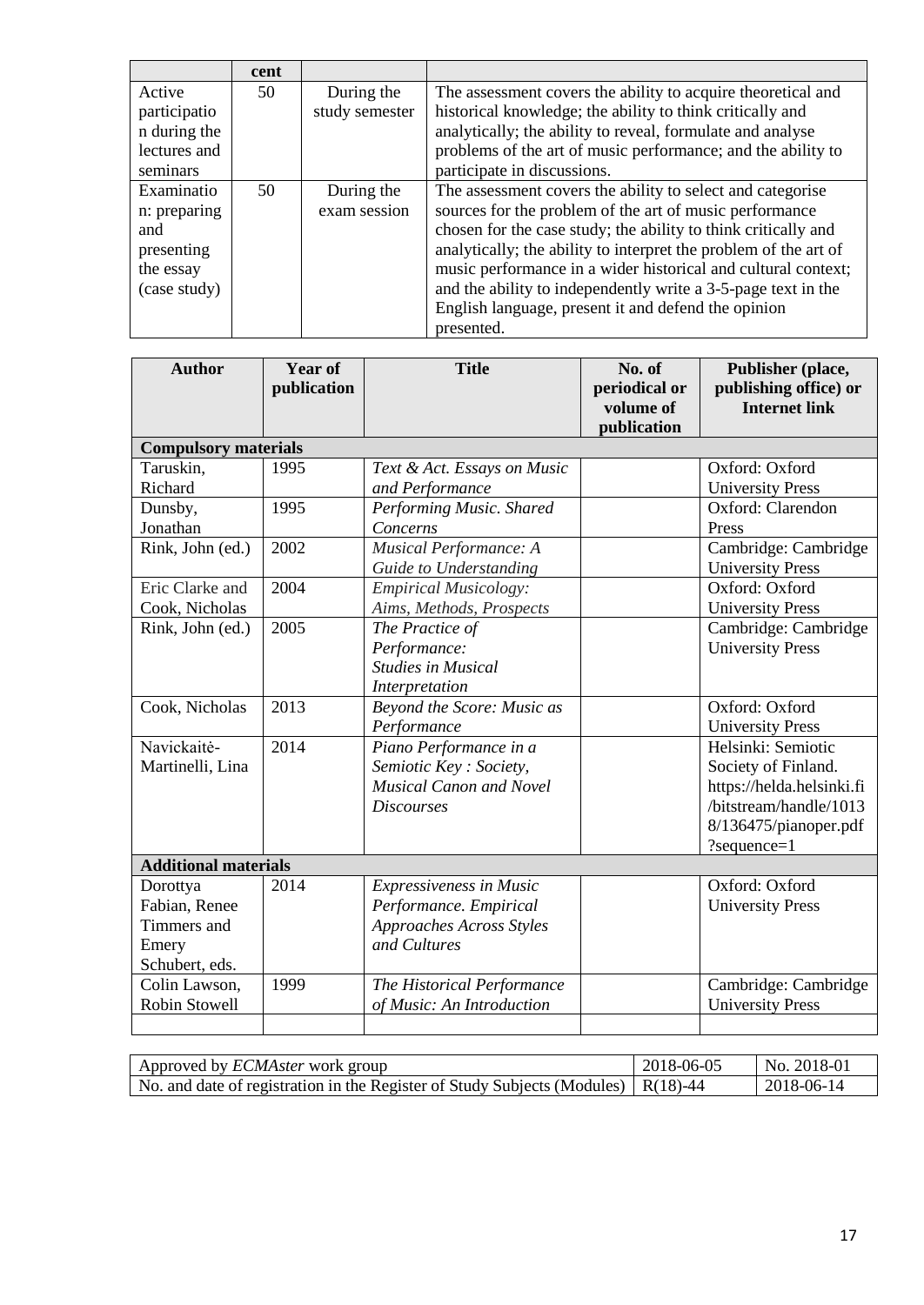## 16. **SOLO INSTRUMENT ART PROJECT**

|                                                                                                                                                                                                                               | Subject (module) title<br>Subject code                                                                  |                                                                                                               |                                 |                     | <b>Study Programme (-s)</b> |                                   |  |  |
|-------------------------------------------------------------------------------------------------------------------------------------------------------------------------------------------------------------------------------|---------------------------------------------------------------------------------------------------------|---------------------------------------------------------------------------------------------------------------|---------------------------------|---------------------|-----------------------------|-----------------------------------|--|--|
| Solo instrument                                                                                                                                                                                                               | M2225                                                                                                   |                                                                                                               |                                 |                     |                             | Music Performance                 |  |  |
|                                                                                                                                                                                                                               |                                                                                                         |                                                                                                               |                                 |                     | (ECMAster)                  |                                   |  |  |
| Lecturer $(-s)$                                                                                                                                                                                                               |                                                                                                         |                                                                                                               |                                 |                     |                             | Department where the              |  |  |
|                                                                                                                                                                                                                               |                                                                                                         |                                                                                                               |                                 |                     | subject is delivered        |                                   |  |  |
| Coordinator: Prof. Dr. Indrė Baikštytė                                                                                                                                                                                        |                                                                                                         |                                                                                                               |                                 |                     |                             | <b>Chamber Music Department</b>   |  |  |
|                                                                                                                                                                                                                               |                                                                                                         | Piano Department: Prof. Jurgis Karnavičius, Prof. Petras Geniušas, Prof.                                      |                                 |                     |                             |                                   |  |  |
|                                                                                                                                                                                                                               |                                                                                                         | Zbignevas Ibelgauptas, Prof. Sergejus Okruško, Prof. Rūta Rikterė, Prof.                                      |                                 |                     |                             |                                   |  |  |
| Šikšniūtė, Lect. Aidas Puodžiukas.                                                                                                                                                                                            |                                                                                                         | Aleksandra Žvirblytė, Assoc. Prof. Daumantas Kirilauskas, Assoc. Prof. Albina                                 |                                 |                     |                             |                                   |  |  |
|                                                                                                                                                                                                                               |                                                                                                         | Department of String Instruments: Prof. Dr. Rūta Lipinaitytė, Prof. Jonas                                     |                                 |                     |                             |                                   |  |  |
|                                                                                                                                                                                                                               |                                                                                                         | Tankevičius, Prof. Ingrida Armonaitė Galininenė, Prof. Rusnė Mataitytė, Lect.                                 |                                 |                     |                             |                                   |  |  |
|                                                                                                                                                                                                                               |                                                                                                         | Dalia Kuznecovaitė, Lect. Dainius Puodžiukas, Assoc. Prof. Gediminas                                          |                                 |                     |                             |                                   |  |  |
|                                                                                                                                                                                                                               |                                                                                                         | Dačinskas, Prof. Petras Radzevičius, Lect. Jurgis Juozapaitis, Prof. Rimantas                                 |                                 |                     |                             |                                   |  |  |
|                                                                                                                                                                                                                               |                                                                                                         | Armonas, Assoc. Prof. Edmundas Kulikauskas, Lect. Joana Daunytė, Assoc.                                       |                                 |                     |                             |                                   |  |  |
| Prof. Donatas Bagurskas                                                                                                                                                                                                       |                                                                                                         |                                                                                                               |                                 |                     |                             |                                   |  |  |
|                                                                                                                                                                                                                               |                                                                                                         | Department of Wind and Percussion Instruments: Prof. Dr. R. Beinaris,                                         |                                 |                     |                             |                                   |  |  |
|                                                                                                                                                                                                                               |                                                                                                         | Prof. A. Vizgirda, Prof. V. Gelgotas, Lect. U. Čaplikaitė, Lect. L. Baublytė,                                 |                                 |                     |                             |                                   |  |  |
|                                                                                                                                                                                                                               |                                                                                                         | Lect. E. Paškevičius, Assist. A. Taločka, Assist. R. Savickas, Assoc. Prof. A.                                |                                 |                     |                             |                                   |  |  |
|                                                                                                                                                                                                                               |                                                                                                         | Puplauskis, Prof. P. Vyšniauskas, Assist. Prof. E. Stanelis, Assist. D.                                       |                                 |                     |                             |                                   |  |  |
| Grigaliūnas                                                                                                                                                                                                                   |                                                                                                         |                                                                                                               |                                 |                     |                             |                                   |  |  |
|                                                                                                                                                                                                                               |                                                                                                         | <b>Study cycle</b>                                                                                            |                                 |                     |                             | Type of the subject               |  |  |
|                                                                                                                                                                                                                               |                                                                                                         |                                                                                                               |                                 |                     | (module)                    |                                   |  |  |
| Second (Master)                                                                                                                                                                                                               |                                                                                                         |                                                                                                               |                                 |                     | Compulsory                  |                                   |  |  |
|                                                                                                                                                                                                                               | Semester or period when the subject is delivered /<br><b>Mode of delivery</b><br><b>Study Programme</b> |                                                                                                               |                                 |                     |                             | Language $(-s)$ of<br>instruction |  |  |
| In-class                                                                                                                                                                                                                      | Semesters 4 / Music Performance                                                                         |                                                                                                               |                                 |                     |                             | English, Lithuanian,              |  |  |
|                                                                                                                                                                                                                               |                                                                                                         |                                                                                                               |                                 |                     | German, Russian             |                                   |  |  |
|                                                                                                                                                                                                                               |                                                                                                         |                                                                                                               | Prerequisites and co-requisites |                     |                             |                                   |  |  |
|                                                                                                                                                                                                                               |                                                                                                         | Prerequisites: Music performance and artistic expression skills corresponding                                 |                                 |                     | Co-requisites (if any):     |                                   |  |  |
| to Bachelor degree in Music                                                                                                                                                                                                   |                                                                                                         |                                                                                                               |                                 |                     | none                        |                                   |  |  |
| <b>Number of ECTS</b>                                                                                                                                                                                                         |                                                                                                         | <b>Total student load (in</b>                                                                                 | <b>Contact hours</b>            |                     | <b>Self-study hours</b>     |                                   |  |  |
| credits                                                                                                                                                                                                                       |                                                                                                         | hours)                                                                                                        |                                 |                     |                             |                                   |  |  |
| 5                                                                                                                                                                                                                             |                                                                                                         | 133                                                                                                           | 17                              |                     | 116                         |                                   |  |  |
|                                                                                                                                                                                                                               |                                                                                                         |                                                                                                               | Aims of the subject (module)    |                     |                             |                                   |  |  |
|                                                                                                                                                                                                                               |                                                                                                         | Expand the main repertoire of the chosen musical instrument beyond the level of the requirements for Bachelor |                                 |                     |                             |                                   |  |  |
| of Music; develop an individual style of interpretation; increase learning skills; develop towards                                                                                                                            |                                                                                                         |                                                                                                               |                                 |                     |                             |                                   |  |  |
| implementation of the interpretation idea; improve the ability to observe and analyse one's creative process                                                                                                                  |                                                                                                         |                                                                                                               |                                 |                     |                             |                                   |  |  |
| and provide concert performance experience.<br>Abstract of the subject (module) (up to 500 symbols)                                                                                                                           |                                                                                                         |                                                                                                               |                                 |                     |                             |                                   |  |  |
|                                                                                                                                                                                                                               |                                                                                                         | Solo instrument is a special subject within Music Performance programme of ECMAster specialisation at         |                                 |                     |                             |                                   |  |  |
|                                                                                                                                                                                                                               |                                                                                                         | Master degree level. During individual classes, students develop practical and artistic performance skills of |                                 |                     |                             |                                   |  |  |
|                                                                                                                                                                                                                               |                                                                                                         |                                                                                                               |                                 |                     |                             |                                   |  |  |
| playing a chosen musical instrument acquired in the Bachelor's studies. At Master's level, these skills are<br>further improved with the focus on creativity and search for individual solutions for interpretation; students |                                                                                                         |                                                                                                               |                                 |                     |                             |                                   |  |  |
| expand their repertoire, gain more concert performance experience, and learn to critically evaluate the results                                                                                                               |                                                                                                         |                                                                                                               |                                 |                     |                             |                                   |  |  |
| of artistic activity.                                                                                                                                                                                                         |                                                                                                         |                                                                                                               |                                 |                     |                             |                                   |  |  |
| <b>Competences</b> to be                                                                                                                                                                                                      |                                                                                                         |                                                                                                               |                                 |                     |                             |                                   |  |  |
| developed                                                                                                                                                                                                                     |                                                                                                         |                                                                                                               |                                 | <b>Teaching and</b> | <b>Assessment</b>           |                                   |  |  |
| (learning outcome                                                                                                                                                                                                             |                                                                                                         | learning methods                                                                                              | methods                         |                     |                             |                                   |  |  |
| No. in the                                                                                                                                                                                                                    |                                                                                                         |                                                                                                               |                                 |                     |                             |                                   |  |  |
| programme)                                                                                                                                                                                                                    |                                                                                                         |                                                                                                               |                                 |                     |                             |                                   |  |  |
| Ability to inspire                                                                                                                                                                                                            |                                                                                                         | Students will be able to express themselves as artistic Exercises,                                            |                                 |                     |                             | Performance                       |  |  |
| and implement                                                                                                                                                                                                                 |                                                                                                         | personalities who have developed the abilities to                                                             |                                 |                     | rehearsals, musical         | of a music                        |  |  |
| creative artistic                                                                                                                                                                                                             |                                                                                                         | create, develop and express their artistic ideas, and                                                         |                                 |                     | text analysis and           | programme                         |  |  |
| ideas by means of                                                                                                                                                                                                             |                                                                                                         | provide an individual interpretation of a musical                                                             |                                 |                     | preparation,                |                                   |  |  |
| musical expression                                                                                                                                                                                                            |                                                                                                         | piece; demonstrate these abilities by preparing and                                                           |                                 |                     | independent                 |                                   |  |  |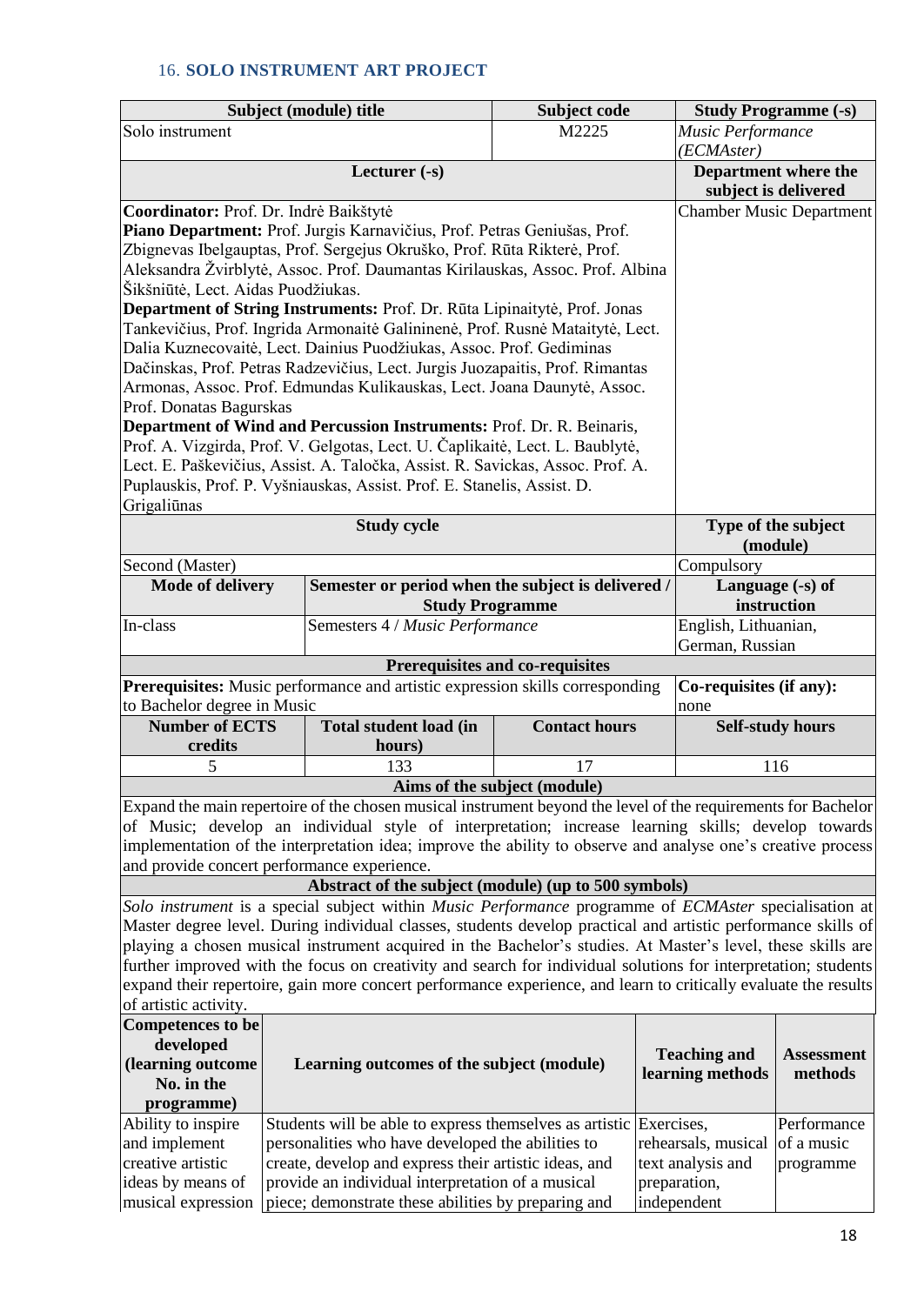| in the selected        | performing a concert programme compliant with the                                                | concert             |             |
|------------------------|--------------------------------------------------------------------------------------------------|---------------------|-------------|
| specialisation $(1.1)$ | requirements for a Master's repertoire                                                           | performance         |             |
|                        | Students will be able to employ all possibilities                                                |                     |             |
|                        | provided by the performance technique in solo and/or                                             |                     |             |
|                        | ensemble programmes, and look for new means of                                                   |                     |             |
|                        | self-expression in a consistent manner; demonstrate                                              |                     |             |
|                        | that they have developed musical communication                                                   |                     |             |
|                        | skills and skills for managing an ensemble.                                                      |                     |             |
|                        | Good knowledge of Students will acquire good knowledge of musical                                |                     |             |
| music theory,          | language, historical development and performance                                                 |                     |             |
| history and cultural   | practice of a repertoire in the selected specialisation                                          |                     |             |
| contexts, their links  | (individual periods, styles, genres, etc.); be able to                                           |                     |             |
| with traditions of     | use this knowledge and/or art research in all stages of                                          |                     |             |
| interpretation $(2.1)$ | preparation of musical programmes to support their                                               |                     |             |
|                        | interpretational decisions                                                                       |                     |             |
| Ability to broaden     | Students will develop a solid concert repertoire of the Exercises,                               |                     | Performance |
| creative experience    | volume that is compliant with the requirements for rehearsals,                                   |                     | of a music  |
| through initiation     | Master's degree and selected specialisation and gain independent                                 |                     | programme,  |
| of and engagement      | concert experience by participating in at least four concert                                     |                     | performance |
| in independent         | public concerts during the studies.                                                              | performance/        | practice    |
| artistic activity      |                                                                                                  | artistic activity   | report      |
| (3.1)                  |                                                                                                  |                     |             |
| Ability to analyse     | Using intellect and erudition, students will be able to                                          | Independent         |             |
| and critically assess  | analyse and critically assess creative processes and                                             | concert             |             |
| creative processes     | their significance in the changing contemporary                                                  | performance/        |             |
| and their              | cultural context; anticipate potential trends in the                                             | artistic activity,  |             |
| significance in the    | development of performance art and possibilities for                                             | discussion          |             |
| context of             | influencing them with their artistic ideas, and                                                  |                     |             |
| contemporary           | demonstrate these abilities in the research thesis.                                              |                     |             |
| culture $(4.1)$        | Students will be able to analyse and critically assess                                           | Interview,          | Interview   |
|                        | the process and results of their own creative activity                                           | discussion          |             |
|                        | and that of other artists; provide suggestions for their                                         |                     |             |
|                        | own improvement; adapt to changing conditions of                                                 |                     |             |
|                        | the creative context and present their insights in                                               |                     |             |
|                        | practical training, seminars and/or classes of                                                   |                     |             |
|                        | excellence, preparation of Master's art<br>project/projects and art research related to creative |                     |             |
|                        | activity.                                                                                        |                     |             |
| Systemic and           | Students will gain a deep understanding of links                                                 | Exercises,          | Performance |
| analytical thinking    | between theoretical and practical studies of                                                     | rehearsals, musical | of a music  |
| (6.1)                  | performance art; be able to see their causal                                                     | text analysis and   | programme   |
|                        | relationships; use these abilities for their artistic                                            | preparation,        |             |
|                        | development in preparation and presentation of final                                             | independent         |             |
|                        | Master works (art project/projects and Final thesis).                                            | concert             |             |
| Ability to work and    | Students will be able to learn independently; integrate performance                              |                     |             |
| improve $(7.1)$        | knowledge and solve artistic and scientific problems                                             |                     |             |
|                        | based on new and/or limited information in an                                                    |                     |             |
|                        | organised manner; be able to work and improve by                                                 |                     |             |
|                        | independently preparing and presenting the                                                       |                     |             |
|                        | programme/programmes of final Master's art                                                       |                     |             |
|                        | project/projects and art research.                                                               |                     |             |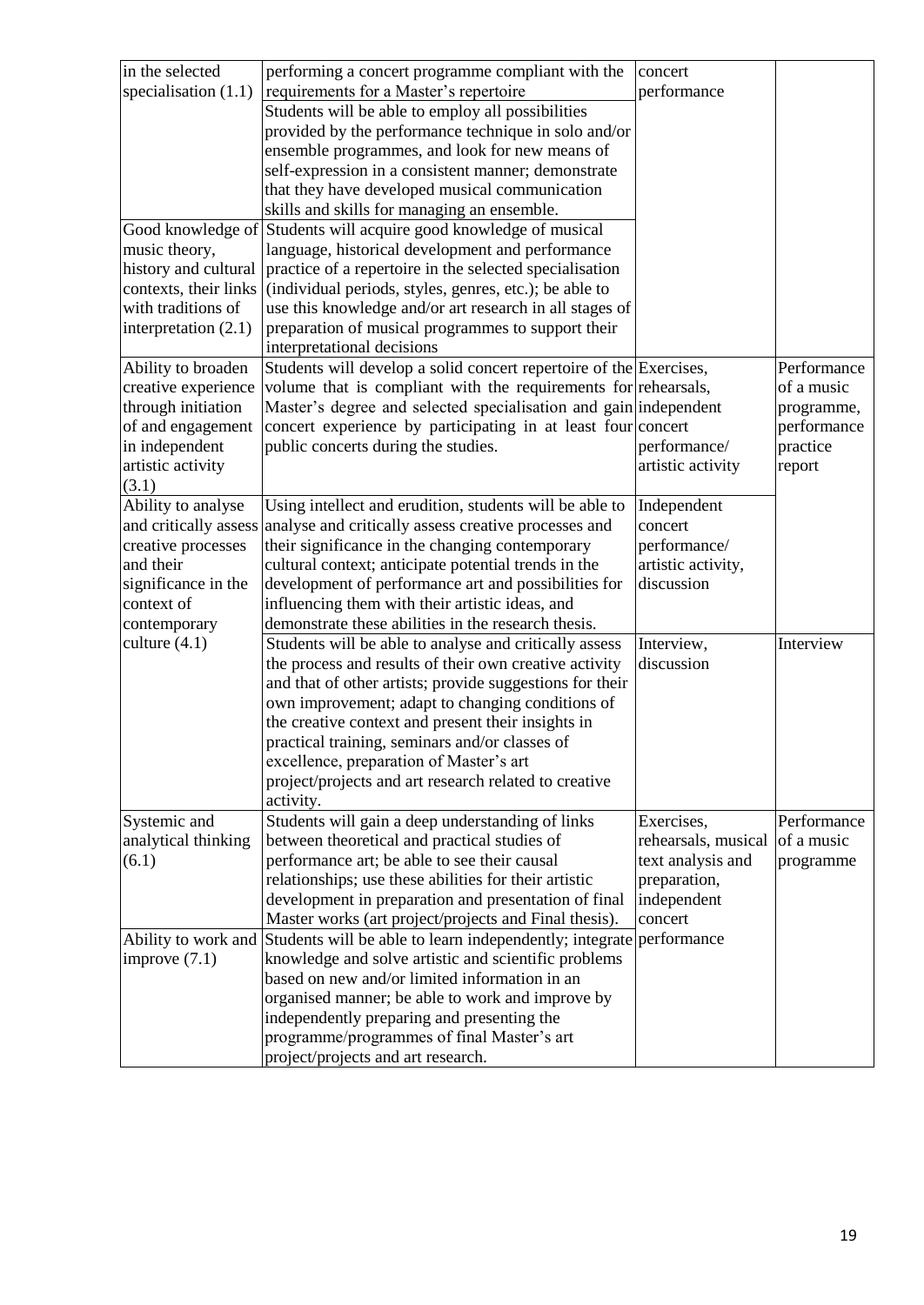|                                                                                                                                                                                                                                                                                                                                                                                                                                                                                                                                                                                                                   | <b>Contact hours</b> |                    |          |                          |              |                                       |                                              |                  |                     |                  |                                                                                                                  |
|-------------------------------------------------------------------------------------------------------------------------------------------------------------------------------------------------------------------------------------------------------------------------------------------------------------------------------------------------------------------------------------------------------------------------------------------------------------------------------------------------------------------------------------------------------------------------------------------------------------------|----------------------|--------------------|----------|--------------------------|--------------|---------------------------------------|----------------------------------------------|------------------|---------------------|------------------|------------------------------------------------------------------------------------------------------------------|
| Topics (repertoire)                                                                                                                                                                                                                                                                                                                                                                                                                                                                                                                                                                                               |                      | Individual classes | Seminars | 크.<br>Practical training | small groups | Practical training in large<br>groups | rehearsals/consultations<br>Exam preparation | Examination/test | Total contact hours | Self study hours | Self-study<br>assignments                                                                                        |
| <b>Semester 4</b>                                                                                                                                                                                                                                                                                                                                                                                                                                                                                                                                                                                                 |                      |                    |          |                          |              |                                       |                                              |                  |                     |                  |                                                                                                                  |
| of<br>final<br>the<br>1.<br>Development<br>programme and the rehearsal plan.<br>The analysis of and solutions for<br>artistic idea of<br>the<br>final<br>the<br>and<br>its<br>programme<br>implementation.<br>Requirements for the programme:<br>a polyphonic work;<br>a)<br>two pieces of different nature<br>b)<br>for solo performance (or with<br>accompaniment);<br>a large scale composition<br>$\mathbf{c})$<br>(variations, a fantasy, a concert<br>or its Part I or Parts II-III; for<br>the piano solo performance -<br>as well, a sonata solo)<br>Duration - 20-30 min.<br>Analysis of music materials |                      | 16                 |          |                          |              |                                       |                                              |                  | 16                  | 116              | Analysis and<br>preparation of<br>musical text,<br>literature review,<br>sound audio<br>recordings,<br>exercises |
| and                                                                                                                                                                                                                                                                                                                                                                                                                                                                                                                                                                                                               |                      |                    |          |                          |              |                                       |                                              |                  |                     |                  |                                                                                                                  |
| solutions for individual artistic                                                                                                                                                                                                                                                                                                                                                                                                                                                                                                                                                                                 |                      |                    |          |                          |              |                                       |                                              |                  |                     |                  |                                                                                                                  |
| and technical problems.                                                                                                                                                                                                                                                                                                                                                                                                                                                                                                                                                                                           |                      |                    |          |                          |              |                                       |                                              |                  |                     |                  |                                                                                                                  |
| Defence of the Instrument Art<br>2.                                                                                                                                                                                                                                                                                                                                                                                                                                                                                                                                                                               |                      |                    |          |                          |              |                                       |                                              |                  |                     |                  |                                                                                                                  |
| Project: performance of a                                                                                                                                                                                                                                                                                                                                                                                                                                                                                                                                                                                         |                      |                    |          |                          |              |                                       |                                              | 1                | 1                   |                  |                                                                                                                  |
| concert programme                                                                                                                                                                                                                                                                                                                                                                                                                                                                                                                                                                                                 |                      |                    |          |                          |              |                                       |                                              |                  |                     |                  |                                                                                                                  |
| <b>Total:</b>                                                                                                                                                                                                                                                                                                                                                                                                                                                                                                                                                                                                     |                      | 16                 |          |                          |              |                                       |                                              | 1                | 17                  | 116              |                                                                                                                  |

| <b>Assessment</b><br>strategy | Weight  <br>(in | <b>Deadline for</b><br>completing | Assessment criteria                                                                                                                                                                                                                                                                                                                                                                                                                                 |
|-------------------------------|-----------------|-----------------------------------|-----------------------------------------------------------------------------------------------------------------------------------------------------------------------------------------------------------------------------------------------------------------------------------------------------------------------------------------------------------------------------------------------------------------------------------------------------|
|                               | percent)        | the                               |                                                                                                                                                                                                                                                                                                                                                                                                                                                     |
|                               |                 | assignments                       |                                                                                                                                                                                                                                                                                                                                                                                                                                                     |
| Examination                   | 100             | During the                        | Performance of a music programme.                                                                                                                                                                                                                                                                                                                                                                                                                   |
| (Defence)                     |                 | final                             | <b>Assessment criteria:</b>                                                                                                                                                                                                                                                                                                                                                                                                                         |
|                               |                 | examination<br>period             | accurate, in terms of musical text, performance of the<br>$\bullet$<br>repertoire;<br>instrument playing skills, ability to adapt, virtuoso abilities;<br>$\bullet$<br>interpretation that is stylistically based on history knowledge<br>$\bullet$<br>and performance tradition<br>feeling of the genre and form;<br>$\bullet$<br>artistic skills, ability to convince, quality of musical<br>$\bullet$<br>expression;<br>creativity, originality. |

| Approved by <i>ECMAster</i> working group                                                     | $ 2018-06-05$ | No. 2018-01    |
|-----------------------------------------------------------------------------------------------|---------------|----------------|
| No. and date of registration in the Register of Study Subjects (Modules) $\mathbb{R}(18)$ -39 |               | $ 2018-06-14 $ |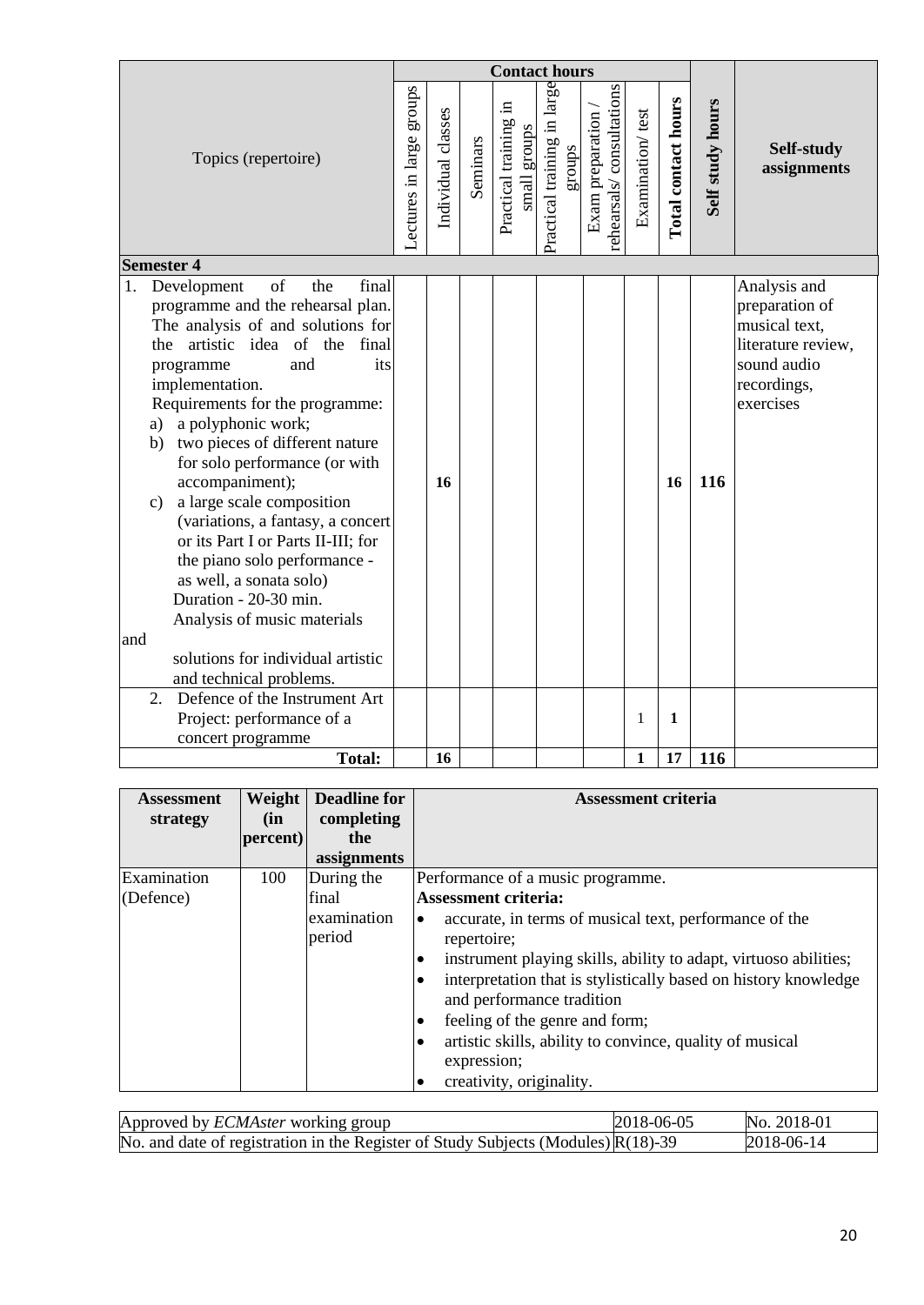## **17. MASTER'S ART PROJECT**

|                                                                                                             | Subject (module) title                                                 | Subject code                           | <b>Study Programme (-s)</b>                                                                                        |  |  |  |  |
|-------------------------------------------------------------------------------------------------------------|------------------------------------------------------------------------|----------------------------------------|--------------------------------------------------------------------------------------------------------------------|--|--|--|--|
|                                                                                                             | Master's Art Project (Chamber Ensemble)                                | Music Performance (ECMAster)           |                                                                                                                    |  |  |  |  |
|                                                                                                             | Lecturer $(-s)$                                                        |                                        | Department where the course                                                                                        |  |  |  |  |
|                                                                                                             |                                                                        |                                        | unit is delivered                                                                                                  |  |  |  |  |
| Coordinator: Prof. Dr. Indrė Baikštytė                                                                      |                                                                        |                                        | <b>Chamber Music Department</b>                                                                                    |  |  |  |  |
|                                                                                                             | Others: Prof. Donatas Katkus, Prof. Augustinas Vasiliauskas, Prof.     |                                        |                                                                                                                    |  |  |  |  |
|                                                                                                             | Dalia Balsytė, Assoc. Prof. Vaida Paukštienė, Assoc. Prof. Saulius     |                                        |                                                                                                                    |  |  |  |  |
|                                                                                                             | Lipčius, Assoc. Prof. Povilas Jacunskas, Assoc. Prof. Ingrida          |                                        |                                                                                                                    |  |  |  |  |
|                                                                                                             | Rupaitė, Asist. Rokas Vaitkevičius, Assoc. prof. Inga Gylytė, Lect.    |                                        |                                                                                                                    |  |  |  |  |
| Joana Daunytė                                                                                               |                                                                        |                                        |                                                                                                                    |  |  |  |  |
|                                                                                                             | <b>Study cycle</b>                                                     |                                        | Type of the subject (module)                                                                                       |  |  |  |  |
| Second (Master)                                                                                             |                                                                        |                                        | Compulsory                                                                                                         |  |  |  |  |
| <b>Mode of delivery</b>                                                                                     | Semester or period when the subject is                                 |                                        | Language (-s) of instruction                                                                                       |  |  |  |  |
|                                                                                                             | delivered / Study Programme                                            |                                        |                                                                                                                    |  |  |  |  |
| In-class                                                                                                    | Semester 4 / Music Performance (ECMAster)                              |                                        | English, Lithuanian, German,                                                                                       |  |  |  |  |
|                                                                                                             |                                                                        |                                        | Russian                                                                                                            |  |  |  |  |
|                                                                                                             |                                                                        | <b>Prerequisites and co-requisites</b> |                                                                                                                    |  |  |  |  |
|                                                                                                             | <b>Prerequisites:</b> All the requirements for Semesters 1 to 3 of the |                                        | Co-requisites (if any): none                                                                                       |  |  |  |  |
|                                                                                                             | Master's degree study programme Music Performance fulfilled.           |                                        |                                                                                                                    |  |  |  |  |
| <b>Number of ECTS</b>                                                                                       | <b>Total student workload</b>                                          | <b>Contact hours</b>                   | <b>Self-study hours</b>                                                                                            |  |  |  |  |
| credits                                                                                                     | (in hours)                                                             |                                        |                                                                                                                    |  |  |  |  |
| 15                                                                                                          | 400                                                                    | 34                                     | 366                                                                                                                |  |  |  |  |
|                                                                                                             |                                                                        | Aims of the subject (module)           |                                                                                                                    |  |  |  |  |
|                                                                                                             |                                                                        |                                        | To demonstrate competences and artistic abilities acquired during Master's degree studies that will prove          |  |  |  |  |
| the awarded Master's Qualification Degree.                                                                  |                                                                        |                                        |                                                                                                                    |  |  |  |  |
| Abstract of the subject (module) (up to 500 symbols)                                                        |                                                                        |                                        |                                                                                                                    |  |  |  |  |
| The Final Master's Art Project focuses on the preparation and performance of the final concert              |                                                                        |                                        |                                                                                                                    |  |  |  |  |
| programme/recital for a chamber ensemble that will demonstrate artistic and creative abilities developed    |                                                                        |                                        |                                                                                                                    |  |  |  |  |
| during Master's degree studies.                                                                             |                                                                        |                                        |                                                                                                                    |  |  |  |  |
|                                                                                                             |                                                                        |                                        | Under the teacher's supervision, students select the repertoire for the final art project and discuss the specific |  |  |  |  |
| features of interpretation of selected musical pieces. Students learn how to perform them properly in terms |                                                                        |                                        |                                                                                                                    |  |  |  |  |

features of interpretation of selected musical pieces. Students learn how to perform them properly in terms of style, genre, form, interpretation, and performance technique. They plan the stages of the repertoire development, draw up the rehearsal plan, and prepare a schedule of concerts and contests.

| <b>Competences to be</b><br>developed (learning<br>outcome No. in the<br>programme) | Learning outcomes of the course unit<br>(module)                          | <b>Teaching and</b><br>learning methods | <b>Assessment</b><br>methods |
|-------------------------------------------------------------------------------------|---------------------------------------------------------------------------|-----------------------------------------|------------------------------|
| Ability to inspire and                                                              | Students will prepare and perform a programme                             | Exercises,                              | Performance                  |
| implement creative                                                                  | for the chamber ensemble art project/recital                              | rehearsals,                             | of a musical                 |
|                                                                                     | artistic ideas by musical distinguished by an innovative artistic concept | musical text                            | programme                    |
|                                                                                     | expression means in the that will demonstrate the ability to develop and  | analysis and                            |                              |
| selected specialisation                                                             | express artistic ideas.                                                   | preparation                             |                              |
| (1.1)                                                                               | When performing the programme of the final                                |                                         |                              |
|                                                                                     | Master's art project, students will demonstrate                           |                                         |                              |
|                                                                                     | the ability to employ the possibilities provided                          |                                         |                              |
|                                                                                     | by the instrument performance technique in                                |                                         |                              |
|                                                                                     | order to achieve a creative result in an ensemble;                        |                                         |                              |
|                                                                                     | the ability of musical communication; the sense                           |                                         |                              |
|                                                                                     | of ensemble awareness.                                                    |                                         |                              |
| Good knowledge of                                                                   | When performing the programme of the                                      |                                         |                              |
| music theory, history                                                               | chamber ensemble art project, students will                               |                                         |                              |
| and cultural contexts,                                                              | demonstrate a creative interpretation style of                            |                                         |                              |
| their links with                                                                    | performed pieces based on their knowledge of                              |                                         |                              |
| traditions of                                                                       | the musical language, historical development                              |                                         |                              |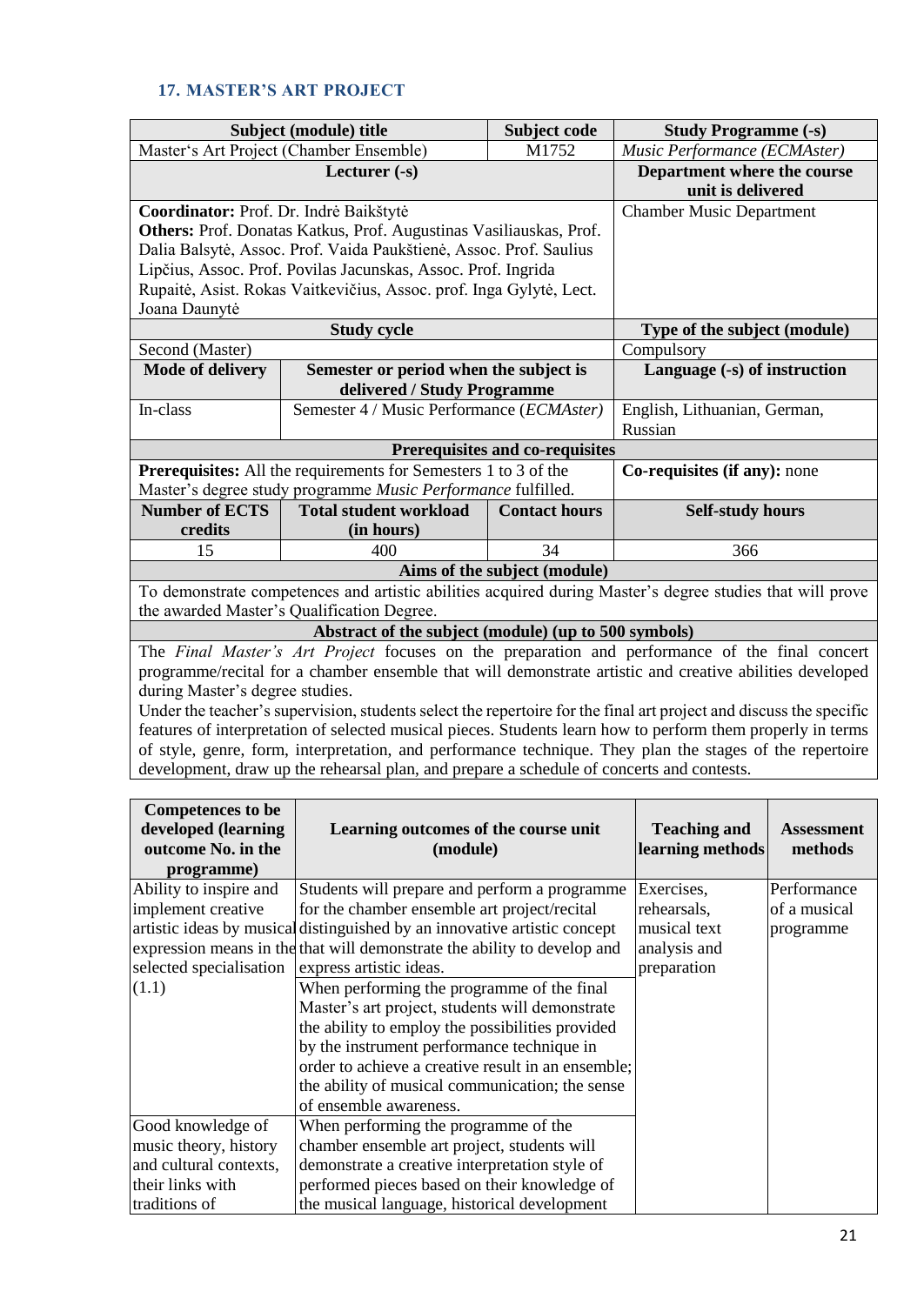| interpretation $(2.1)$  | and performance practice of the selected                                                    |              |
|-------------------------|---------------------------------------------------------------------------------------------|--------------|
|                         | repertoire (individual periods, styles, genres                                              |              |
|                         | $etc.$ ).                                                                                   |              |
|                         | By understanding the links between traditions of                                            |              |
|                         | interpretation and international performance                                                |              |
|                         | standards for a chamber ensemble and different                                              |              |
|                         | contexts of artistic and cultural activity, students                                        |              |
|                         | will be able to prepare and perform a                                                       |              |
|                         | conceptually integral musical programme                                                     |              |
|                         | intended for a particular cultural and/or social                                            |              |
|                         | context.                                                                                    |              |
| Ability to broaden      | Students will prepare and perform a solid                                                   |              |
| creative experience     | musical programme of a chamber ensemble (in                                                 |              |
|                         | through initiation of and the form of a public concert).                                    |              |
| engagement in           |                                                                                             |              |
| independent artistic    |                                                                                             |              |
| activity $(3.2)$        |                                                                                             |              |
| Ability to analyse and  | Using intellect and erudition, students will be                                             | Exercises,   |
|                         | critically assess creative able to critically analyse and assess the results of rehearsals, |              |
| processes and their     | the creative process in different stages of                                                 | discussions  |
| significance in the     | preparation of the final art project.                                                       |              |
| context of contemporary |                                                                                             |              |
| culture $(4.2)$         |                                                                                             |              |
| Interpersonal and       | Students will gain experience of constructive                                               |              |
| communication skills    | and well-founded business-like communication;                                               |              |
| and leadership (5.1)    | be able to cooperate productively in the creative                                           |              |
|                         | process of developing the chamber ensemble art                                              |              |
|                         | project.                                                                                    |              |
|                         | Students will be able to head the artistic activity                                         |              |
|                         | of the chamber ensemble; demonstrate initiative,                                            |              |
|                         | leadership, team work, negotiation and                                                      |              |
|                         | organisational skills when preparing and                                                    |              |
|                         | presenting the final art project in the form of a                                           |              |
|                         | concert.                                                                                    |              |
| Systemic and            | Students will become aware of the links                                                     |              |
| analytical thinking     | between theoretical and practical studies and be                                            |              |
| (6.1)                   | able to use this knowledge for justification of                                             |              |
|                         | the artistic ideas of the final concert programme.                                          |              |
| Ability to work and     | When preparing the programme for the chamber                                                | Exercises,   |
| improve $(7.1)$         | ensemble art project, students will be able to                                              | rehearsals,  |
|                         | work independently, integrate knowledge, and                                                | musical text |
|                         | complete artistic tasks in an organised manner.                                             | analysis and |
|                         |                                                                                             | preparation  |

|                           |                                      |                       |          |                                                            |                                                    |                                                                  |                                               |                          |                     | Contact and self-study hours and assignments |
|---------------------------|--------------------------------------|-----------------------|----------|------------------------------------------------------------|----------------------------------------------------|------------------------------------------------------------------|-----------------------------------------------|--------------------------|---------------------|----------------------------------------------|
| <b>Topics</b>             | groups<br>large<br>$\Xi$<br>Lectures | classes<br>Individual | Seminars | stonbs<br>$\mbox{small}$<br>$\Xi$<br>training<br>Practical | stonbs<br>large<br>$\Xi.$<br>training<br>Practical | Consultations<br>exam<br>the<br>for<br>Preparation<br>Rehearsals | Pass/Fail<br>$\overline{\phantom{0}}$<br>Exam | work<br>contact<br>Total | hours<br>Self-study | <b>Assignments</b>                           |
| 1. The preparation of the |                                      |                       |          | 20                                                         |                                                    |                                                                  |                                               | 20                       | 106                 | 1. Analysis of musical                       |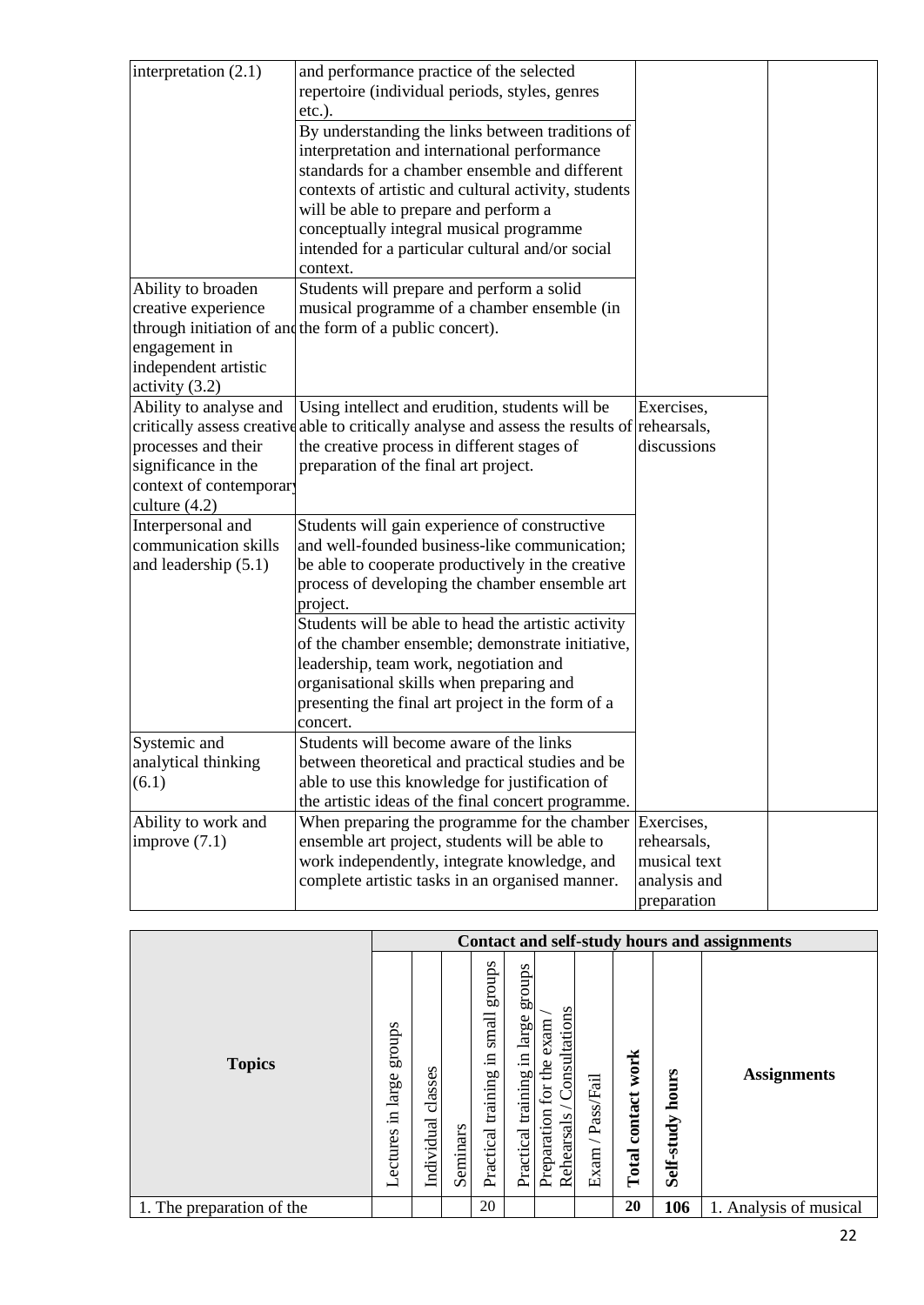| programme of the final art       |  |    |  |              |              |     | text and audio and     |
|----------------------------------|--|----|--|--------------|--------------|-----|------------------------|
| project (recital) and the        |  |    |  |              |              |     | video recordings,      |
| rehearsal plan.                  |  |    |  |              |              |     | preparation of the     |
| Requirements for the             |  |    |  |              |              |     | work plan.             |
| programme of the recital: the    |  |    |  |              |              |     | 2. The stylistic       |
| programme has to comprise 2 or   |  |    |  |              |              |     | analysis of music of   |
| 3 entire large scale pieces of   |  |    |  |              |              |     | various countries and  |
| different periods and genres for |  |    |  |              |              |     | periods; searching for |
| various ensembles.               |  |    |  |              |              |     | varieties of the       |
| Duration - at least 60 min.      |  |    |  |              |              |     | repertoire             |
| <b>ECMA</b> session              |  |    |  |              |              |     | interpretations.       |
| 2. The analysis of and solutions |  | 6  |  |              | 6            | 100 | Analysis of musical    |
| for the artistic idea of the art |  |    |  |              |              |     | text and audio and     |
| project and its implementation   |  |    |  |              |              |     | video recordings,      |
|                                  |  |    |  |              |              |     | exercises              |
| 3. Analysis of music materials;  |  | 6  |  |              | 20           | 160 | Literature review,     |
| development of the programme:    |  |    |  |              |              |     | study of audio         |
| artistic solutions and solutions |  |    |  |              |              |     | recordings and musical |
| for interpretation and           |  |    |  |              |              |     | texts, exercises,      |
| performance technique.           |  |    |  |              |              |     | rehearsals             |
| 4. Defence of the Master's Art   |  |    |  | $\mathbf{2}$ | $\mathbf{2}$ |     |                        |
| Project: public performance of a |  |    |  |              |              |     |                        |
| concert programme                |  |    |  |              |              |     |                        |
| <b>Total:</b>                    |  | 32 |  | $\mathbf{2}$ | 34           | 366 |                        |

| <b>Assessment</b><br>strategy | Weight<br>in per<br>cent | <b>Deadline for</b><br>completing<br>the | Assessment criteria                                                                                                                                                                                                                                                                                                                                                                                                                                                                                              |
|-------------------------------|--------------------------|------------------------------------------|------------------------------------------------------------------------------------------------------------------------------------------------------------------------------------------------------------------------------------------------------------------------------------------------------------------------------------------------------------------------------------------------------------------------------------------------------------------------------------------------------------------|
|                               |                          | assignments                              |                                                                                                                                                                                                                                                                                                                                                                                                                                                                                                                  |
| Defence                       | 100                      | During final                             | <b>Assessment criteria:</b>                                                                                                                                                                                                                                                                                                                                                                                                                                                                                      |
| (recital)                     |                          | exams' session                           | ensemble technique (volume balance and metro<br>$\bullet$<br>rhythmic synchronicity);<br>in terms of musical text, accurate performance of the<br>repertoire;<br>specialisation instrument playing skills, ability to adapt,<br>virtuoso abilities;<br>application of articulation, ornamentation<br>and<br>$\bullet$<br>improvisation principles defined by the style of the<br>musical work;<br>feeling of the genre and form;<br>artistic skills, ability to convince, quality of musical<br>٠<br>expression. |

| Approved by <i>ECMAster</i> work group                                                    | 2018-06-05 | No. 2018-01 |
|-------------------------------------------------------------------------------------------|------------|-------------|
| No. and date of registration in the Register of Study Subjects (modules) $\vert$ R(18)-43 |            | 2018-06-14  |

#### **18. BASICS OF RESEARCH PAPER**

| Subject (module) title                           | Subject code                    | <b>Study Programme (-s)</b>  |
|--------------------------------------------------|---------------------------------|------------------------------|
| <b>Basics of Research Paper</b>                  | M1751                           | Music Performance (ECMAster) |
| Lecturer $(-s)$                                  | Department where the subject is |                              |
|                                                  |                                 | delivered                    |
| Coordinator: Assoc. Prof. Eglė Šeduikytė-Korienė | Department of Music History     |                              |
| Other: Prof. Dr. Lina Navickaitė-Martinelli      |                                 |                              |
| <b>Study cycle</b>                               |                                 | Type of the subject (module) |
| Second (Master)                                  | Compulsory                      |                              |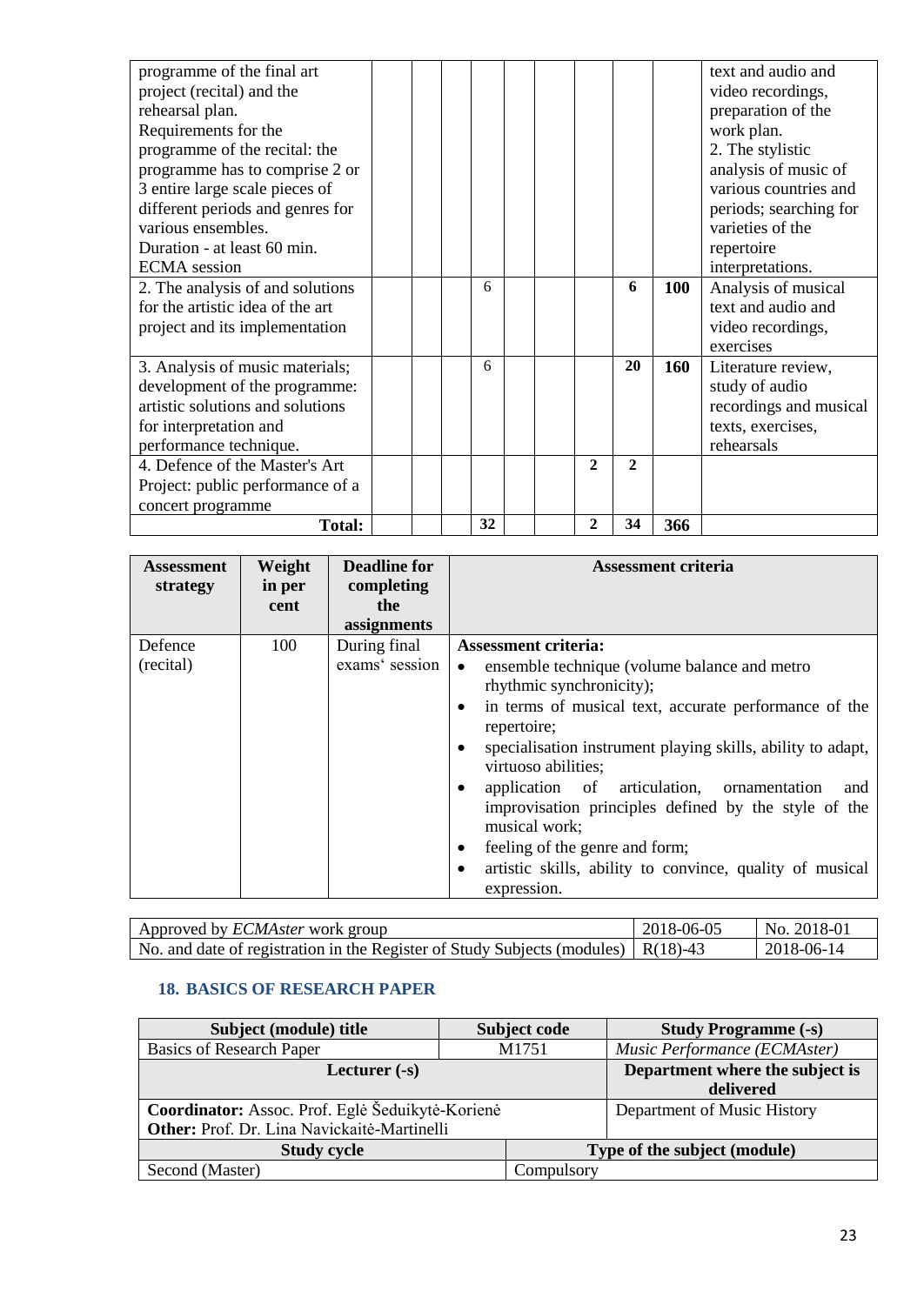| <b>Mode of delivery</b>                                                                             | Semester or period when the subject                  |                                 |    | Language (-s) of instruction                                                                                    |  |  |  |
|-----------------------------------------------------------------------------------------------------|------------------------------------------------------|---------------------------------|----|-----------------------------------------------------------------------------------------------------------------|--|--|--|
|                                                                                                     | is delivered / Study Programme                       |                                 |    |                                                                                                                 |  |  |  |
|                                                                                                     |                                                      |                                 |    |                                                                                                                 |  |  |  |
| In-class, distant                                                                                   | Semester 1 (ECMAster)                                |                                 |    | English, Lithuanian                                                                                             |  |  |  |
| learning                                                                                            |                                                      |                                 |    |                                                                                                                 |  |  |  |
|                                                                                                     |                                                      | Prerequisites and co-requisites |    |                                                                                                                 |  |  |  |
| Prerequisites: Bachelor's degree.                                                                   |                                                      |                                 |    | Co-requisites (if any): none                                                                                    |  |  |  |
| <b>Number of ECTS</b>                                                                               | <b>Total student load</b>                            | <b>Contact hours</b>            |    | <b>Self-study hours</b>                                                                                         |  |  |  |
| credits                                                                                             | (in hours)                                           |                                 |    |                                                                                                                 |  |  |  |
| 5                                                                                                   | 133                                                  | 40                              | 93 |                                                                                                                 |  |  |  |
|                                                                                                     |                                                      | Aims of the subject (module)    |    |                                                                                                                 |  |  |  |
|                                                                                                     |                                                      |                                 |    | To introduce students to the main theoretical approaches to research activity as well as the principles and     |  |  |  |
| forms of conducting research; to develop practical research skills and critical thinking.           |                                                      |                                 |    |                                                                                                                 |  |  |  |
|                                                                                                     | Abstract of the subject (module) (up to 500 symbols) |                                 |    |                                                                                                                 |  |  |  |
|                                                                                                     |                                                      |                                 |    | Basics of Research Paper is an applied discipline of art studies which reflects the objective of scientific     |  |  |  |
|                                                                                                     |                                                      |                                 |    | perception typical of the second cycle university studies. During the lectures, the main theoretical            |  |  |  |
|                                                                                                     |                                                      |                                 |    | approaches to research activity are outlined; students are introduced to the principles and forms of research,  |  |  |  |
|                                                                                                     |                                                      |                                 |    | they develop practical research skills and critical thinking; they as well learn to develop an attitude, assess |  |  |  |
|                                                                                                     |                                                      |                                 |    | analytically, express their thoughts, and support and defend their statements. Students are taught to refer     |  |  |  |
| to the knowledge and experience gained during the studies and practical artistic activity, and make |                                                      |                                 |    |                                                                                                                 |  |  |  |
| generalisations; be able to independently search for and select relevant information.               |                                                      |                                 |    |                                                                                                                 |  |  |  |
|                                                                                                     |                                                      |                                 |    |                                                                                                                 |  |  |  |
| Competences to be developed                                                                         |                                                      |                                 |    | $T$ coching                                                                                                     |  |  |  |

| Competences to be developed                                                                                                             | <b>Teaching</b>                                                                                                                                                                                                                                                                                                                 |                       |                                        |
|-----------------------------------------------------------------------------------------------------------------------------------------|---------------------------------------------------------------------------------------------------------------------------------------------------------------------------------------------------------------------------------------------------------------------------------------------------------------------------------|-----------------------|----------------------------------------|
| (learning outcome No. in the                                                                                                            | and                                                                                                                                                                                                                                                                                                                             | <b>Assessment</b>     |                                        |
| programme)                                                                                                                              | (module)                                                                                                                                                                                                                                                                                                                        | learning<br>methods   | methods                                |
| Ability to analyse and critically<br>assess creative processes and<br>their significance in the context<br>of contemporary culture (4.) | Students will develop critical thinking<br>and language skills in the process of the<br>art research.                                                                                                                                                                                                                           | Lectures,<br>seminars | Examination                            |
| Ability to conduct independent<br>scientific research and present<br>it $(8.)$                                                          | Students will have a comprehensive<br>knowledge of specific features of artistic<br>and practice-based research as well as<br>key methods of research; they will be<br>able to refer to the knowledge and<br>experience accumulated during the<br>studies and practical artistic activity, and<br>make related generalisations. | Lectures,<br>seminars | Written<br>assignments,<br>examination |
| Knowledge of professional<br>field and perception of one's<br>own profession (6.)                                                       | Students will demonstrate major<br>practical research skills; they will be<br>able to analyse artistic phenomena,<br>make well-supported theoretical<br>statements and critical assessment.                                                                                                                                     | Lectures,<br>seminars | Written<br>assignments,<br>examination |
| Interpersonal and<br>communication skills and<br>leadership $(5.)$                                                                      | Students will demonstrate verbal<br>abilities, skills of constructive,<br>argument-based and professional<br>interaction during the presentation and<br>defence of artistic research paper.                                                                                                                                     | Lectures,<br>seminars | Presentation,<br>examination           |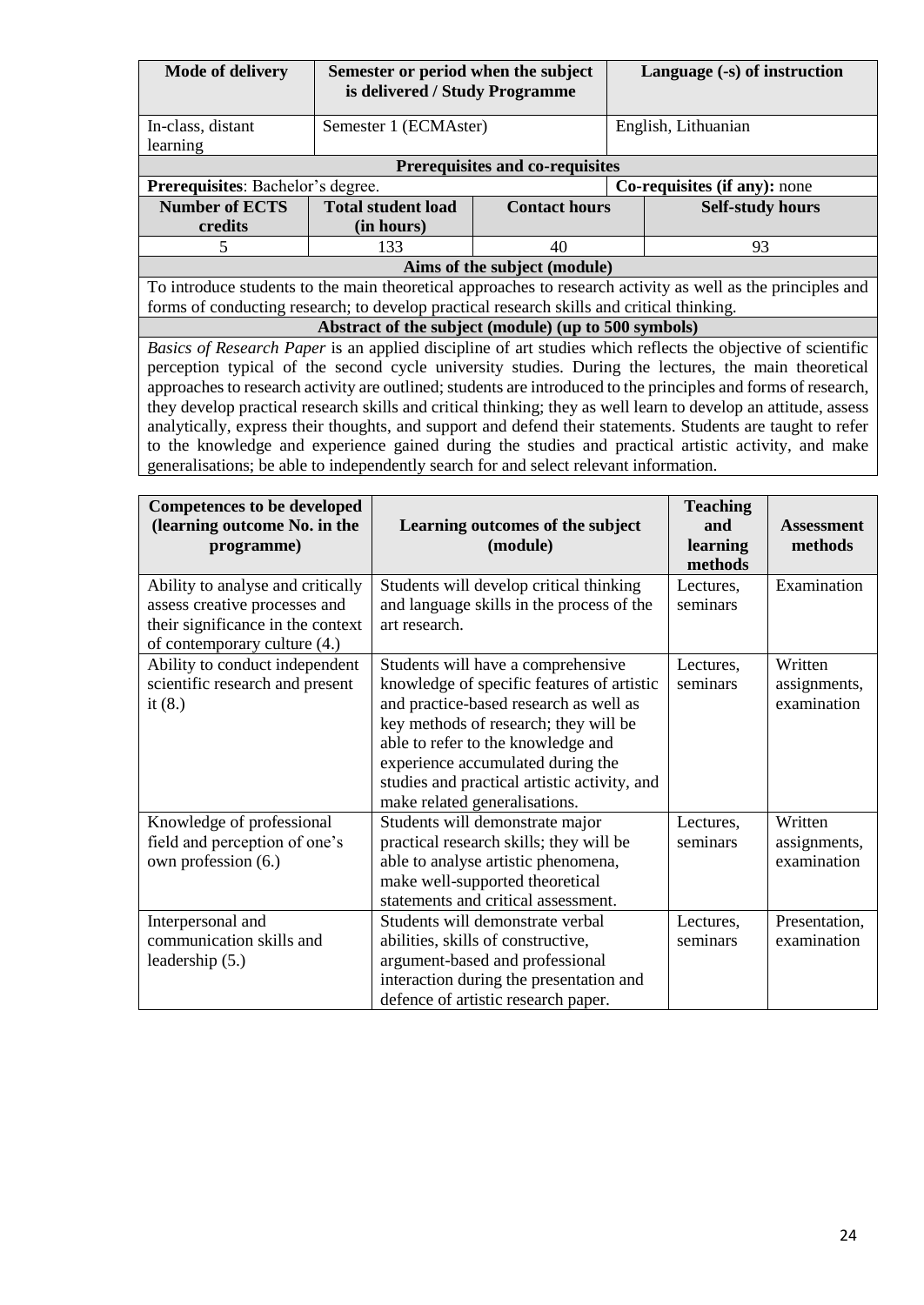|                                                                                                      |                          |                    |          |                                    |                                       |                                                        |                  |                         |                         | <b>Contact and self-study hours and assignments</b> |
|------------------------------------------------------------------------------------------------------|--------------------------|--------------------|----------|------------------------------------|---------------------------------------|--------------------------------------------------------|------------------|-------------------------|-------------------------|-----------------------------------------------------|
| <b>Topics</b>                                                                                        | Lectures in large groups | Individual classes | Seminars | Practical training in small groups | groups<br>Practical training in large | Rehearsals / Consultations<br>Preparation for the exam | Exam / Pass/Fail | Total contact work      | Self-study hours        | <b>Assignments</b>                                  |
| 1. Introduction. The object of<br>study.                                                             | $\overline{3}$           |                    |          |                                    |                                       |                                                        |                  | $\overline{3}$          | $\overline{\mathbf{4}}$ | Analysis of literature<br>and scientific/artistic   |
| 2. The stages and procedures                                                                         | 3                        |                    |          |                                    |                                       |                                                        |                  | 3                       | 6                       | research publications,                              |
| of research.                                                                                         |                          |                    |          |                                    |                                       |                                                        |                  |                         |                         | practical/written                                   |
| 3. The subject, goals and<br>objectives of research.                                                 | 3                        |                    |          |                                    |                                       |                                                        |                  | 3                       | 6                       | assignments                                         |
| 4. Literature review                                                                                 | 3                        |                    |          |                                    |                                       |                                                        |                  | $\mathbf{3}$            | 6                       |                                                     |
| 5. The methods and<br>methodology of research.                                                       | $\overline{3}$           |                    |          |                                    |                                       |                                                        |                  | $\overline{3}$          | 6                       |                                                     |
| 6. Art as subject of research<br>(specific features of art<br>research).                             | $\overline{3}$           |                    |          |                                    |                                       |                                                        |                  | $\overline{\mathbf{3}}$ | 6                       |                                                     |
| 7. Performance practice as<br>research tool and method<br>(specifics of practice-based<br>research). | 6                        |                    |          |                                    |                                       |                                                        |                  | 6                       | 6                       |                                                     |
| 8. The preparation for a<br>research paper.                                                          |                          |                    | 14       |                                    |                                       |                                                        |                  | 14                      | 53                      | Written assignments                                 |
| 9. Examination                                                                                       |                          |                    |          |                                    |                                       |                                                        | $\mathfrak{2}$   |                         |                         |                                                     |
| <b>Total:</b>                                                                                        | 24                       | $\bf{0}$           | 14       | $\bf{0}$                           | $\bf{0}$                              | $\bf{0}$                                               | $\overline{2}$   | 40                      | 93                      |                                                     |

| <b>Assessment strategy</b>                                   | Weight<br>in per<br>cent | <b>Deadline for</b><br>completing<br>the<br>assignments | <b>Assessment criteria</b>                                                                                                                                            |
|--------------------------------------------------------------|--------------------------|---------------------------------------------------------|-----------------------------------------------------------------------------------------------------------------------------------------------------------------------|
| Written Assignment 1<br>(Abstract)                           | 20                       | October                                                 | The definition of the research subject, goal and<br>objectives; their consistency.                                                                                    |
| Written Assignment 2<br>(Literature review)                  | 20                       | November                                                | Appropriateness of the research methodology and<br>arguments to justify it.                                                                                           |
| Exam (part of the<br>research paper and its<br>presentation) | 60                       | During the<br>examination<br>period                     | Appropriateness of the literature references.<br>Compliance with the formal requirements for a<br>research paper.<br>Oral/visual presentation of written assignments. |

| Approved by <i>ECMAster</i> work group                                                                                                                                                                                                                                                                            | 2018-06-05 | $\sqrt{NA}$ No. 2018-01 |
|-------------------------------------------------------------------------------------------------------------------------------------------------------------------------------------------------------------------------------------------------------------------------------------------------------------------|------------|-------------------------|
| No. and date of registration in the Register of Study Subjects (Modules) $\mid R(18)-42 \mid R(18)-42 \mid R(18)-42 \mid R(18)-42 \mid R(18)-42 \mid R(18)-42 \mid R(18)-42 \mid R(18)-42 \mid R(18)-42 \mid R(18)-42 \mid R(18)-42 \mid R(18)-42 \mid R(18)-42 \mid R(18)-42 \mid R(18)-42 \mid R(18)-42 \mid R$ |            | 2018-06-14              |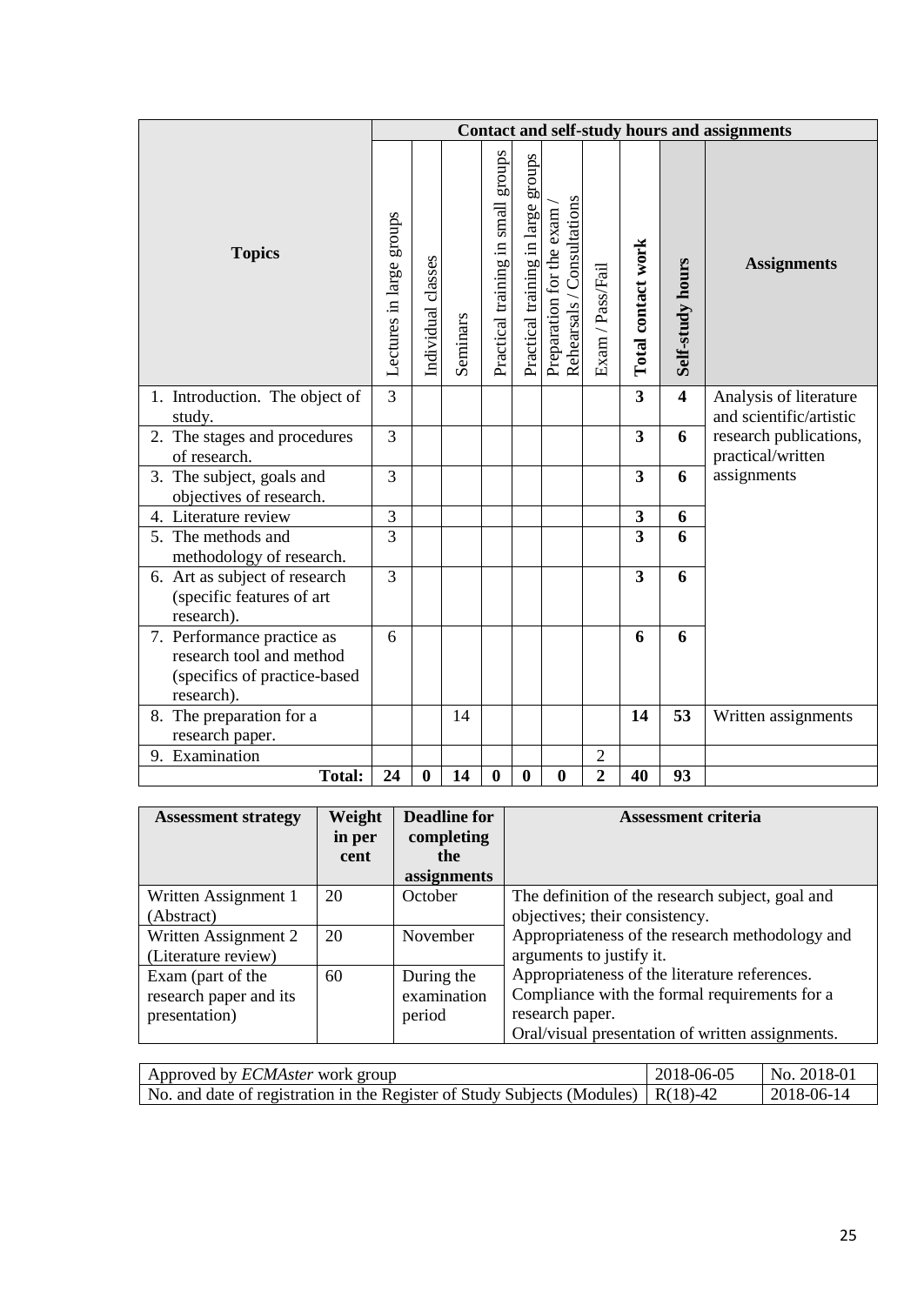#### **19. FINAL RESEARCH PAPER**

|                                                               | Subject (module) title                                                   | Subject code                 | <b>Study Programme (-s)</b>                                                                                    |  |  |  |  |  |
|---------------------------------------------------------------|--------------------------------------------------------------------------|------------------------------|----------------------------------------------------------------------------------------------------------------|--|--|--|--|--|
| <b>Final Research Paper</b>                                   | Music Performance (ECMAster)                                             |                              |                                                                                                                |  |  |  |  |  |
|                                                               | Department where the subject                                             |                              |                                                                                                                |  |  |  |  |  |
|                                                               | is delivered                                                             |                              |                                                                                                                |  |  |  |  |  |
|                                                               | Coordinator: Prof. Dr. Lina Navickaitė-Martinelli                        |                              | Department of Music History                                                                                    |  |  |  |  |  |
|                                                               | <b>Study cycle</b>                                                       |                              | Type of the subject (module)                                                                                   |  |  |  |  |  |
| Second (Master)                                               |                                                                          |                              | Compulsory                                                                                                     |  |  |  |  |  |
| <b>Mode of delivery</b>                                       | Semester or period when the subject is                                   |                              | Language (-s) of instruction                                                                                   |  |  |  |  |  |
|                                                               | delivered / Study Programme                                              |                              |                                                                                                                |  |  |  |  |  |
|                                                               | Semester 4 / Music Performance                                           |                              | English, Lithuanian                                                                                            |  |  |  |  |  |
| In-class                                                      | (ECMAster)                                                               |                              |                                                                                                                |  |  |  |  |  |
| <b>Prerequisites and co-requisites</b>                        |                                                                          |                              |                                                                                                                |  |  |  |  |  |
| Prerequisites: competences acquired during the studies of the | Co-requisites (if any):                                                  |                              |                                                                                                                |  |  |  |  |  |
| module Basics of Research Paper.                              |                                                                          |                              | none                                                                                                           |  |  |  |  |  |
| <b>Number of ECTS</b>                                         | <b>Total student</b>                                                     | <b>Contact hours</b>         | <b>Self-study hours</b>                                                                                        |  |  |  |  |  |
| credits                                                       | workload (in hours)                                                      |                              |                                                                                                                |  |  |  |  |  |
| 10                                                            | 266                                                                      | 25,5                         | 240,5                                                                                                          |  |  |  |  |  |
|                                                               |                                                                          | Aims of the subject (module) |                                                                                                                |  |  |  |  |  |
|                                                               |                                                                          |                              | To develop students' analytical competences and critical thinking skills; provide students with skills of      |  |  |  |  |  |
|                                                               | autonomous research and generalization and dissemination of its results. |                              |                                                                                                                |  |  |  |  |  |
|                                                               | Abstract of the subject (module) (up to 500 symbols)                     |                              |                                                                                                                |  |  |  |  |  |
|                                                               |                                                                          |                              | The aim is to develop students' competences of scientific/artistic research work. The subject reflects the     |  |  |  |  |  |
|                                                               |                                                                          |                              | objective of academic perception that is necessary to the second cycle university studies. The research        |  |  |  |  |  |
|                                                               |                                                                          |                              | paper of the Master studies is developed under the topic directly related to the final art project of the      |  |  |  |  |  |
|                                                               |                                                                          |                              | Master studies. Students advance their practical skills of research activity and critical thinking skills as   |  |  |  |  |  |
|                                                               |                                                                          |                              | well as abilities to assess analytically, substantiate and defend their statements, and express their thoughts |  |  |  |  |  |

fluently. Students are taught to employ the knowledge and practical artistic experience gathered during the studies and to be able to independently accumulate information, analyse, systemise and generalise it.

| <b>Competences to be</b>  |                                     |                      |                   |
|---------------------------|-------------------------------------|----------------------|-------------------|
| developed (learning       | Learning outcomes of the            | <b>Teaching and</b>  | <b>Assessment</b> |
| outcome No. in the        | subject (module) subject            | learning methods     | methods           |
| programme)                |                                     |                      |                   |
| Ability to analyse and    | During the presentation and the     | Individual classes,  | Presentation,     |
| critically assess         | defence of the final research paper | discussion           | defence,          |
| creative processes and    | (artistic research) students will   |                      | examination       |
| their significance in the | demonstrate wide perception of      |                      |                   |
| context of                | and critical thinking towards the   |                      |                   |
| contemporary culture.     | profession of a musician.           |                      |                   |
| (4.)                      | Students will be able to analyse    | Individual classes,  |                   |
|                           | the cultural context, its           | analysis of          |                   |
|                           | developments, which will enable     | audio/video sources  |                   |
|                           | students to assess art phenomena.   | and data, discussion |                   |
| Good knowledge of         | Students will be able to            | Individual classes,  |                   |
| music theory, history     | substantiate the artistic research  | analysis of          |                   |
| and cultural contexts,    | being conducted with practical      | literature and       |                   |
| their links with          | professional and theoretical        | audio/video          |                   |
| traditions of             | knowledge of art.                   | sources.             |                   |
| interpretation (2.        |                                     |                      |                   |
| Ability to work and to    | Students will be able to carry out  | Individual classes,  |                   |
| improve independently     | a survey on a topic related to the  | research activities  |                   |
| (7.)                      | final art project, do the survey    |                      |                   |
|                           | independently and in an organised   |                      |                   |
|                           | way, and describe it.               |                      |                   |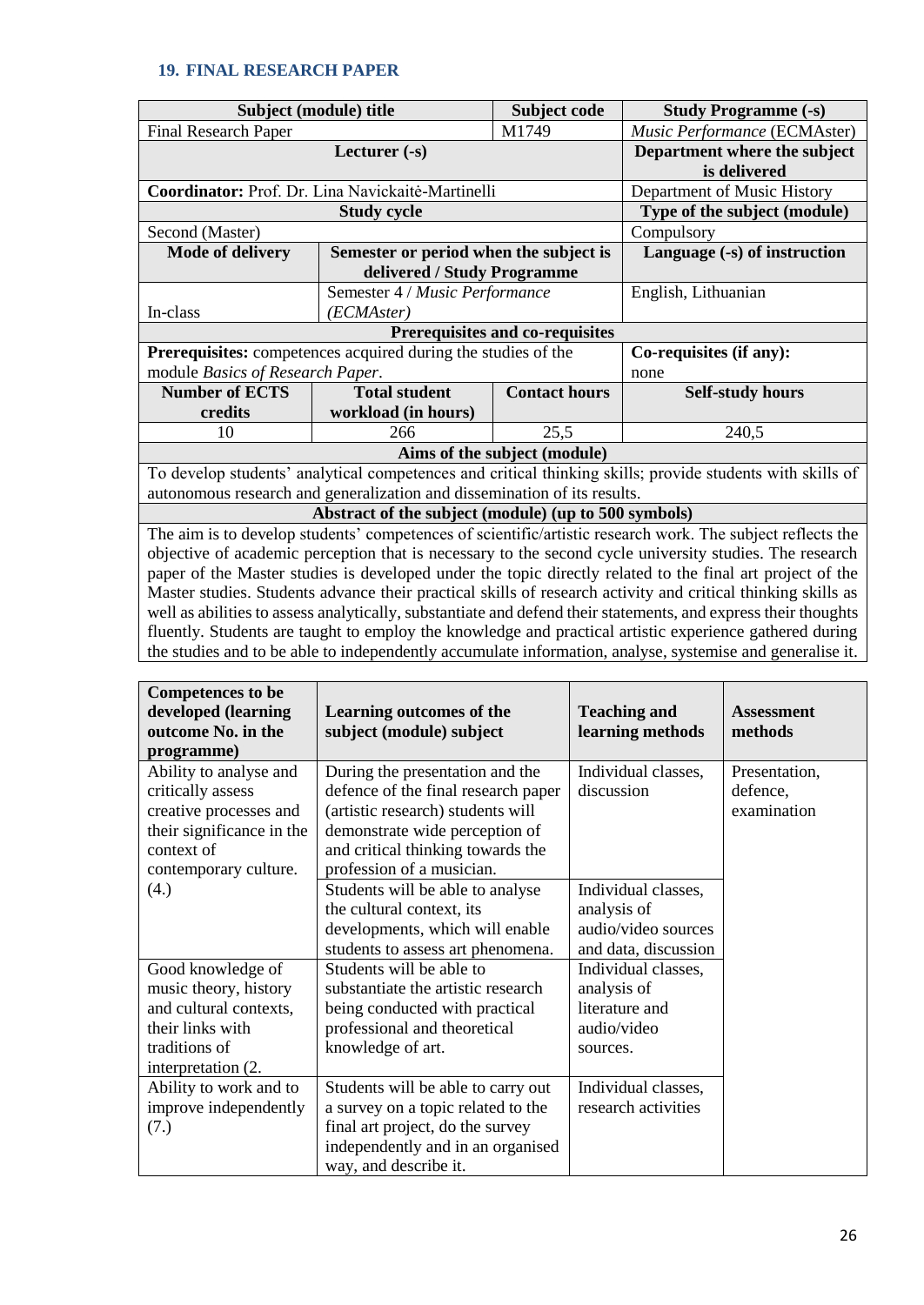| Ability to conduct<br>independent scientific<br>research $(8.)$ | Students will be able to outline<br>the research aims and objectives<br>related to the topic of the final art<br>project, justify the choice of<br>methods and sources, and draw | Individual classes,<br>analysis of<br>audio/video sources<br>and data. |  |
|-----------------------------------------------------------------|----------------------------------------------------------------------------------------------------------------------------------------------------------------------------------|------------------------------------------------------------------------|--|
|                                                                 | conclusions.<br>Students will be able to generalise                                                                                                                              | Individual classes,                                                    |  |
|                                                                 | the analysis and findings of<br>artistic research, draw<br>conclusions, assess art phenomena<br>within a broad cultural context.                                                 | research activities,<br>analysis of research<br>findings               |  |

| <b>Topics</b>                                                                      | ectures in large groups | Individual classes | small<br>Practical training in | Practical training in large | Rehearsals / Consultations<br>Preparation for the exam | Exam / Pass/Fail | Total contact work | Self-study hours | <b>Assignments</b>                                                                                                  |
|------------------------------------------------------------------------------------|-------------------------|--------------------|--------------------------------|-----------------------------|--------------------------------------------------------|------------------|--------------------|------------------|---------------------------------------------------------------------------------------------------------------------|
| 1. Verification of the<br>topic for research and<br>research schedule.             |                         | $\overline{4}$     |                                |                             |                                                        |                  |                    | $\overline{20}$  | Verifying the topic<br>and the goals of<br>research and the<br>schedule.                                            |
| 2. Data search and<br>analysis of the research<br>and literature review.           |                         | $\overline{4}$     |                                |                             |                                                        |                  |                    | 20               | Performance of data<br>analysis and drafting<br>the literature review                                               |
| 3. Systemising,<br>generalising and<br>evaluating results of the<br>data analysis. |                         | $\overline{4}$     |                                |                             |                                                        |                  |                    | 20               | Systemising and<br>evaluating results                                                                               |
| 4. Drafting the text of<br>the research paper                                      |                         | $\overline{4}$     |                                |                             |                                                        |                  |                    | 80               | Drafting the text of a<br>research paper (25-<br>30 pages)                                                          |
| 5. Developing<br>conclusions.                                                      |                         | $\overline{4}$     |                                |                             |                                                        |                  |                    | 20               | Developing<br>conclusions                                                                                           |
| 6. Finalising the paper<br>and preparing for<br>defence.                           |                         | $\overline{4}$     |                                |                             |                                                        |                  |                    | 80               | Finalising the paper,<br>submitting it for<br>assessment, preparing<br>for the presentation of<br>research findings |
| 7. Defence                                                                         |                         |                    |                                |                             |                                                        | 1.5              |                    |                  | Oral and visual                                                                                                     |
| (examination)<br><b>Total</b>                                                      |                         | 24                 |                                |                             |                                                        |                  | 25,5               | 240              | presentation                                                                                                        |

| <b>Assessment strategy</b>         | Weight | <b>Deadline for</b> | <b>Assessment criteria</b>          |
|------------------------------------|--------|---------------------|-------------------------------------|
|                                    | in per | completing the      |                                     |
|                                    | cent   | assignments         |                                     |
| Interim assessment (the choice     | 10     | End of Month 1      | Accuracy, relevance, links with the |
| of a topic)                        |        |                     | art project.                        |
| Drafting a text of a research      | 10     | End of Month 2      | Accuracy, relevance, originality,   |
| paper (at least 30,000 characters) |        |                     | fluency of the professional         |
|                                    |        |                     | language.                           |
| Defence:                           |        | During the          | Accuracy, relevance,                |
| Presentation of data, analysis,    | 50     | examination         |                                     |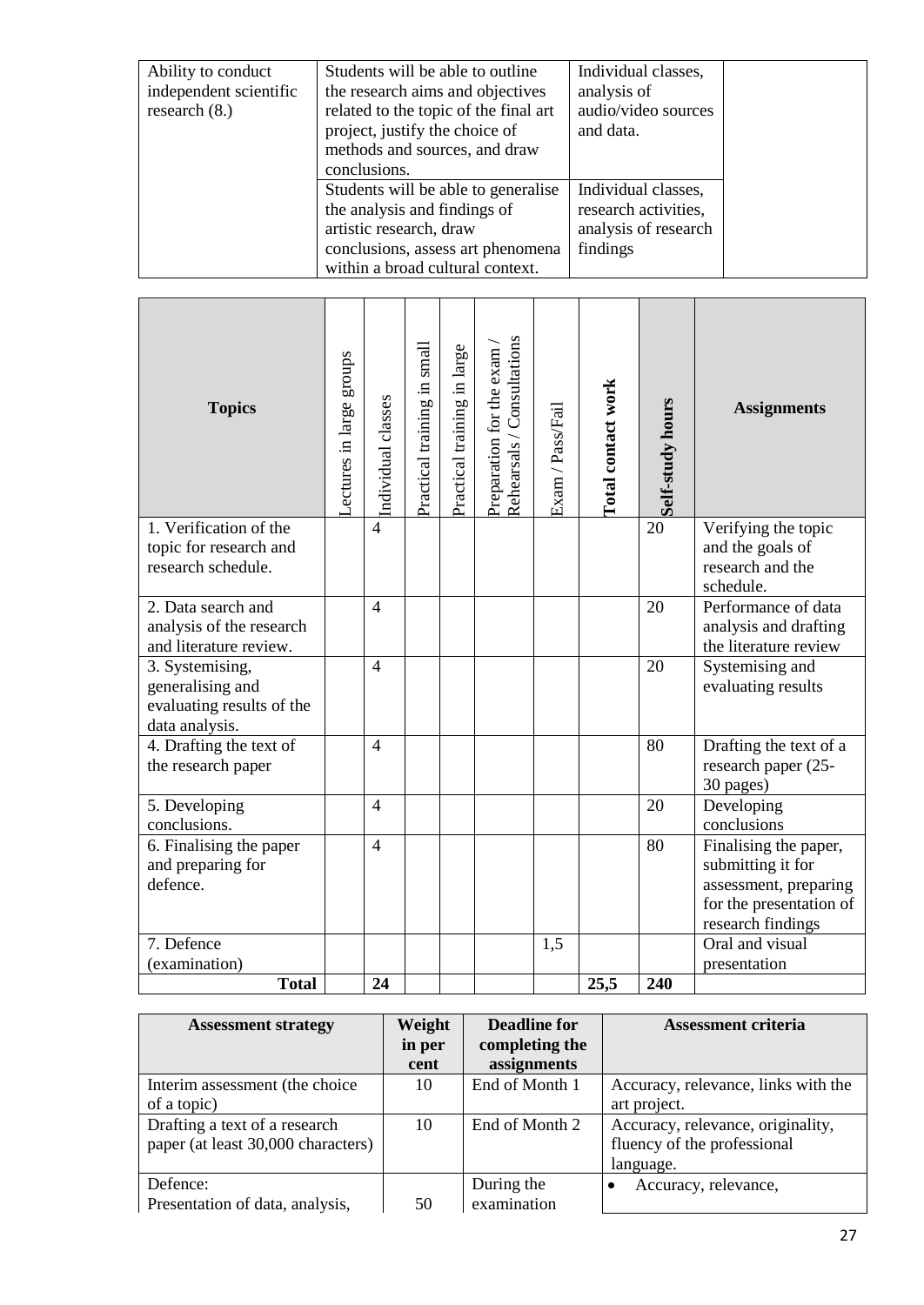| summary of the findings,           |    | period | originality, high level of   |
|------------------------------------|----|--------|------------------------------|
|                                    |    |        |                              |
| conclusions                        |    |        | competence.                  |
|                                    |    |        | Correctness of language,     |
| Drafting the text of a research    | 15 |        | compliance with the          |
| paper (at least 70,000 characters) |    |        | requirements                 |
|                                    |    |        | Quality of the presentation, |
| Presentation and defence of the    | 15 |        | accuracy and                 |
| final research paper               |    |        | comprehensiveness of answers |
|                                    |    |        | to the questions, clear      |
|                                    |    |        | expression of thought.       |

| Approved by <i>ECMAster</i> work group                                                           | $2018-06-05$ No. 2018-01 |
|--------------------------------------------------------------------------------------------------|--------------------------|
| No. and date of registration in the Register of Study Subjects (Modules) $\vert R(18)-40\rangle$ | 2018-06-14               |

## **20. MUSIC TECHNOLOGY AND NEW MEDIA**

| Subject (module) title                                |                    | Subject code                    |                      |                      | <b>Study Programme (-s)</b>                                                                        |  |  |
|-------------------------------------------------------|--------------------|---------------------------------|----------------------|----------------------|----------------------------------------------------------------------------------------------------|--|--|
| Music Technology and New Media                        |                    | M175418                         |                      |                      | Music Performance (ECMASter and other                                                              |  |  |
|                                                       |                    |                                 |                      |                      | specialisations), Composition, Art Theory                                                          |  |  |
|                                                       |                    |                                 |                      |                      | (Musicology, Ethnomusicology)                                                                      |  |  |
|                                                       | Lecturer $(-s)$    |                                 |                      |                      | Department where the                                                                               |  |  |
|                                                       |                    |                                 |                      |                      | subject is delivered                                                                               |  |  |
| <b>Coordinator:</b> Assoc. Prof. Mantautas Krukauskas |                    |                                 |                      |                      | Department of Composition                                                                          |  |  |
|                                                       |                    |                                 |                      |                      |                                                                                                    |  |  |
|                                                       | <b>Study cycle</b> |                                 |                      |                      | Type of the subject                                                                                |  |  |
|                                                       |                    |                                 |                      |                      | (module)                                                                                           |  |  |
| Second (Master)                                       | Optional           |                                 |                      |                      |                                                                                                    |  |  |
| <b>Mode of delivery</b>                               |                    | Semester or period when the     |                      |                      | Language (-s) of instruction                                                                       |  |  |
|                                                       |                    |                                 | subject is delivered |                      |                                                                                                    |  |  |
| Lectures, seminars, creative                          |                    | Semesters 1-3 / Music           |                      |                      | English / Lithuanian                                                                               |  |  |
| practical work, distance learning                     |                    | Performance (ECMASter)          |                      |                      |                                                                                                    |  |  |
| (minimum number of the students                       |                    | Semesters 1-4 / Other           |                      |                      |                                                                                                    |  |  |
| in the course: $3)$                                   |                    | programmes                      |                      |                      |                                                                                                    |  |  |
|                                                       |                    | Prerequisites and co-requisites |                      |                      |                                                                                                    |  |  |
| Prerequisites: Bachelor Degree in Music               |                    |                                 |                      |                      | Co-requisites (if any): none                                                                       |  |  |
| <b>Number of ECTS</b>                                 |                    | <b>Total student</b>            |                      | <b>Contact hours</b> | <b>Self-study hours</b>                                                                            |  |  |
| <b>Credits</b>                                        |                    | workload (in hours)             |                      |                      |                                                                                                    |  |  |
| 5                                                     |                    | 133                             |                      | 34                   | 99                                                                                                 |  |  |
|                                                       |                    | Aims of the subject (module)    |                      |                      |                                                                                                    |  |  |
|                                                       |                    |                                 |                      |                      | To provide students with a core understanding of music technology and new media as well as related |  |  |

techniques and tools for production, recording, performance and promotion of music in diverse media contexts.

**Abstract of the subject (module) (up to 500 characters)**

This subject will provide a state-of-the-art overview of music technology and new media. Students will be introduced to the key principles of acoustics and perception, main ways and techniques of working with technology and media in contemporary contexts. The course combines theory, audiovisual and interactive examples, and individual creative work.

This course will enable students to understand the major principles of music technology and new media, provide essential skills in employing music technology and new media in a creative way; and will develop critical listening skills and assessment of contemporary cultural contexts, and contribute towards development of creativity.

| Competences to be developed (learning<br>outcome No. in the programme) | <b>Learning outcomes</b><br>of the subject<br>(module) | <b>Teaching and</b><br>learning<br>methods | <b>Assessment</b><br>methods |
|------------------------------------------------------------------------|--------------------------------------------------------|--------------------------------------------|------------------------------|
| Graduates will acquire good knowledge of                               | Broadening knowledge                                   | Analysis of                                | Accumulative                 |
| musical language, historical development                               | of contemporary music                                  | texts and artistic <i>assessment</i> :     |                              |
| and performance practice of the repertoire                             | using music                                            | work, practical                            | active                       |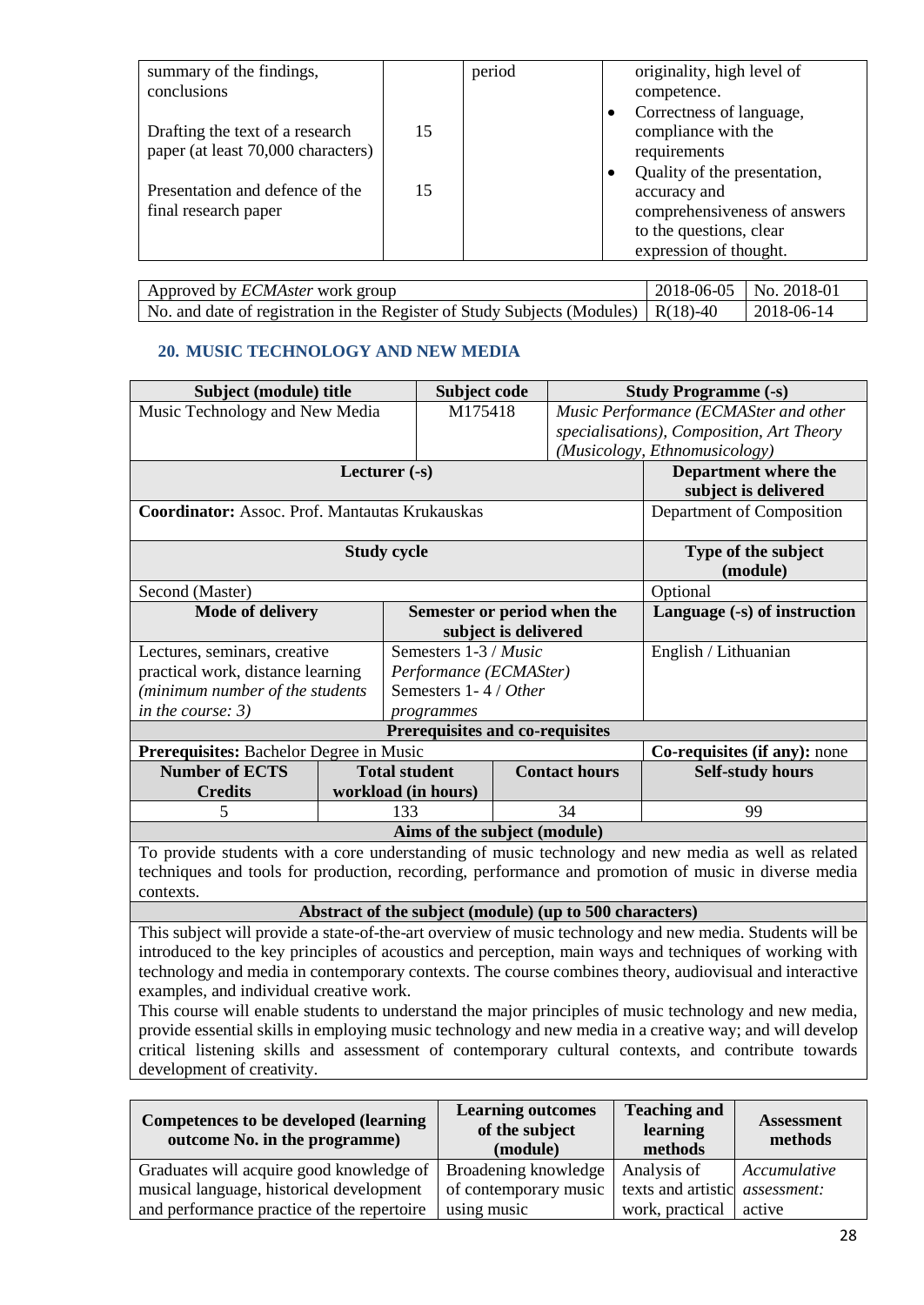| in the selected specialisation (individual<br>periods, styles, genres etc.), be able to<br>build interpretational decisions on this<br>knowledge and/or art research in all stages<br>of the development of musical<br>programmes $(2.1)$ .                                                                                                                                                                                                                      | technology and new<br>media                                                                                                                                                                                           | tasks using<br>technologies<br>and tools,<br>creative work | participation<br>during the<br>course and<br>preparation/<br>presentation of<br>the creative |
|------------------------------------------------------------------------------------------------------------------------------------------------------------------------------------------------------------------------------------------------------------------------------------------------------------------------------------------------------------------------------------------------------------------------------------------------------------------|-----------------------------------------------------------------------------------------------------------------------------------------------------------------------------------------------------------------------|------------------------------------------------------------|----------------------------------------------------------------------------------------------|
| Graduates will understand the links<br>between traditions of interpretation in the<br>selected specialisation, international<br>performance standards and different<br>contexts of artistic and cultural activity;<br>will be able to develop a consistent<br>musical and/or interdisciplinary art<br>programme for a particular cultural and/or<br>social context $(2.2)$ .                                                                                     | Acquiring core skills<br>for music performance<br>using technology                                                                                                                                                    |                                                            | project                                                                                      |
| Using their intellect and erudition,<br>graduates will be able to analyse and<br>critically assess creative processes and<br>their significance in the changing<br>contemporary cultural context; anticipate<br>potential trends in the development of<br>performance art and possibilities for<br>influencing them with their artistic ideas;<br>demonstrate these abilities in research<br>thesis $(4.1)$ .                                                    | Critically analysing<br>and assessing the<br>relevance of<br>technologies and tools<br>as well as aesthetical<br>and conceptual aspects<br>of music performed<br>with technology and<br>new media                     |                                                            |                                                                                              |
| Graduates will be able to analyse and<br>critically assess the process and results of<br>their own creative activity and that of<br>other artists; provide suggestions for<br>improvement; adapt to changing<br>conditions of the creative context and<br>present their insights in practical training,<br>seminars and/or classes of excellence,<br>preparation of the master's art<br>project/projects and art research related to<br>creative activity (4.2). | Applying acquired<br>knowledge of music<br>and new media<br>through development<br>of creative<br>performance project<br>with technology as<br>well as analysing<br>outcomes their own<br>and other students'<br>work |                                                            |                                                                                              |

|                                                                                                                    | Contact and self-study hours and assignments |                       |                |                                   |                             |                                                           |                  |                     |                  |                                                                             |
|--------------------------------------------------------------------------------------------------------------------|----------------------------------------------|-----------------------|----------------|-----------------------------------|-----------------------------|-----------------------------------------------------------|------------------|---------------------|------------------|-----------------------------------------------------------------------------|
| <b>Topics</b>                                                                                                      |                                              | classes<br>Individual | Seminars       | small<br>Ξ.<br>Practical training | Practical training in large | Rehearsals / Consultations<br>exam<br>Preparation for the | Exam / Pass/Fail | Total contact hours | Self-study hours | <b>Assignments</b>                                                          |
| 1.<br>An overview of music<br>technology and new media in<br>$21st$ century: key techniques<br>and strands         | $\overline{2}$                               |                       |                |                                   |                             |                                                           |                  | $\overline{2}$      | $\mathbf{1}$     | Reading and<br>analysing of texts<br>and literature;<br>watching, listening |
| 2. Understanding technology and<br>new media: core principles of<br>acoustics, perception, and<br>cultural context | $\overline{4}$                               |                       | $\overline{2}$ |                                   |                             |                                                           |                  | 6                   | 8                | to and analysing<br>artistic work;<br>practical work<br>with chosen music   |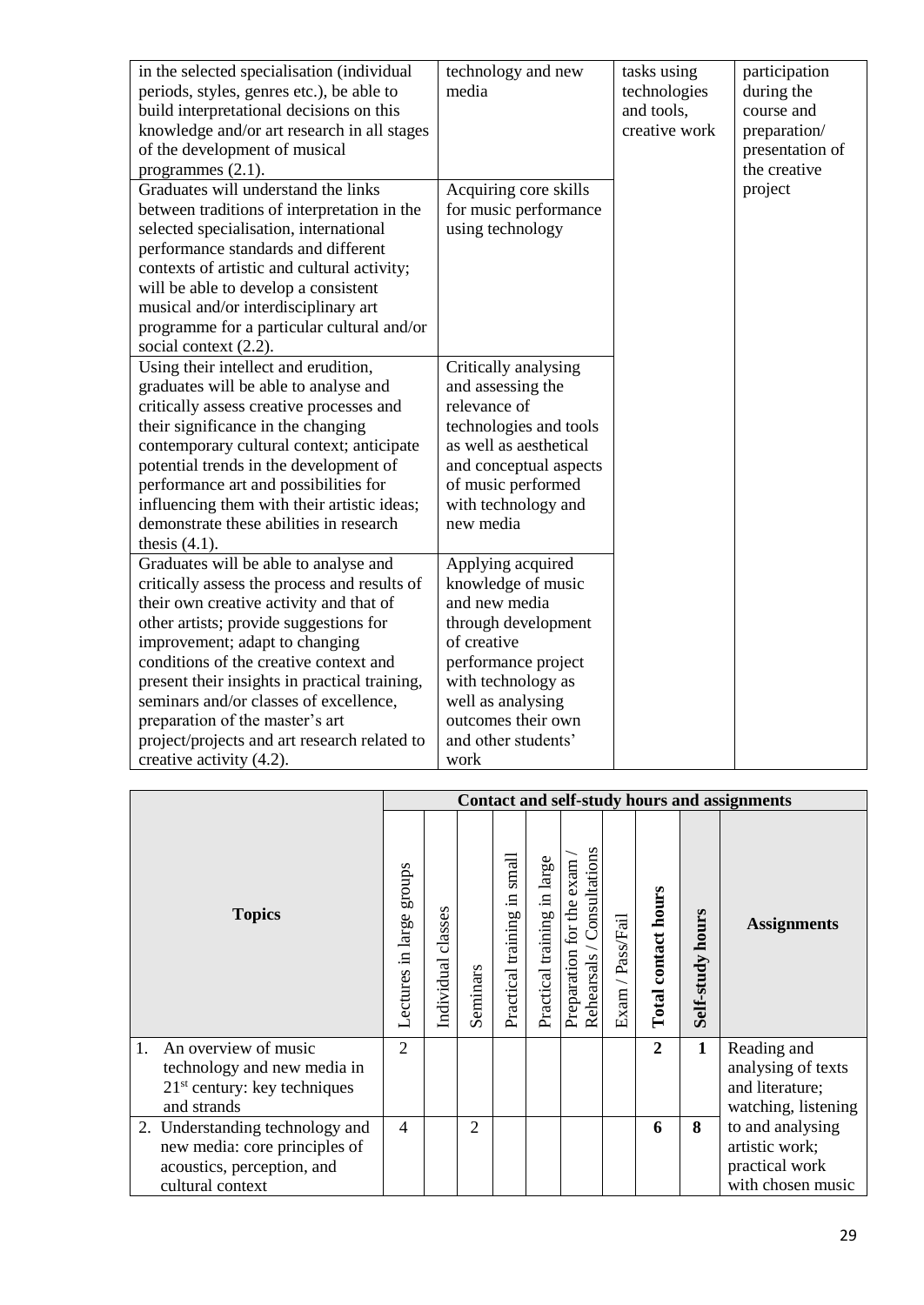| 3. Major principles of digital<br>technology in the context of<br>music and new media: history,<br>techniques and tools                                                     | $\overline{4}$ | 2              |                |                | 6                       | 10 | technology and<br>media tools;<br>development of a<br>creative project in |
|-----------------------------------------------------------------------------------------------------------------------------------------------------------------------------|----------------|----------------|----------------|----------------|-------------------------|----|---------------------------------------------------------------------------|
| 4. Main processes of music<br>recording and production                                                                                                                      | $\overline{2}$ |                | 2              |                | $\overline{\mathbf{4}}$ | 15 | music technology                                                          |
| 5. Performing with technology<br>(live electronics and media<br>art): main techniques and tools                                                                             | $\overline{2}$ |                | $\overline{4}$ |                | 6                       | 20 |                                                                           |
| 6. Music in the context of<br>Internet and related media                                                                                                                    | $\overline{2}$ |                |                |                | 3                       | 5  |                                                                           |
| 7. Playing with technology:<br>analysis of examples of<br>existing artistic work in the<br>context of music and media<br>and development of individual<br>artistic projects |                | $\mathfrak{D}$ | 5              |                | 7                       | 20 |                                                                           |
| 8. Examination                                                                                                                                                              |                |                |                | $\mathfrak{D}$ |                         | 20 |                                                                           |
| <b>Total:</b>                                                                                                                                                               | 16             | 7              | 8              | 2              | 34                      | 99 |                                                                           |

| <b>Assessment</b> | Weight | <b>Deadline for</b> | <b>Assessment criteria</b>                                |
|-------------------|--------|---------------------|-----------------------------------------------------------|
| strategy          | in per | completing the      |                                                           |
|                   | cent   | assignments         |                                                           |
| Active            | 50     | During the          | Active participation in lectures, seminars, and practical |
| participation     |        | semester            | training; completion of the provided practical, reading,  |
| during the        |        |                     | artwork analysis and presentation tasks                   |
| lectures and      |        |                     |                                                           |
| seminars          |        |                     |                                                           |
| Exam:             | 50     | During the          | Final assessment covers the presentation of the creative  |
| preparing and     |        | examination         | (composition or performance) project using music          |
| presenting a      |        | period              | technology and new media (which may be also               |
| creative          |        |                     | completed collaboratively with other students             |
| project in        |        |                     | following the same course) by choosing the right tools    |
| music             |        |                     | and medium for the creative concept. The relevance of     |
| technology        |        |                     | the chosen medium as well as the aspects of               |
|                   |        |                     | complexity and creativity will be the main criteria for   |
|                   |        |                     | the evaluation.                                           |

| <b>Author</b>               | <b>Year of</b><br>publication | <b>Title</b>                         | No. of<br>periodical<br>or volume<br>of<br>publication | Publisher (place,<br>publishing office)<br>or Internet link |  |  |
|-----------------------------|-------------------------------|--------------------------------------|--------------------------------------------------------|-------------------------------------------------------------|--|--|
| <b>Compulsory materials</b> |                               |                                      |                                                        |                                                             |  |  |
| Cook, Perry R.              | 2001                          | Music, Cognition and                 |                                                        | Cambridge: MIT                                              |  |  |
| (ed.)                       |                               | Computerized Sound: an               |                                                        | Press                                                       |  |  |
|                             |                               | Introduction to Psychoacoustics      |                                                        |                                                             |  |  |
| Hosken, Dan                 | 2014                          | An Introduction to Music             |                                                        | Routledge                                                   |  |  |
|                             |                               | Technology                           |                                                        |                                                             |  |  |
| Huber, David                | 2013                          | <b>Modern Recording Techniques</b>   |                                                        | <b>Focal Press</b>                                          |  |  |
| M.                          |                               |                                      |                                                        |                                                             |  |  |
| Holmes, Thom                | 2015                          | <b>Electronic and Experimental</b>   |                                                        | Routledge                                                   |  |  |
|                             |                               | Music: Technology, Music and         |                                                        |                                                             |  |  |
|                             |                               | Culture                              |                                                        |                                                             |  |  |
| <b>Additional materials</b> |                               |                                      |                                                        |                                                             |  |  |
| Manning, Peter              | 2013                          | <b>Electronic and Computer Music</b> |                                                        | Oxford: Oxford                                              |  |  |
|                             |                               |                                      |                                                        | University Press                                            |  |  |